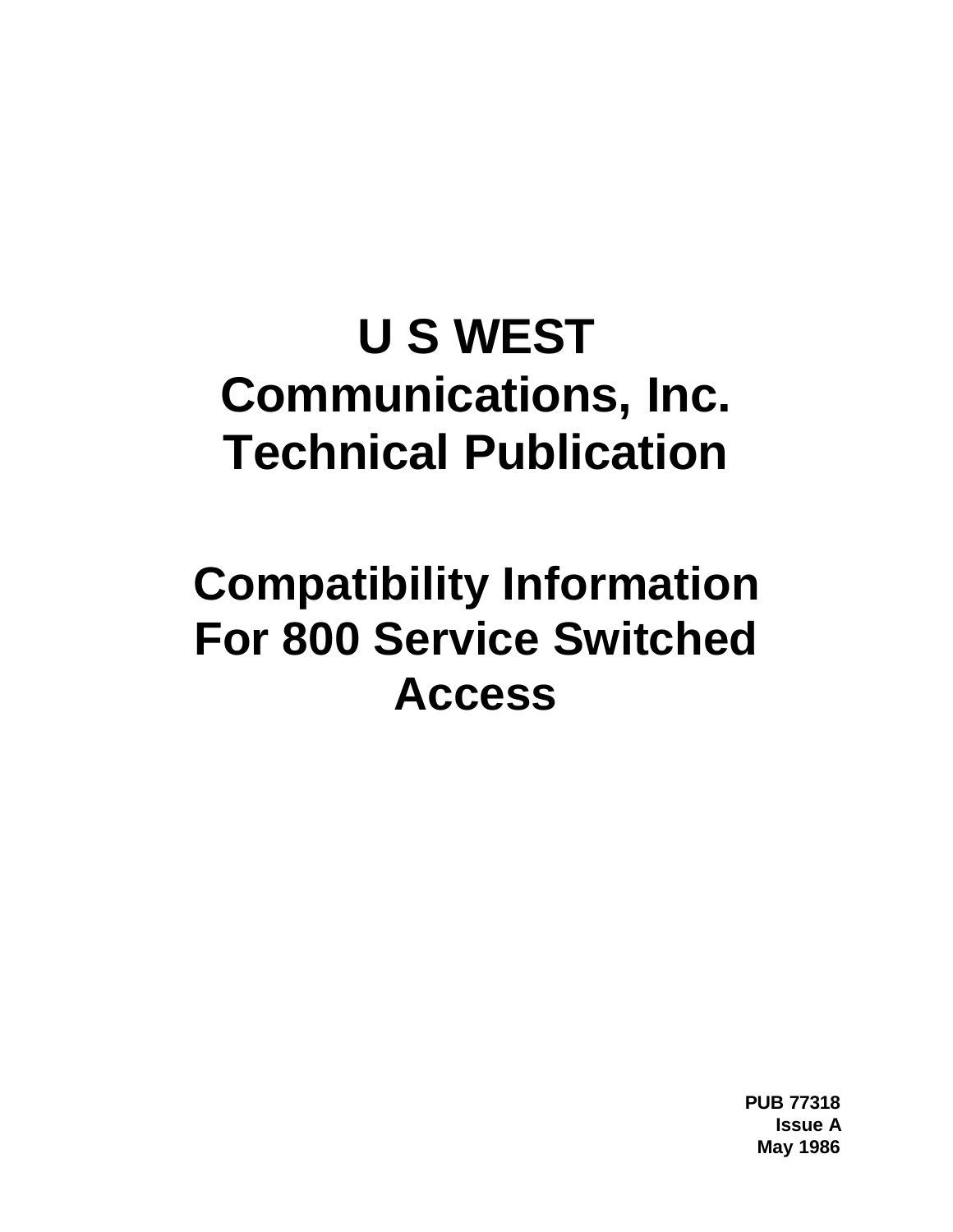# **U S WEST Communications, Inc. Technical Publication**

# **Compatibility Information For 800 Service Switched Access**

**Copyright 1986 PUB 77318 Printed in U.S.A. Issue A All Rights Reserved July 1986**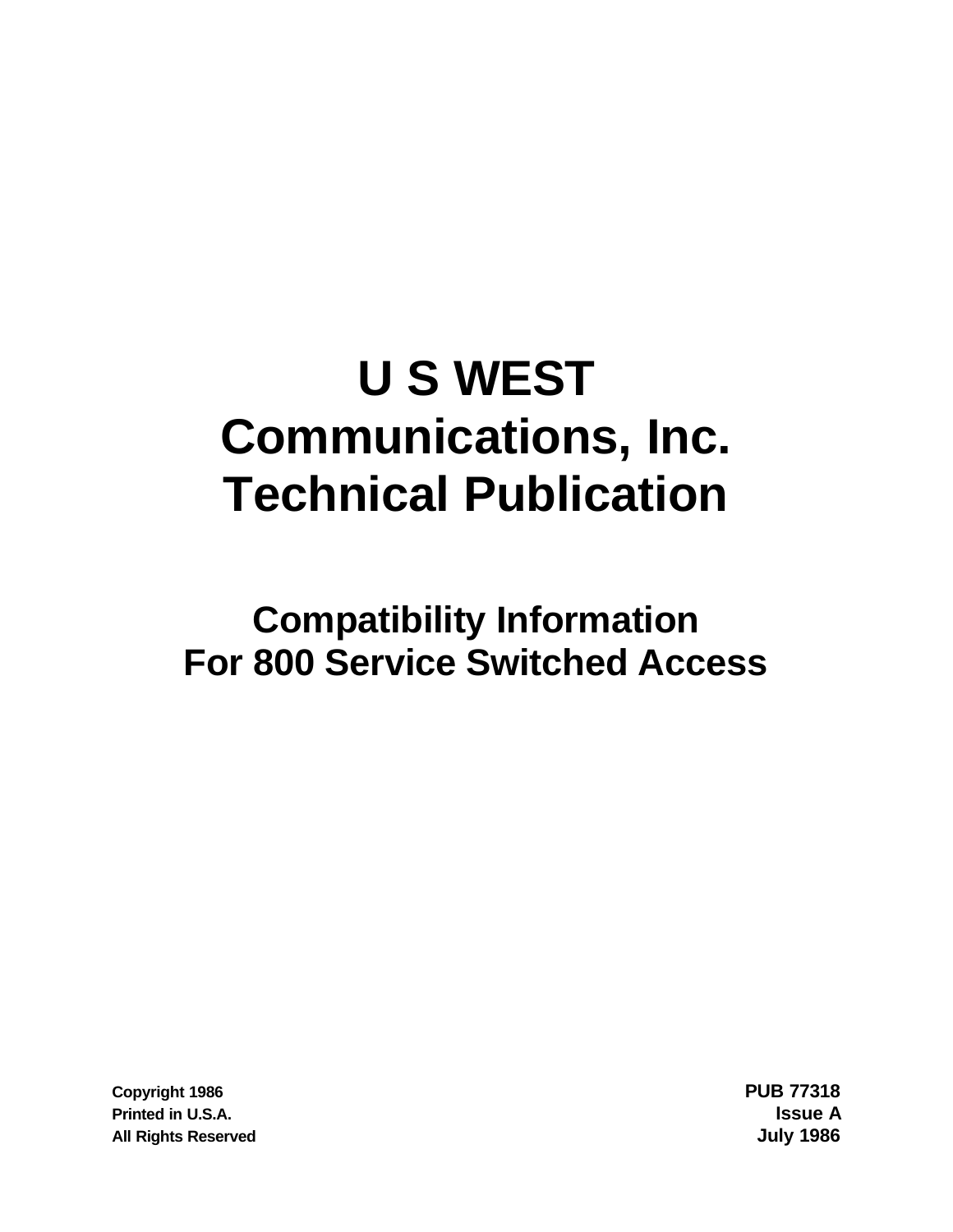### **NOTICE**

This publication is a guide for Interexchange Carriers, Non-Bell Exchange Carriers, consultants, etc., for the provisioning of 800 Service Access.

U S WEST Communications, Inc. reserves the right to revise this document for any reason, including but not limited to, conformity with standards promulgated by various governmental or regulatory agencies; utilization of advances in the state of the technical arts; or to reflect changes in the design of equipment, techniques, or procedures described or referred to herein.

Liability to anyone arising out of use or reliance upon any information set forth herein is expressly disclaimed, and no representation or warranties, expressed or implied, are made with respect to the use or purchase of customer provided equipment.

This publication is not to be construed as a suggestion to any manufacturer to modify or change any of its products, nor does this publication represent any commitment by U S WEST Communications, Inc. to purchase any product whether or not it provides the described characteristics.

If further information is required, please contact:

U S WEST Business Resources, Inc. Manager - Information Release 1801 California, Rm. 1340 Denver, CO 80202 (303) 298-8740

Throughout this publication, the term U S WEST signifies U S WEST Communications, Inc.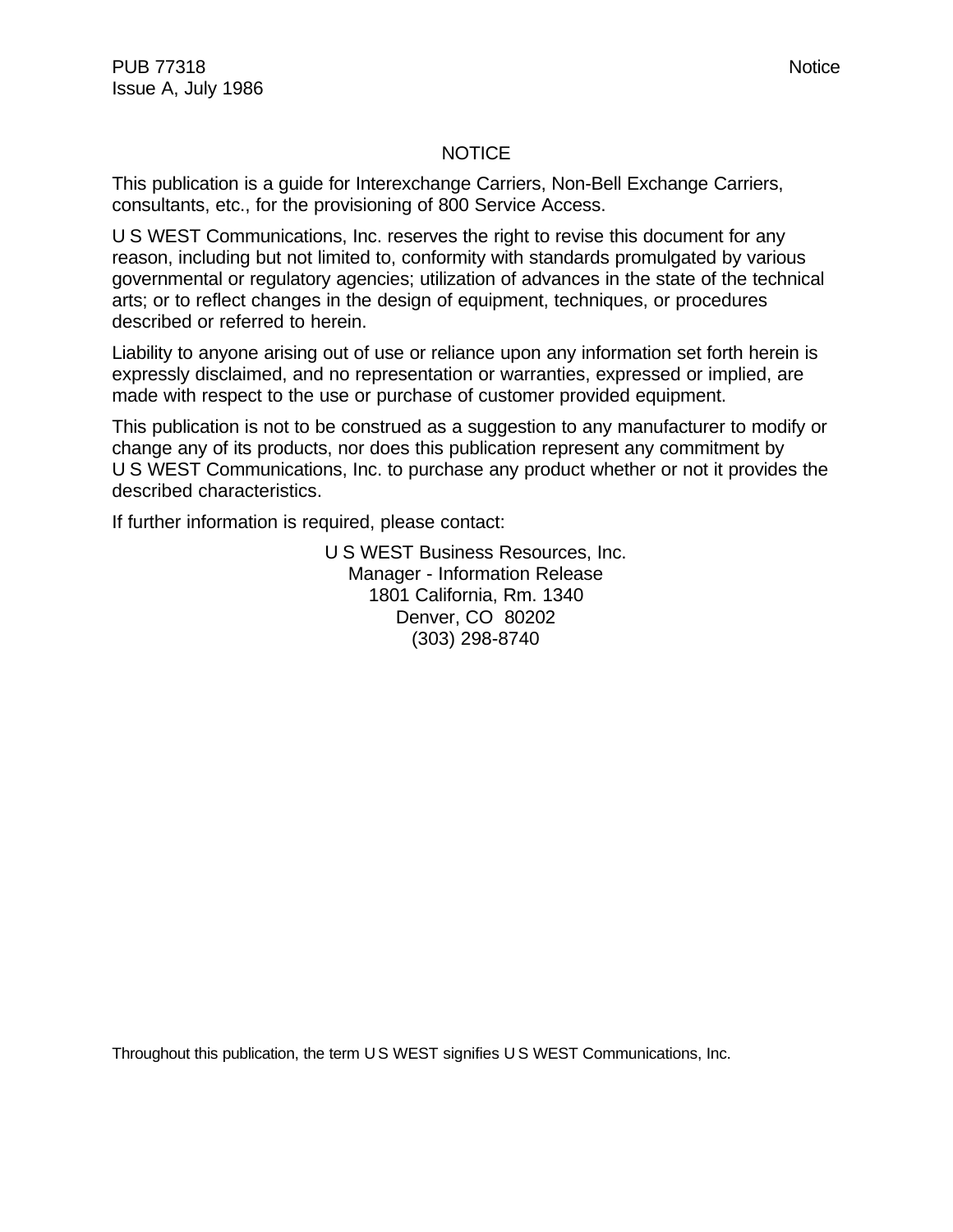l

### PLEASE TEAR OUT AND SEND YOUR COMMENTS/SUGGESTIONS TO:

### U S WEST BUSINESS RESOURCES, INC. Manager - Writing Services 1801 California, Room 1340 Denver, Colorado 80202 (303) 298-8740

Information from you helps us to improve our Publications. Please take a few moments to answer the following questions and return to the above address.

| Was this Publication valuable to you in determining<br>our requirements?                                                                                | YES        | NO D |
|---------------------------------------------------------------------------------------------------------------------------------------------------------|------------|------|
| Was the information accurate and up-to-date?                                                                                                            | YES        | NO D |
| Was the information easily understood?                                                                                                                  | <b>YES</b> | NO   |
| Were the contents logically sequenced?                                                                                                                  | YES        | NO   |
| Were the printed pages legible?                                                                                                                         | <b>YES</b> | NO.  |
| Do you feel the description in the Catalog of Technical<br>Information and/or Digest of Technical Information<br>adequately described this Publication? | YES        | NO   |

If you answered NO to any of the questions and/or if you have any other comments or suggestions, please explain:

|                  | (Attach additional sheet, if necessary) |  |
|------------------|-----------------------------------------|--|
|                  |                                         |  |
|                  |                                         |  |
|                  |                                         |  |
|                  |                                         |  |
| Telephone Number |                                         |  |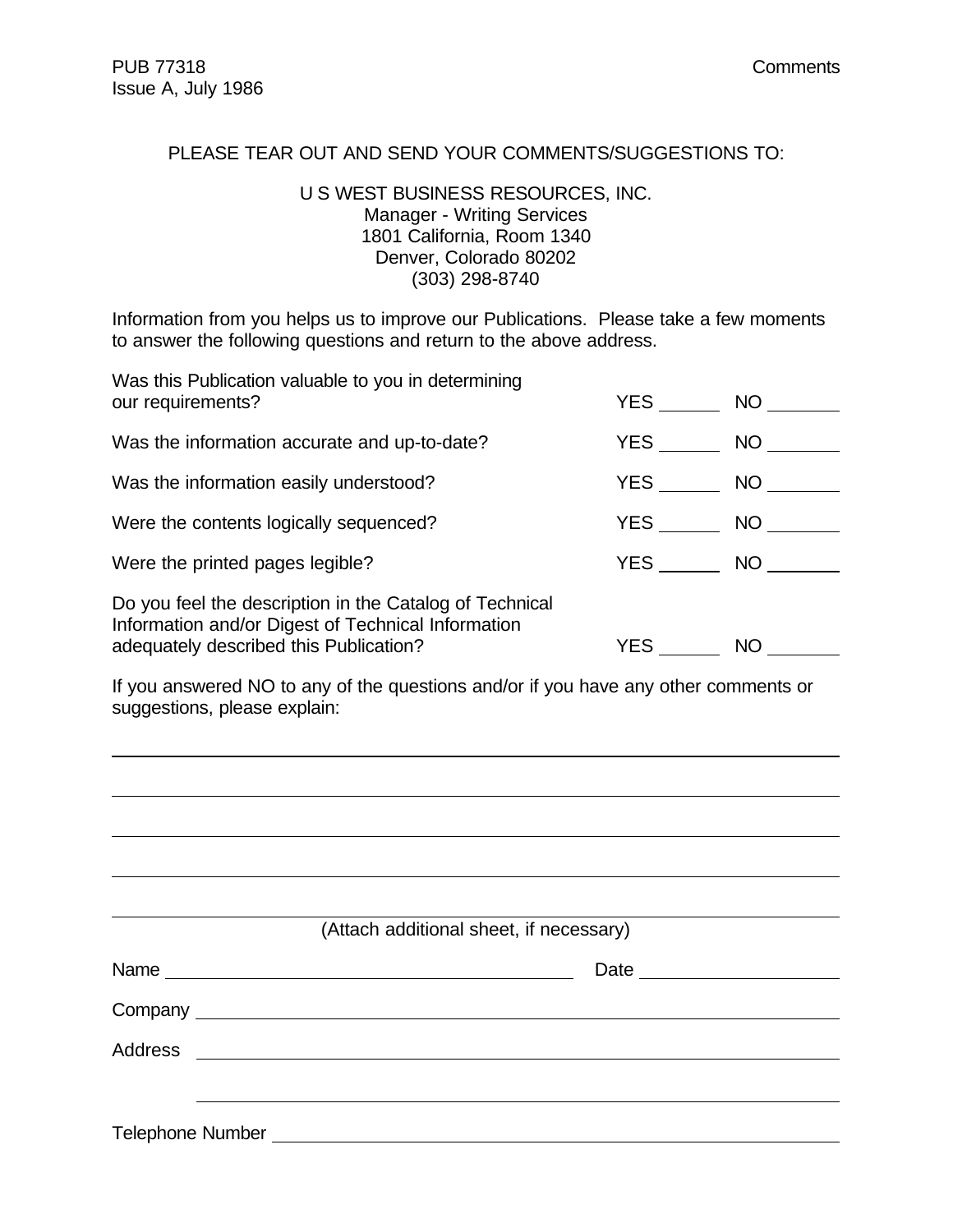# **1. Introduction**

#### **1.1 General**

This publication describes the interface to the 800 Service to be offered by U S WEST to Carriers. The description includes the signals, conditions, and events that occur at the Point Of Interface (POI) between U S WEST and the Carrier. The term Carrier is used to denote an 800 Service subscriber interfacing a local access and transport area (LATA) network. The interfaces described follow the definition of Equal Access North American Signaling for offices designated and equipped as Equal Access offices and Traditional North American Signaling for non-conforming offices.

A Carrier desiring to serve a LATA must establish one or more Points Of Presence (POP's) within the LATA for connection of its facilities with those of U S WEST.

U S WEST will provide facilities from its intraLATA network to the Carrier's POP, and within the POP to a POI. The POI is the physical point where the LATA access service terminates and the division of responsibility occurs.

This publication is a technical description of the various 800 Service arrangements and does not attempt to define the applicable tariff(s).

# **1.2 Objectives**

The first objective of this publication is to describe interfaces to the 800 Service by defining the signals, conditions, and events that occur at the POI between U S WEST and the Carrier. A quantitative description of the electrical interactions at the POI that will achieve compatible operation is presented. Compatible operation is defined as operation without deterministic error. Error free operation is not necessarily assured.

The second objective of this publication is to promote uniformity of the U S WEST Carrier interface arrangements. E&M lead and loop reverse-battery supervisory signaling methods are described. Omission from this publication does not mean that other specific arrangements are not available in a particular location. Interface arrangements not covered may be available through direct negotiation with U S WEST.

#### **1.3 Alternative Arrangements**

This publication characterizes the U S WEST/Carrier interface as completely as possible. However, characteristics of equipment utilized by U S WEST to provide service in some locations may differ from the characteristics described. Also, the facilities described may not be available in all locations. If cases arise that have not been addressed in this document, U S WEST, the equipment manufacturer-supplier and the Carrier will cooperate to resolve any resultant problems.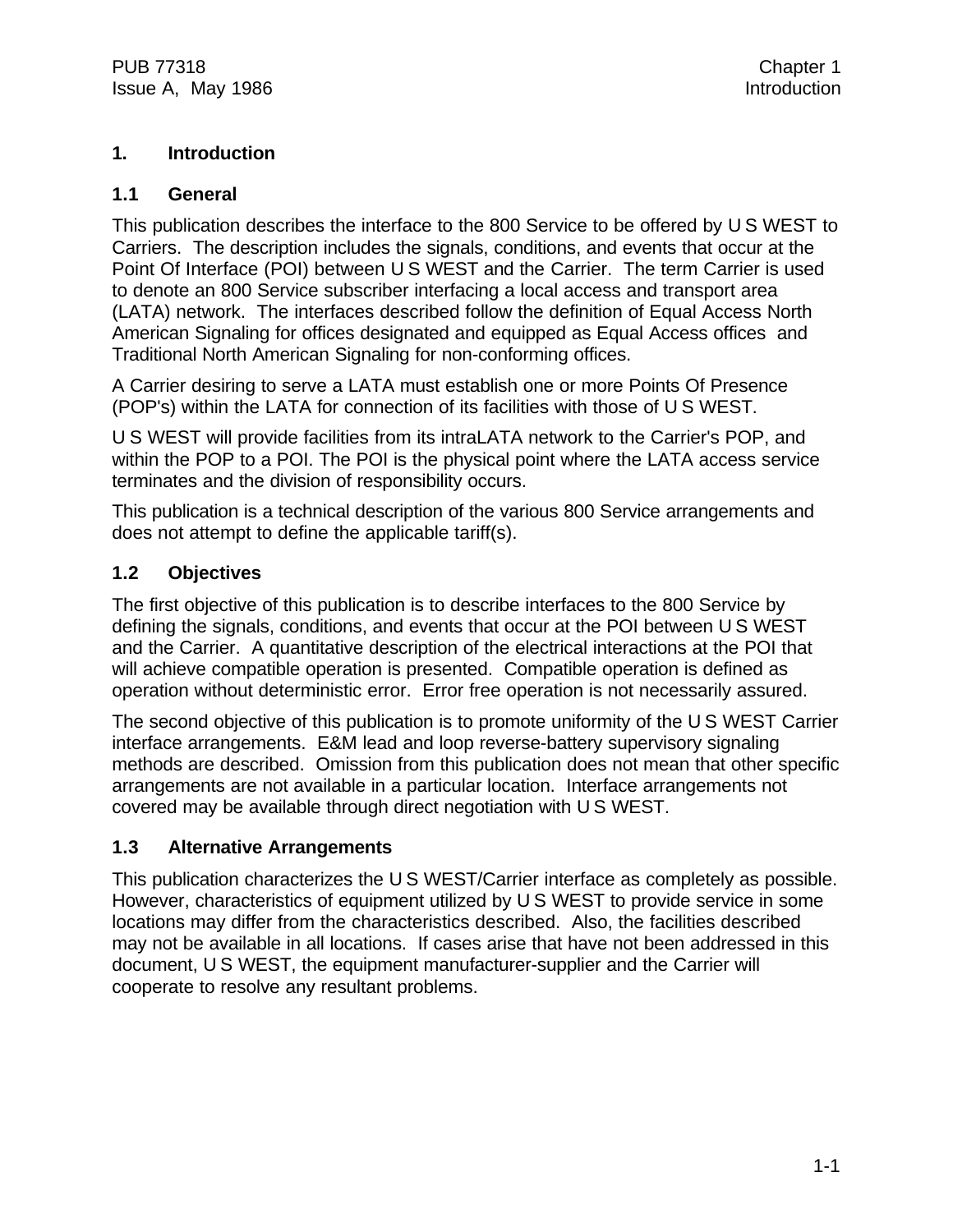# **1.4 Conventions**

Unless specifically stated otherwise, the electrical and timing specifications apply at the POI. The formal criteria are distinguished according to the side of the POI to which they pertain. The criteria pertaining to the U S WEST side, identified by the word "will", are statements of the fact based on internal LATA requirements. The criteria about the Carrier side, identified by the word "must", need to be met by the Carrier to ensure its compatibility with the U S WEST network. In addition, the document contains less formal statements about the U S WEST and the Carrier, as well as descriptive information deemed useful to its user. The parameters described may be subject to tariffs, contracts, or regulatory acts.

Although this publication is intended to be implementation free as possible, that is without regard to the particular equipment utilized, standards of service as well as features and functions evolve with technology. Hence, whenever deemed useful to the reader, the material is presented with reference to the existing technology and existing services.

#### **1.5 Content**

This section introduces some basic concepts used throughout this publication. These concepts are defined below:

- Calling Customer the customer that requests an end-to-end connection.
- Called Customer the customer with whom the calling customer desires to establish an end-to-end connection. In general, the called customer is identified by a Service Access Code (SAC) plus 7 digits that the calling customer uses in requesting the connection.
- End-To-End Connection a communication path between the end-user interfaces corresponding to the calling and called customers. The end-to-end connection can be viewed as consisting of three parts: the originating part, the Carrier part and the terminating part. This publication deals only with the originating and terminating parts of the end-to-end connection and the corresponding parts of the call that have been labeled the originating call and the terminating call.
- Originating Access the service of establishing a connection between the calling customer and the POI determined by the called customer's choice of a Carrier.
- Terminating Access the service of establishing a switched access connection between the POI and the called customer via access tandems or end offices.
- Originating Call a call placed by an end user within the LATA.
- Terminating Call a call presented by the Carrier to US WEST at the access tandem or end office for completion.
- 800 Service Telephone Number a pseudo-telephone number that must be converted to a true network destination address before returning to U S WEST for switched access delivery to the called customer.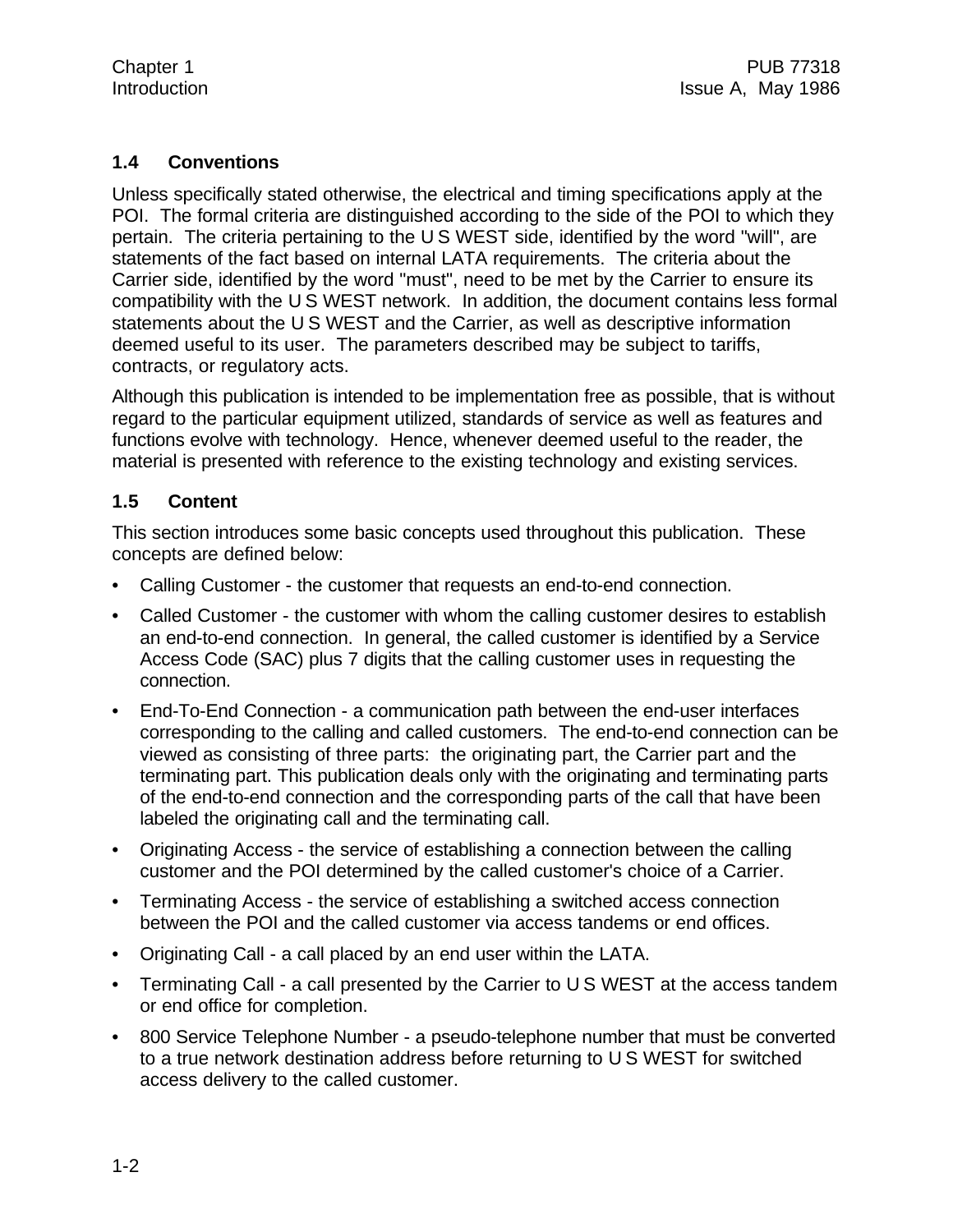# **1.6 Organization**

This publication consists of six sections and an appendix, a glossary and a list of references. Section 1 presents the purpose of the document and gives a brief outline of its contents.

Section 2 provides a description of 800 Service switched LATA access service from the point of view of the Carrier subscribing to the service.

Section 3 describes the sequences of signals and responses traversing the U S WEST Carrier interface for the types of calls expected to be encountered. The signals that are exchanged serve to establish a connection and provide the billing information for the call.

Section 4 covers the analog methods of supervisory signaling across a single channel interface. Included are types I, II and III, E&M lead signaling methods and loop reversebattery signaling. The description of each signaling method contains the voltage-current and timing parameters necessary to establish, hold, and release a connection.

Section 5 provides the physical characteristics of the digital time-division multiplexed signal. It comprises the DS-1 (1.544 Mb/s) signal specifications and frame organization.

Section 6 provides lists of various interface configurations for the 800 Service offerings based on information presented in the preceding sections.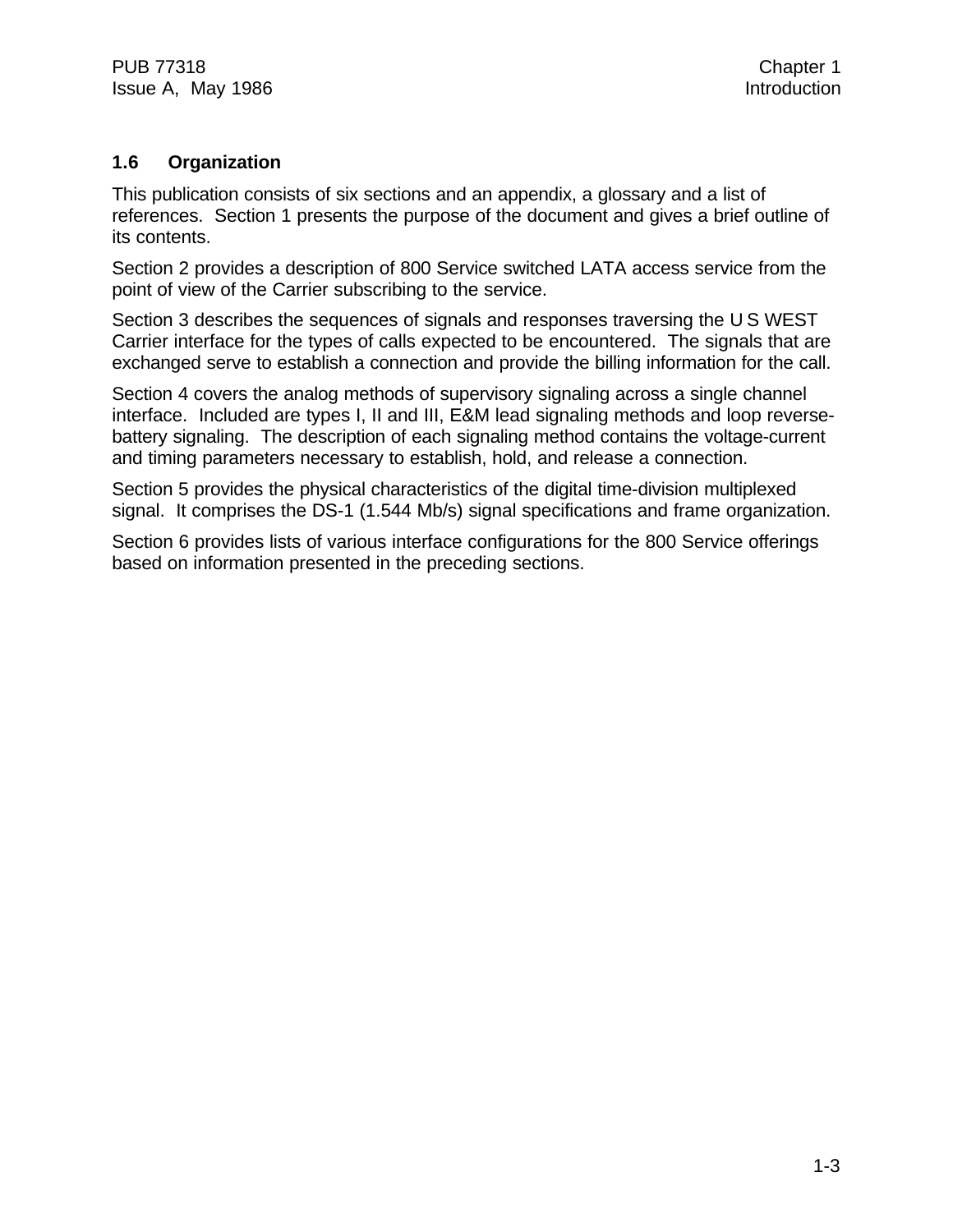# **2. 800 Service**

#### **2.1 General Description**

800 Service access provides interconnection for all Carriers to the U S WEST network for their provision of InWATS and MTS/InWATS-type services. This service provides trunk side access to designated 800 Service offices within the U S WEST network. 800 Service, as described in this document, is an originating access service. Terminating 800 Service traffic may be delivered in any manner selected by the Carrier, i.e; Feature Group A, B, C (AT&T temporary service), or D.

800 Service will initially be implemented via the "NXX" or "6 Digit" Plan. The NXX Plan will be temporary in nature and replaced by the U S WEST Common Channel Signaling (CCS) network in late 1988. Two types of trunk signaling will be used for this "interim" plan: (1) Equal Access North American Signaling and (2) Traditional North American Signaling.

800 Service via the U S WEST CCS Network will be offered by both Equal Access signaling and Signaling System 7 (SS-7) interface trunk signaling. This section will be updated as necessary when full SS-7 interface information becomes available.

# **2.2 NXX Plan Access**

U S WEST will designate 800 Service offices within the various LATA's. The criteria for selecting these offices will depend upon several factors which include, but may not be limited to:

- the ability of the office to perform six-digit translation.
- conformance with the Service Switching Point (SSP) locations identified for the CCS Network.
- Carrier trunking (i.e., existing FG-D end-office trunking).
- necessity to lease six-digit translation capability from AT&T OSO's (Originating Screening Office).

# **2.3 CCS Network Access (Future)**

Each LATA will have at least one Service Switching Point (SSP) that will serve as the egress point for 800 Service traffic. The CCS Network requires that all originating traffic be routed to an SSP prior to delivery to a Carrier. When planning for the "interim" NXX Plan 800 Service, it will be beneficial for both U S WEST and the Carrier to arrange 800 Service POP's and POI's to be consistent with the CCS Network Plan to avoid extensive re-arrangements at conversion time.

The CCS/800 Service access points will generally be Access Tandems. This will create the option of combining 800 Service trunking with Equal Access trunking or establishing separate trunk groups at the Carriers option.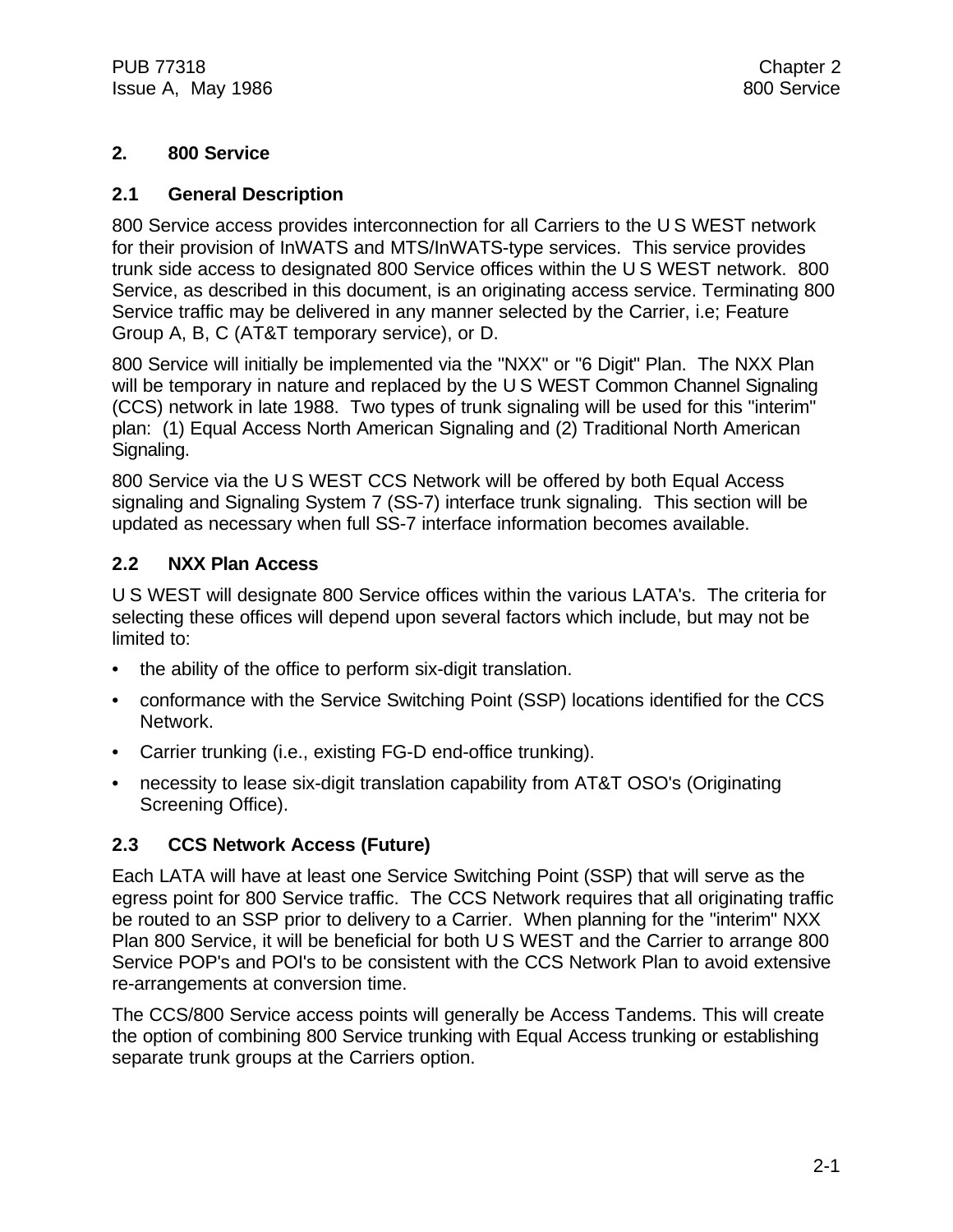# **2.4 Local Network And End Office Switching**

# **2.4.1 General Description**

The U S WEST network for 800 Service access is based on a two-level hierarchy. The first level is the end office level, to which end-user lines are connected. The second level is the access tandem level, where tandem switching systems can be used to concentrate traffic at the access tandem location and distribute it among the Carriers serving the LATA. The switching system serving as an access tandem may also perform other switching functions (including end office and IntraLATA tandem), but the transmission, signaling, and operational characteristics required for the access tandem function are unique to that function. Additionally, the access tandem may be equipped with the Service Switching Point (SSP) feature where the access tandem serves as the CCS Network access point.

For the interim "NXX Plan" 800 Service, access may be provided via an access tandem, an equal access equipped end office (direct trunking), or via leased capacity on AT&T Originating Screening Offices (OSO's). For the interim "NXX Plan" it is recommended that access to the U S WEST network be established through a POP/POI that is consistent with the CCS Network Plan. This will minimize the extent and amount of trunking re-arrangement that will be required to convert to the CCS Network.

#### **2.5 Originating Features**

#### **2.5.1 Dialing Plan**

An end user placing a call via a Carrier over an 800 Service access arrangement will dial the following sequence:

1 + 800 + NXX-XXXX,

where

- The "1" indicates that a "1" is required. The "1" is a prefix required on directdialed calls.
- The "800" is the SAC.
- "NXX-XXXX" is pseudo number assigned to the called party.

These digits are dialed in a continuous sequence, without the need to wait for a second dial tone.

Such calls can be placed with the use of either dial pulse or dual tone multi-frequency (DTMF) address signaling.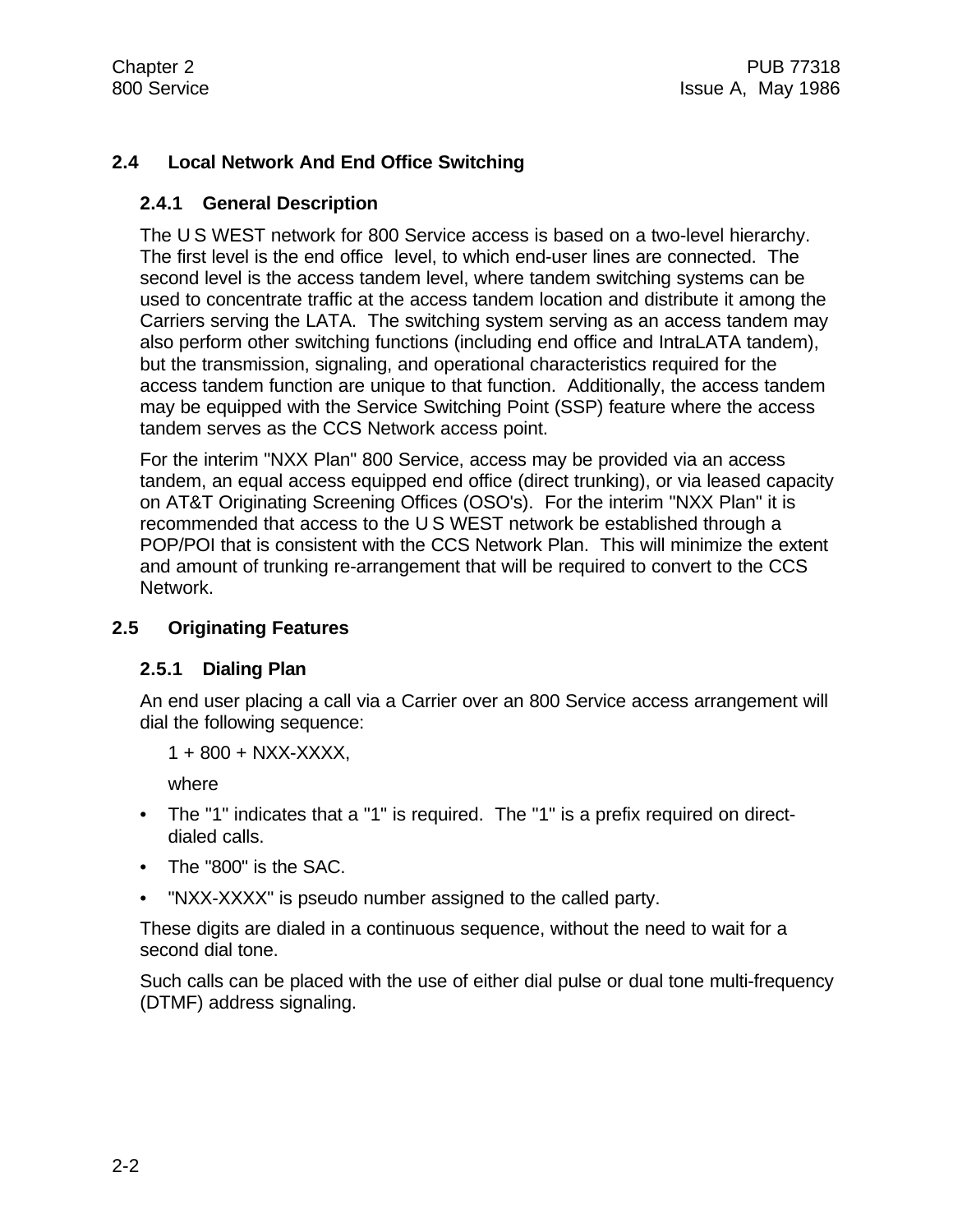# **2.5.2 800 Access Code**

Service Access codes such as "800" are used in place of area codes to designate a particular type of special switched service. The 10XXX Carrier access code must not be used with the 800 access code. The Carrier selection is based upon the dialed 800-NXX code. Based on the needs of each Carrier, the U S WEST network will be able to provide special treatment on calls to such codes. On an 800-NXX basis, such calls may be blocked, routed on a separate trunk group, or included with other directdialed calls. Automatic number identification (ANI) is available to a Carrier on calls originating from equal access equipped offices. Traffic from all other offices will be identified only by the originating NPA.

# **2.5.3 Routing**

Traffic originating from equal access equipped offices will be delivered to the Carrier with the dialed "800-NXX-XXXX" number intact. The ANI information will provide the necessary calling number/originating NPA information. Calls originating form nonconforming end offices, via access tandems or OSO's that serve more than one NPA, will be delivered to the Carrier with the "800" code converted to a "00Y-NXX-XXXX" format where:

- "00" indicates that "800" was dialed,
- "Y" identifies the originating NPA.

As an alternative, a separate trunk group could be provided for each originating NPA, from the access tandem to the Carrier. In this case, the "800-NXX-XXXX" would be delivered intact.

In summary, traffic can be delivered to the Carrier in three different formats:

- equal access signaling with or without ANI
- combined traffic with encoded originating NPA information via Traditional North American Signaling.
- separate trunk groups with Traditional North American Signaling on a per NPA basis.

#### **2.5.4 Directory Assistance (To be published at a later date)**

#### **2.5.5 Recording**

Automatic Message Accounting (AMA) records will be generated for all 800 Service calls. U S WEST will generate Carrier access bills from these records.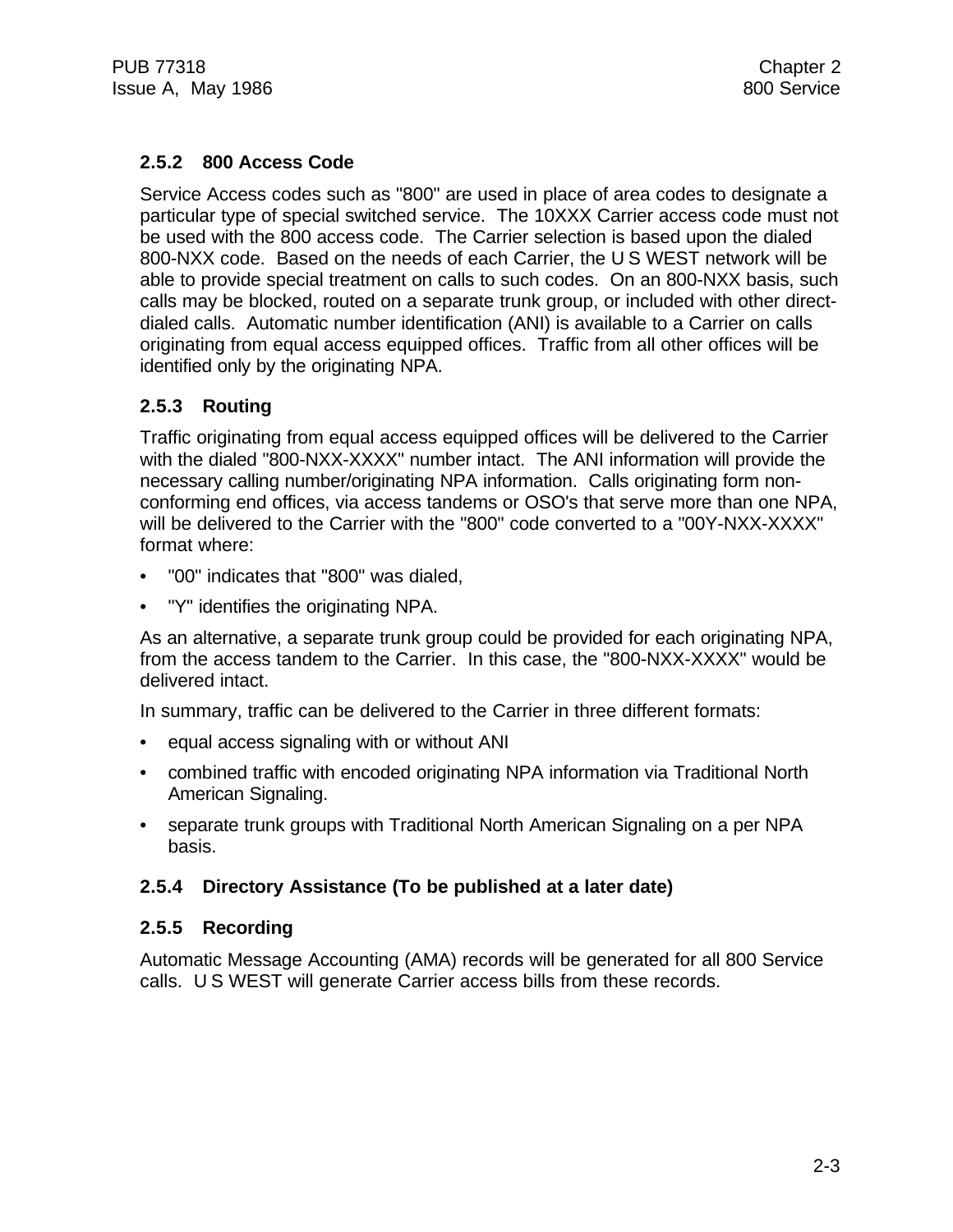# **2.6 Automatic Number Identification**

#### **2.6.1 Equal Access North American Signaling**

At the option of the Carrier, ANI can be forwarded along with the called party address on all calls originating from equal access equipped offices. ANI consists of two information digits followed by the area code and the billing number. If the originating party cannot be identified (for example, multi-party lines) only the 3 digit area code is sent.

Information digits are assigned as shown in Chapter 3, Table 3 (5 of 5).

# **2.6.2 Traditional North American Signaling**

ANI is not available with Traditional North American Signaling.

#### **2.6.3 Pre-subscription**

Pre-subscription is not applicable to 800 Service. All calls are routed based on the 800-NXX dialed.

#### **2.6.4 Overflow Routing Among POI's**

A Carrier may be provided with overflow routing of originating calls between POI's of a LATA.

#### **2.6.5 Network Management**

In order to detect and control network congestion resulting from excessive Carrier traffic, U S WEST will collect Carrier related traffic data and, if necessary, use network management controls on Carrier traffic.

#### **2.6.6 Public Stations**

Access to Carriers from public telephones will be provided at no charge to the calling customer. Access will be gained by dialing 1+800-NXX-XXXX. If the Carrier has requested ANI (Equal Access North American Signaling only), the information digits of the ANI will identify to the Carrier that the calling station is a public telephone.

#### **2.6.7 Terminating Features**

Trunk Side Terminations

- Call Screening
- The Carrier will provide a 7 or 10-digit directory number to U S WEST for each call.
- Calls directed by Carriers to office codes not served by the end office or tandem office to which the call has been presented will be routed to a reorder tone or a vacant code announcement.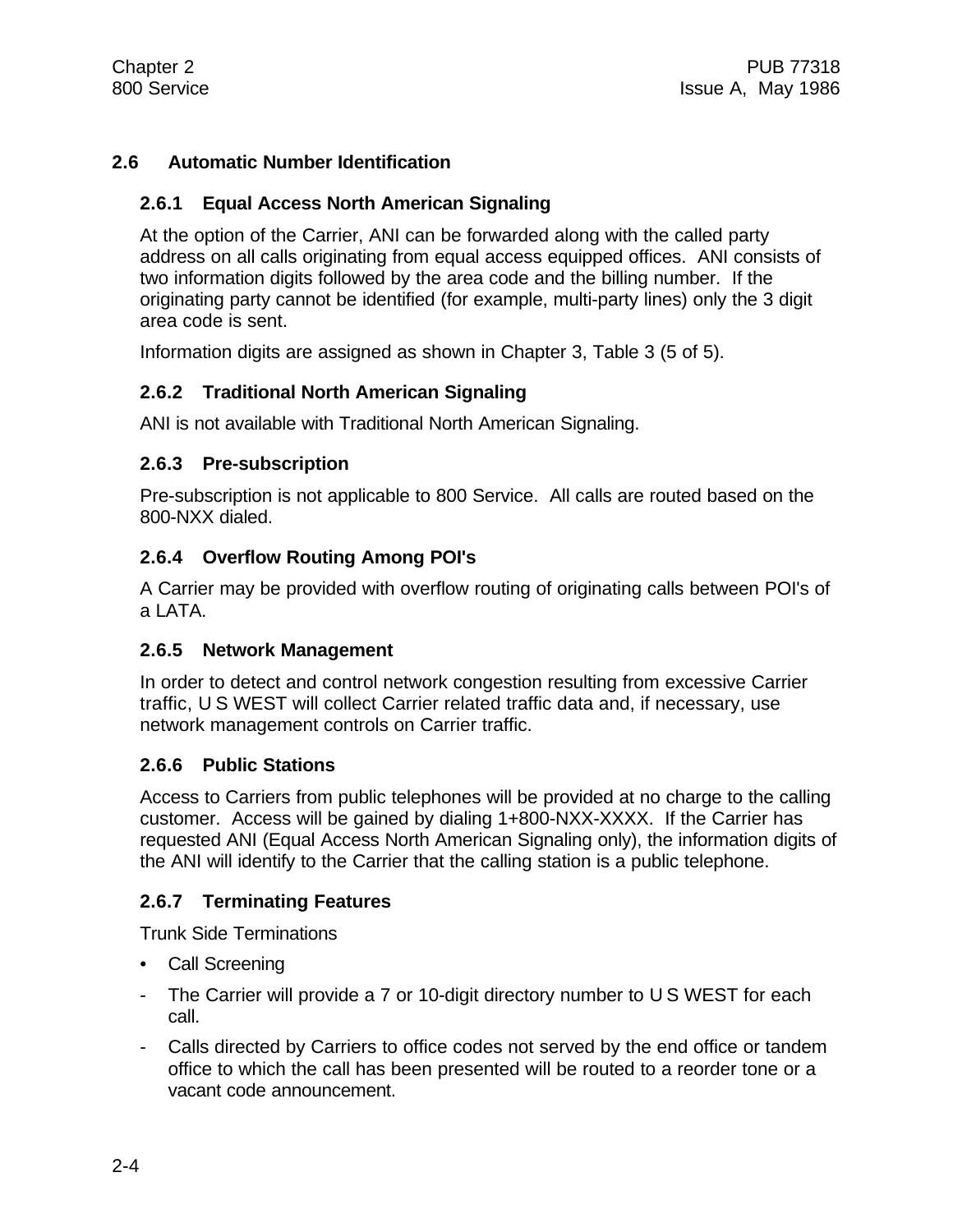PUB 77318 Chapter 2 Issue A, May 1986 800 Service

- Supervisory Signals
- On terminating calls (from the Carrier's POP/POI to the called customers telephone exchange service location), U S WEST will provide answer and disconnect supervision to the Carrier.
- Address Signaling
- Wink-start start-pulsing signals are provided by U S WEST to the Carrier. Multifrequency (MF) address signaling is expected from the Carrier.
- Call Progress Tones
- The following standard tones are provided, as appropriate, to the Carrier attempting to complete a terminating 800 Service call:

Audible Ringing

Line Busy

Reorder

- Test Lines
- Access to balance (100 type) test line, milliwatt (102 type) test line, nonsynchronous or synchronous test line, automatic transmission measuring (105 type) test line, data transmission (107 type) test line, loop around test line, short circuit test line, open circuit test line and other test lines may be provided where equipment is available.
- Recording
- 800 Service is traditionally billed to the called customer. The called customer has a high chance of being located in and served from a different Company or Region. Therefore, U S WEST will not be able to provide billing services from the originating AMA records.
- U S WEST will offer terminating recording on an optional basis, subject to the appropriate tariff, for 800 Customers (i.e., the called number). Recording of terminating traffic requires the use of a dedicated access line (DAL). (If a DAL is not used, ALL terminating traffic to the line is recorded, resulting in erroneous billing for the 800 Service.)
- Network Management
- In order to detect and control network congestion resulting from excessive Carrier traffic, U S WEST will collect Carrier related traffic data and use network management controls on Carrier traffic. U S WEST may provide network management capabilities to the Carrier.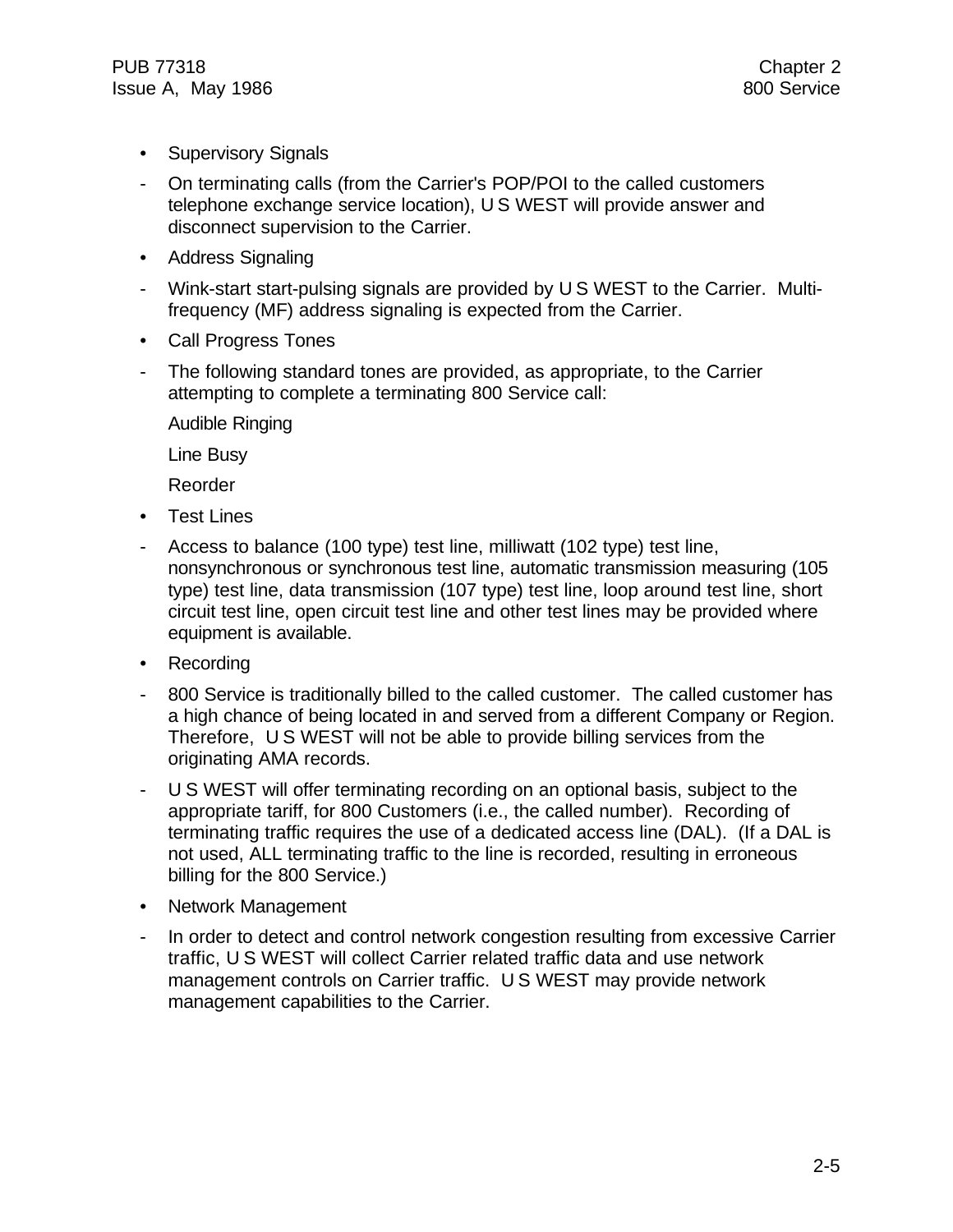# **2.7 Access Connection**

### **2.7.1 General Description**

Transmission channels between Carrier and U S WEST networks terminate at a POI at the Carriers location. The Carrier will have an option to request the type of transmission and supervisory signaling to be used.

Direct access (for the interim "NXX Plan" only) to an equal access equipped end office may, at the option of the Carrier, be equipped with either a 2- or 4-wire interface. Access to an end office via an access tandem / OSO / SSP is available only with a 4-wire interface. Signaling methods will include loop reverse-battery, E&M lead, and robbed bit digital signaling. In addition, multiplexed high capacity interfaces are available. A multiplexed digital interface designated DS-1 (1.544M/bs) is described in Chapter 5.

Address signaling at the interface between U S WEST and the Carrier will use MF signaling and wink-start supervisory protocols. The Equal Access North American Signaling format was designed to provide all the necessary information in a way which requires minimum call setup time. Some of the unique elements of this format are:

- optional provision of 10-digit ANI information ahead of the called party address
- an acknowledgment wink from the Carrier to signify receipt of all digits
- answer supervision returned to U S WEST on all completed calls, whether or not ANI was provided.

The Carrier is required to provide answer supervision to U S WEST. When the called party answers on a call from a Carrier terminating via trunk side connection into U S WEST, U S WEST will return answer supervision to the Carrier.

#### **2.8 Supplemental Feature**

The data transmission parameters supplement provides for trouble testing of selected parameters which are normally associated with voice band data transmission performance (e.g., signal-to-C-notched noise ratio, envelope delay distortion, impulse noise counts, intermodulation distortion, phase jitter, and frequency shift).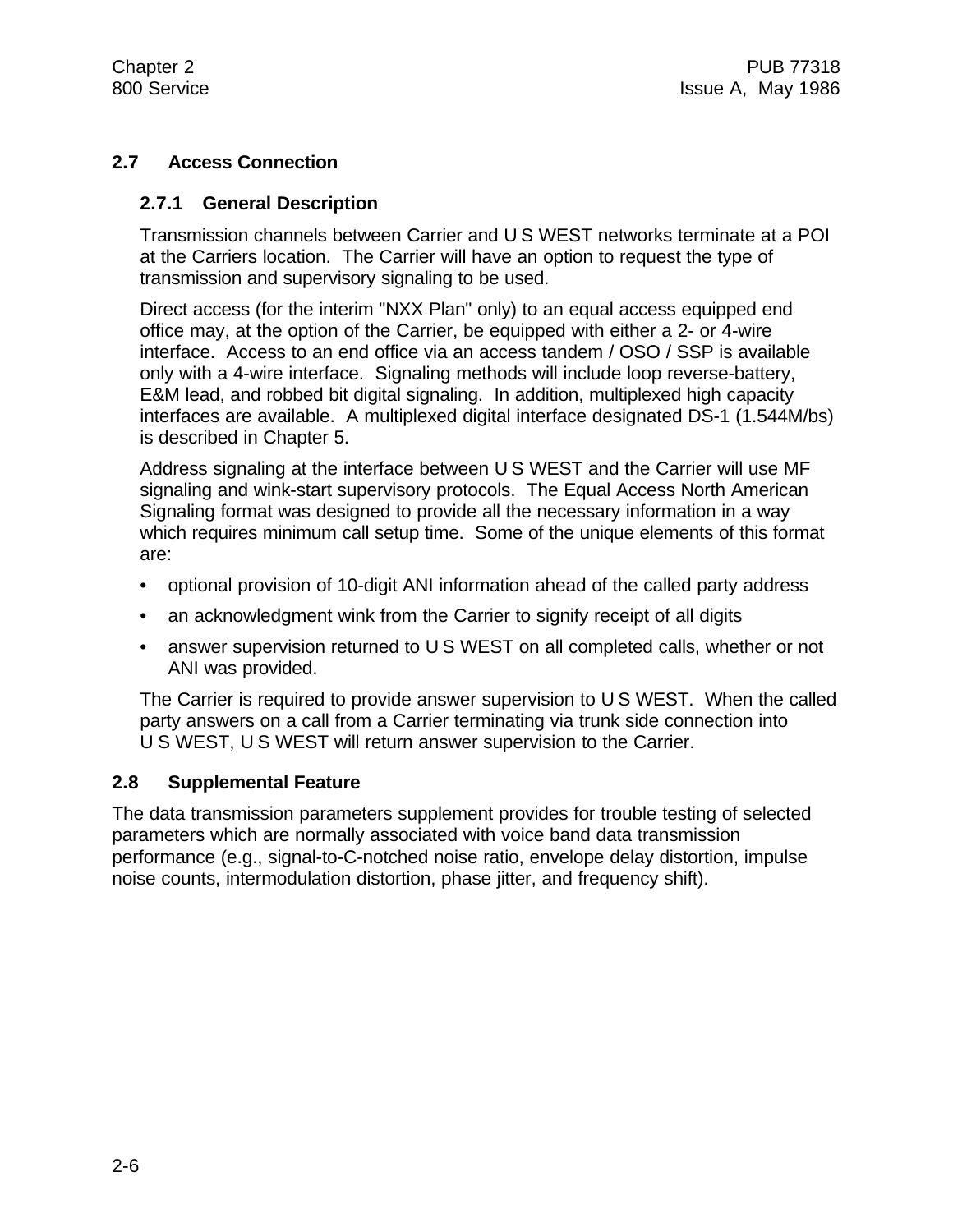# **2.9 End User Connection**

#### **2.9.1 General Description**

Connection is normally provided to an end user via end office. Historically, 800 Service has been provided over dedicated access lines (DAL's), equipped for terminating AMA recording. The customer billing was derived from the terminating AMA records.

With the introduction of the interim "NXX Plan" 800 Service and continuing with the CCS/800 Service plan, U S WEST will no longer be able to determine that a call delivered by the Carrier for termination to a U S WEST customer is an 800 Service call unless the Carrier makes special arrangements with U S West. The "special arrangements" will consist of one or more of the following items:

- advanced notice to U S WEST of the terminating network address (NPA-NXX-XXXX) to which 800 Service Calls will be delivered.
- service request to U S WEST for installation of a DAL.
- service request to U S WEST for installation of terminating AMA recording capabilities.

The DAL is normally an end office line side connection to the end user. U S WEST can optionally provide trunk side service to the (typically large) end user. Additionally, Directory Number Identification Service (DNIS) and other optional services can be provided.

U S WEST will provide DAL's and /or terminating recording services on an optional basis, if requested by the Carrier.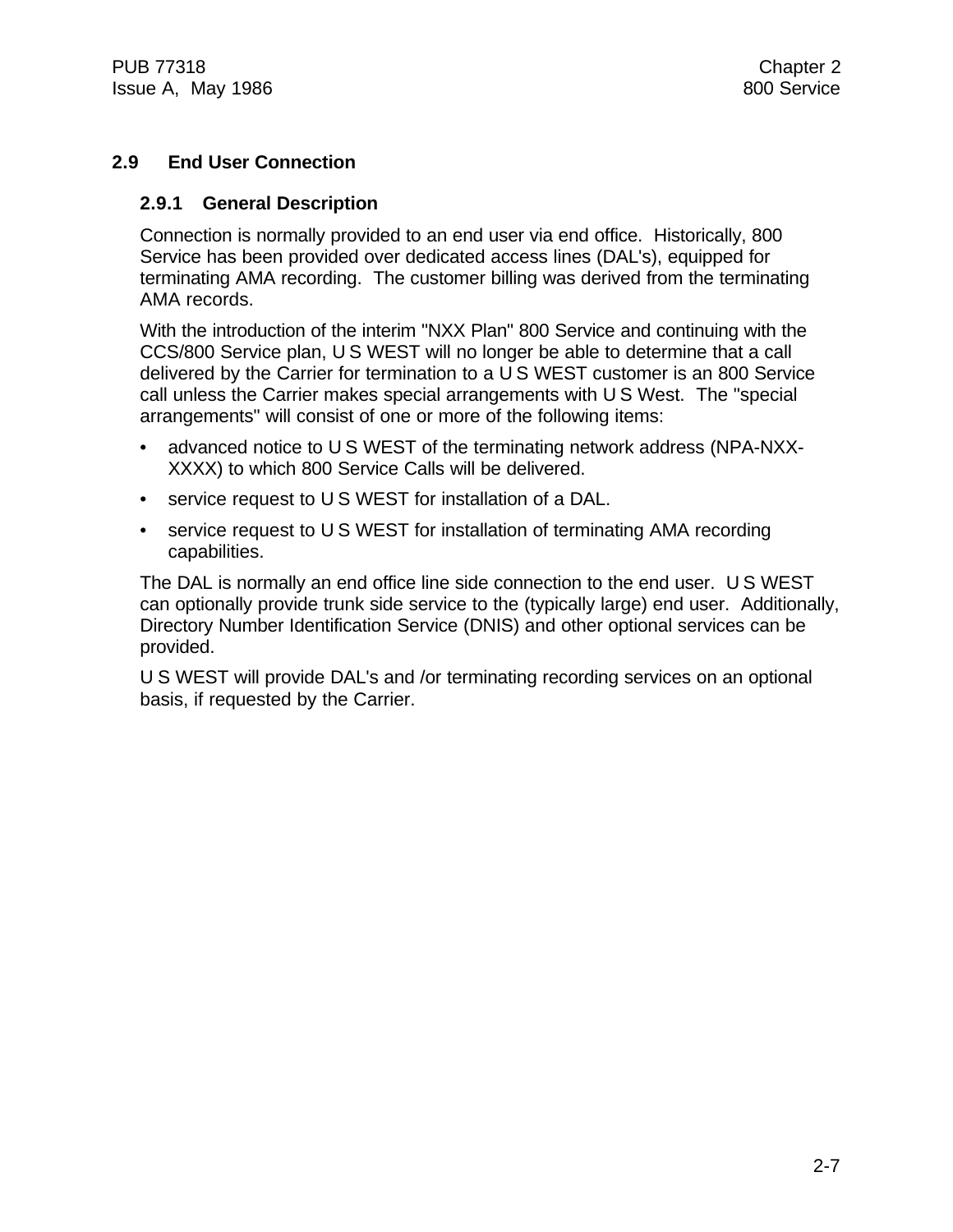# **3. Interface Protocol**

# **3.1 General**

The signals associated with the establishment, or release of a connection passing through the point of interface (POI) are:

- seizure
- answer
- disconnect
- winks
- multi-frequency (MF) pulses
- reverse make busy

The set of rules that govern the sequence of these signals and their separation in time is a call protocol. Since there are a number of call types, there are several call protocols. These call protocols are discussed in this section. Chapter 4 will discuss the electrical voltages and currents at the POI used to convey (denote) the signals identified above.

# **3.2 POI Location**

In general, the Carrier's switching system will be connected to a U S WEST access tandem through a trunk. The POI will be somewhere in this trunk. If the Carrier's point of presence (POP) contains a switching system, the POI is likely to be close to the Carrier's switching system. However, the POI may be anywhere within the local access and transport area (LATA) along the trunk. The sequences of signals and responses that occur on these trunks at the POI in establishing and releasing a connection are the call protocols. This section provides the protocol for 800 Service.

A call is the interaction at one POI associated with one end-to end connection. There will usually be two calls - an originating call and a terminating call - in each end-to-end connection. Although these two calls are related from the end-user's point of view, they are described and handled as independent entities. It is important to note that the protocols are described in terms of calls rather than trunks. This form is used because an individual trunk may carry a number of call classes, each of which have different protocols. (Note: See restrictions in the Subsection entitled "Call Protocols"; under "Distinguishing Characteristics").

# **3.3 Directionality**

A basic characteristic of trunks is their directionality; i.e., the direction in which supervisory and address signals may be applied. In this context trunks are 1-way outgoing, 1-way incoming, or 2-way. To clarify the terminology, a 1-way outgoing trunk from U S WEST (1-way incoming to the Carrier) is a trunk carrying originating calls. A 1 way incoming trunk to U S WEST (1-way outgoing to the Carrier) carries terminating calls. Two-way trunks can carry both originating and terminating calls.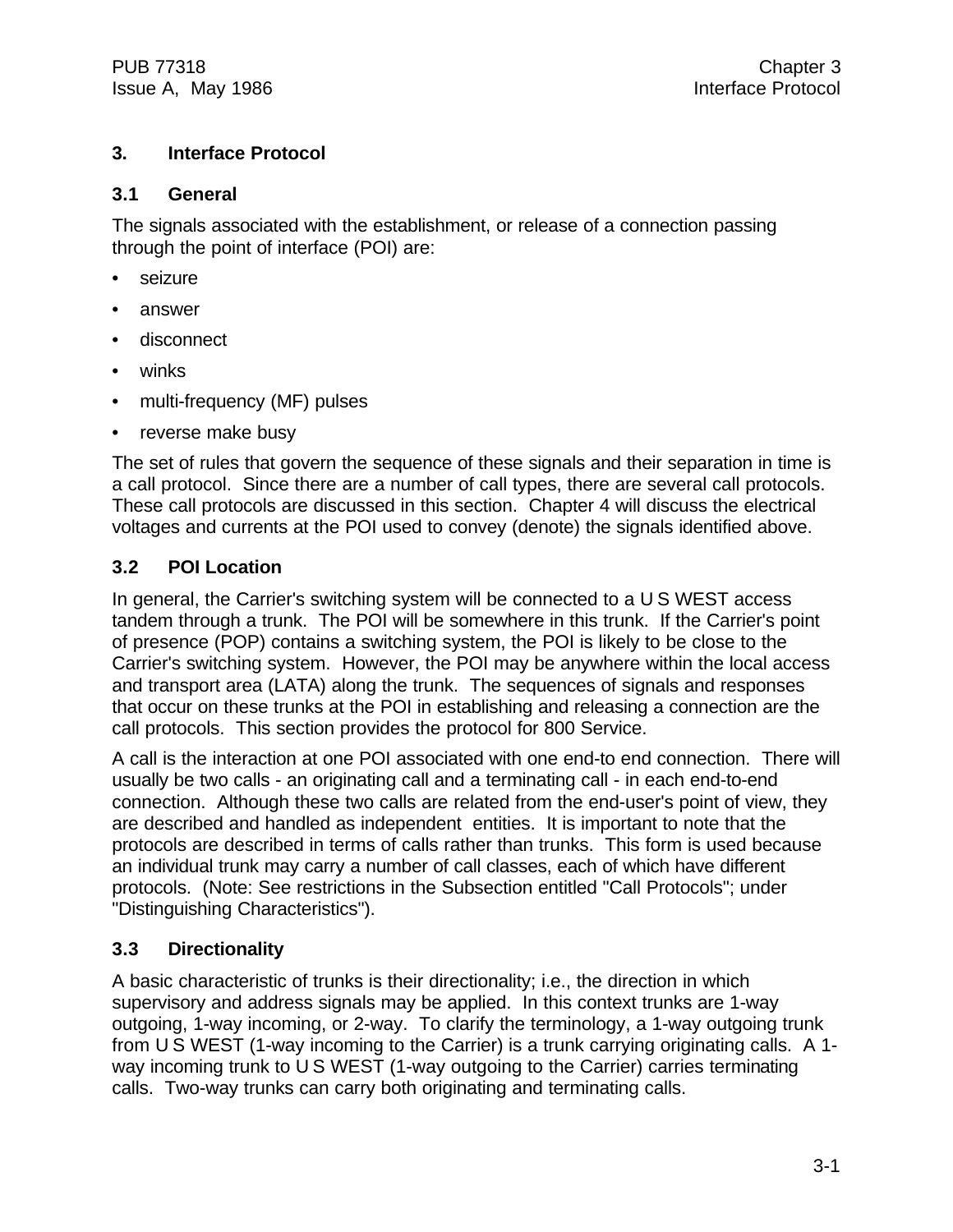# **3.4 Signaling Sequences**

The following signaling sequences will be discussed in this section:

- equal access North American signaling
- traditional North American signaling
- terminating

# **3.5 Equal Access North American Signaling**

Equal access North American signaling is characterized by a pulsing stream that consists of two pulsing sequences. The sequence which is transmitted first contains the calling customer's identification number which is used for billing purposes. This sequence is referred to as the identification sequence. The second pulsing sequence contains the called telephone number. This sequence is referred to as the address sequence. This arrangement allows the identification sequence (the ANI digits) to be pulsed to the Carrier before the called number. With the addition of overlap pulsing, which permits the initiation of pulsing to the Carrier before the customer has completed dialing, the call set up time is minimized. The nominal originating call sequence is as follows:

- After receipt from the customer of all but the last four digits of the called number, the U S WEST switch will initiate actions to seize a trunk to the Carrier.
- The Carrier must respond to the trunk seizure with a wink when ready to receive pulsing (Wink signals are described in Appendix A, Section 1).
- Upon receipt of the wink from the Carrier, the U S WEST switch will start outpulsing the identification sequence. MF pulsing as described in Appendix A, Section 2 will be used. The identification sequence will be in the format:

 $KP + II + 7/10$  Digit ANI + ST

• When the customer completes dialing and upon completion of outpulsing of the identification sequence, the U S WEST switch will outpulse the address sequence. The address sequence will be in the format:

KP + 800 + NXX + XXXX + ST

- When the Carrier has received all the pulsing information, it must respond with a second wink signal, called an acknowledgment wink.
- After outpulsing or upon receipt of the acknowledgment wink, the U S WEST switch connects the talking path from the calling customer to the Carrier.
- When the called customer answers, the answer off-hook signal must be sent from the Carrier to the originating U S WEST office.
- When the call is over, the disconnect sequence described in Appendix A, Section 6 is initiated.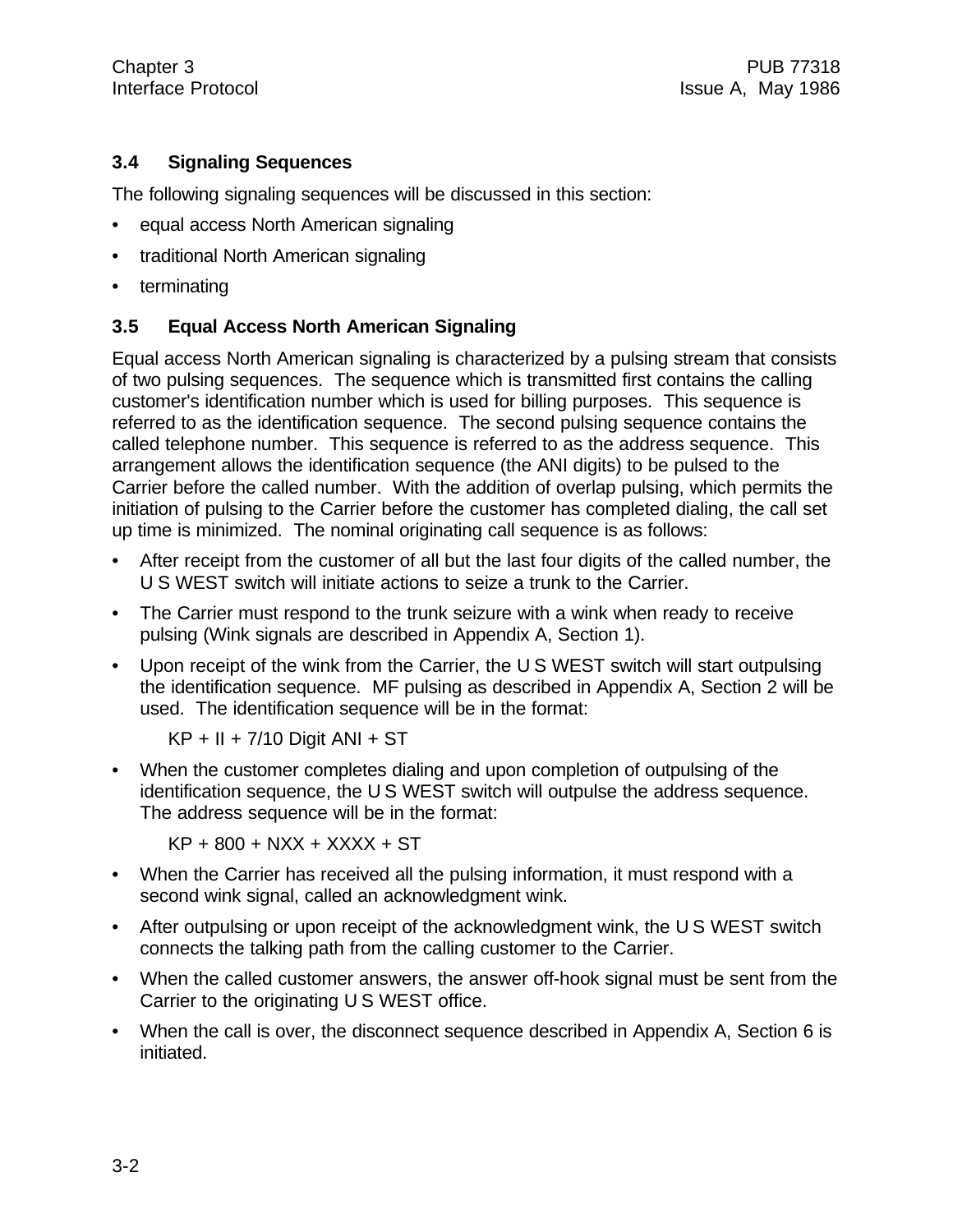# **3.6 Traditional North American Signaling**

Traditional North American Signaling is characterized by a pulsing stream that consists of only one pulsing sequence. ANI cannot be provided with Traditional North American Signaling. The nominal originating call sequence is as follows:

- After receipt from the customer of  $1 + 800 + NXX + XXXX$ , US WEST will start actions to seize a trunk to the Carrier.
- The Carrier must respond with a start-wink signal.
- Upon receipt of the start-wink signal, U S WEST will MF pulse the address sequence (KP + digits + ST) where "digits" will consist of the actual number dialed (less the access digit "1") in the format:

 $KP + 800 + NXX + XXXX + ST$ ,

or, when the trunk group to the Carrier is serving calls from more than one originating NPA, the "800" SAC will be converted to the form:

 $KP + OOY + NXX + XXXX + ST$ 

where the "Y" is a unique, locally assigned digit used to identify the originating NPA.

- The Carrier must respond with a steady off-hook signal.
- Called customer answer supervision must be returned through the Carrier network to U S WEST. Failure to return answer supervision may activate toll fraud features in the U S WEST switch, causing a disconnect sequence to be activated.
- When either the customer or the Carrier (because of distant party disconnect) decides it is finished with the connection, the disconnect sequence described in Appendix A, Section 6 is initiated.

# **3.7 Terminating**

- The terminating call sequence is as follows:
- The Carrier will seize a trunk to U S WEST and apply an off-hook signal to the trunk.
- U S WEST will respond with a standard wink signal which signals the Carrier that the U S WEST switch is ready to receive the address pulsing sequence.
- Upon receipt of this wink-start signal from U S WEST, the Carrier must MF out pulse the address sequence.
- U S WEST will screen and route this address sequence and deliver the call to the proper station in the LATA.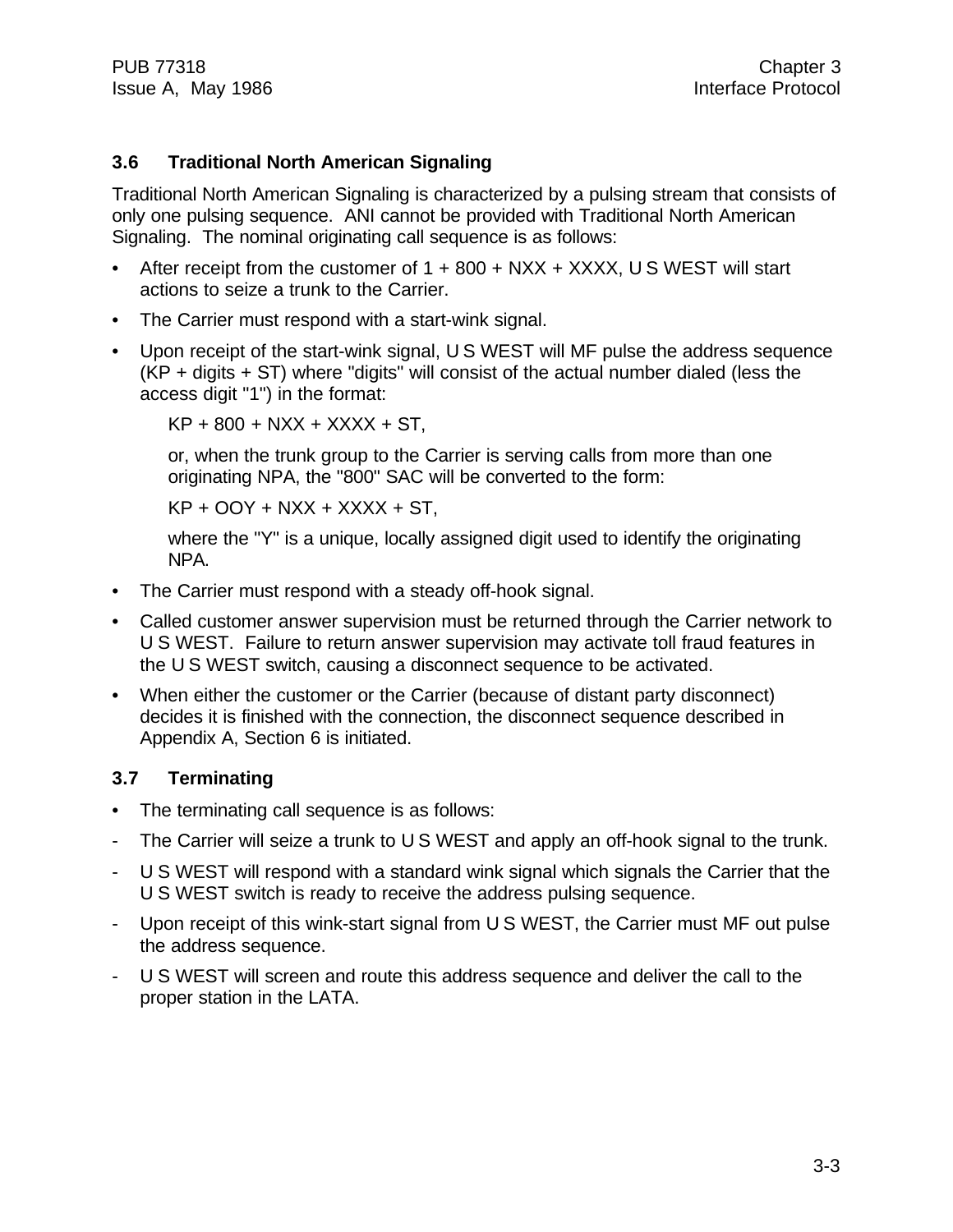- When the called (800 Service) customer answers, answer supervision (off-hook) will be passed to the Carrier from U S WEST.
- When the call is over, the disconnect sequence described in Appendix I, Section 6 will be initiated.

# **3.8 Carrier Classification**

The call protocols described above assume that the Carrier(s) will be classified as InterLATA Carriers, i.e., Carriers providing connections between LATA's and serving areas where the calling and called customers are in World Zone 1.

# **3.9 Trunk Groups**

# **3.9.1 Equal Access North American Signaling**

To provide the Interim "NXX Plan" 800 Service, U S WEST will establish a trunk group or groups for the Carrier at the 800 Service access tandem or end office location. As noted in Chapter 2, Section 4, it is recommended that the Interim "NXX Plan" 800 Service trunking arrangements for access to the U S WEST network be established through POP(s) POI(s) in a manner that is consistent with the CCS Network plan. Trunk groups may be dedicated to 800 Service or, where switching system technology permits, combined with other switched access.

# **3.10 Traditional North American Signaling**

To provide the Interim "NXX Plan" 800 Service, U S WEST will establish a trunk group or groups for the Carrier at the 800 Service access tandem or leased OSO switch locations. Only 800 Service calls will be directed to the Carrier over these trunks. Access tandems serving more than one originating NPA will deliver all originating 800 Service traffic on one trunk group with the originating NPA encoded in a "OOY" format as described in the Subsection entitlede "Traditional North American Signaling". Optionally, the Carrier may choose to have a separate trunk group for each originating NPA.

# **3.11 Call Classification**

There are a number of variables that characterize an 800 Service call protocol. The following assumptions are made:

- Direction (originating or terminating)
- Carrier = interLATA
- Destination = intraLATA, interLATA within World Zone 1.
- Signaling sequence:
- equal access North American signaling
- traditional North American signaling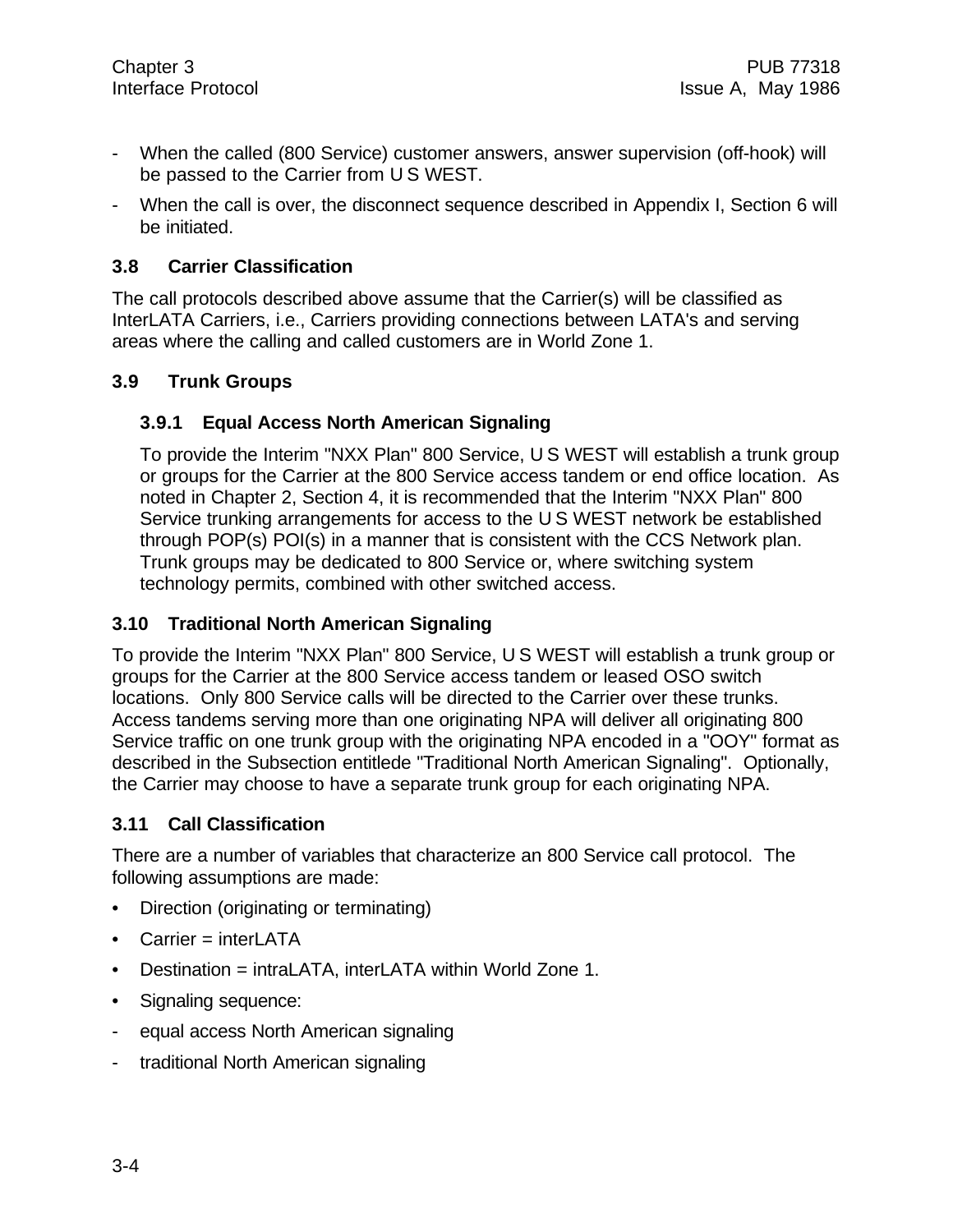# • Type = Service Access Code

These variables determine four unique call protocols - two originating and two terminating.

# **3.12 Call Protocols**

# **3.12.1 Direct Dialed Originating 800 Service Calls**

- These are direct dialed calls destined for completion within World Zone 1.
- Distinguishing Characteristics (EA North American Signaling)
- The generalized call origination information is as follows:

Customer dials 1+800+NXX+XXXX

Outpulsing Sequence

Identification KP+(II+ANI)+ST

Address +KP+800+NXX+XXXX+ST

- The call will appear on an equal access signaling trunk group.
- In the identification sequence, the first digit after KP is never 1.
- The ST pulse at the end of the identification sequence is not primed.
- The number of digits in the address sequence (other than KP and ST) is either 7 or 10 as determined by U S WEST.
- The first digit in the address sequence after KP is never 0.
- Distinguishing Characteristics (Traditional North American Signaling)

Customer dials 1+800+NXX+XXXX

Outpulsing Sequence KP+800+NXX+XXXX+ST

(or) KP+00Y+NXX+XXXX+ST

- There is no identification sequence.
- The number of digits in the outpulsing sequence (other than KP and ST) is 10.
- The call will appear on a trunk group per originating NPA with the outpulsed number unchanged from the customer dialed number, or, optionally on a trunk group carrying calls from more than one originating NPA with the dialed "800" converted to "00Y" where the "Y" identifies the originating NPA (The "Y" is a locally assigned value).
- It may be technically feasible from certain vendor switches to combine EA North American Signaling and Traditional North American Signaling on the same trunk group. U S WEST will optionally provide this service where switch compatibilities allow.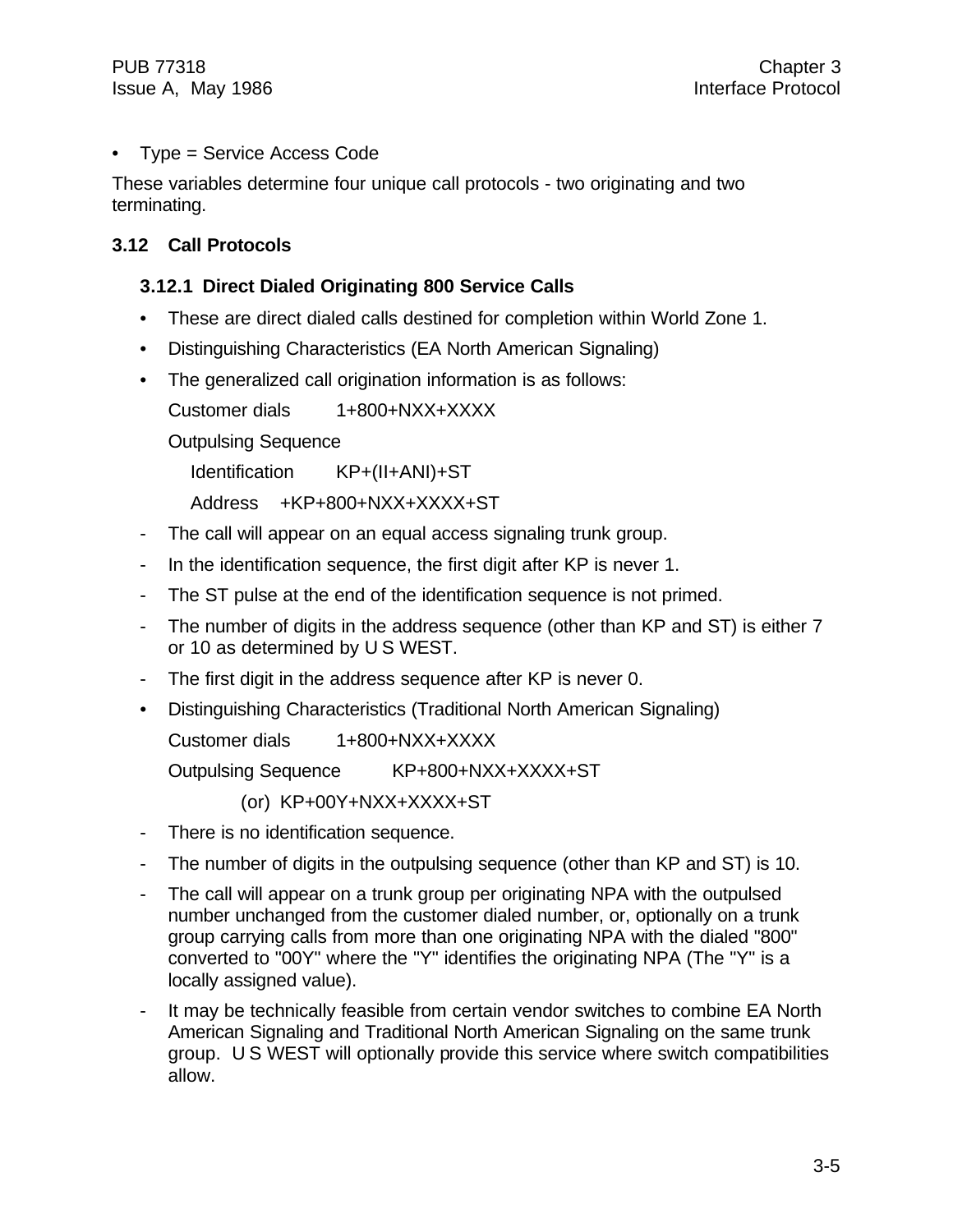• Specific Call Examples

A specific example of an 800 Service call using Equal Access North American Signaling is shown in Figure 3-1. A specific example of the same call using Traditional North American Signaling is shown in Figure 3-2.

# **3.13 Signaling Timing Intervals**

# **3.13.1 Equal Access North American Signaling**

When the Carrier is ready to receive the initial outpulsing from U S WEST, it must return a standard wink-start signal to U S WEST. The end of the wink signal must not occur until 210 ms after the trunk seizure off-hook signal is received at the Carrier switch. The Carrier must complete the wink-start signal within 3.5 s from the time of seizure of the trunk.

After receiving the wink-start signal, U S WEST will send the identification sequence to the Carrier. The start of outpulsing will be delayed as little as possible, but not less than 50ms. This sequence (as noted earlier) may be sent before dialing is completed. As soon as dialing is completed, the address (called number) sequence is sent from U S WEST to the Carrier. Because the U S WEST office waits until dialing is completed before sending the address sequence, there can be a time delay between the identification and address sequences. When the Carrier has received the complete address sequence, it must respond with the acknowledgment wink signal within 3.5 s of the completion of outpulsing. The transmission of this wink signal must be delayed at least 200 ms after receiving the address sequence. In order for U S WEST to differentiate unequivocally a received wink signal, the Carrier must provide an on-hook state between these two signals of at least 250 ms duration. If the Carrier does not return start winks and acknowledgment winks within the times specified above, U S WEST may route the call to an announcement.

If an invalid code is received by the Carrier, the Carrier should return an invalid or vacant code announcement to U S WEST. The start of an announcement sent by the Carrier should be delayed 1.2 s after transmittal of the acknowledgment wink in order to ensure the entire announcement is passed to the calling customer.

On 1-way trunks, if the Carrier returns an off-hook longer than 350 ms instead of a wink, U S WEST will release the connection to the Carrier and return an announcement to the customer.

If a trunk from U S WEST to the Carrier cannot be seized (because all trunks to the Carrier are busy), U S WEST will return a user-oriented no circuit (NC) announcement to the calling party.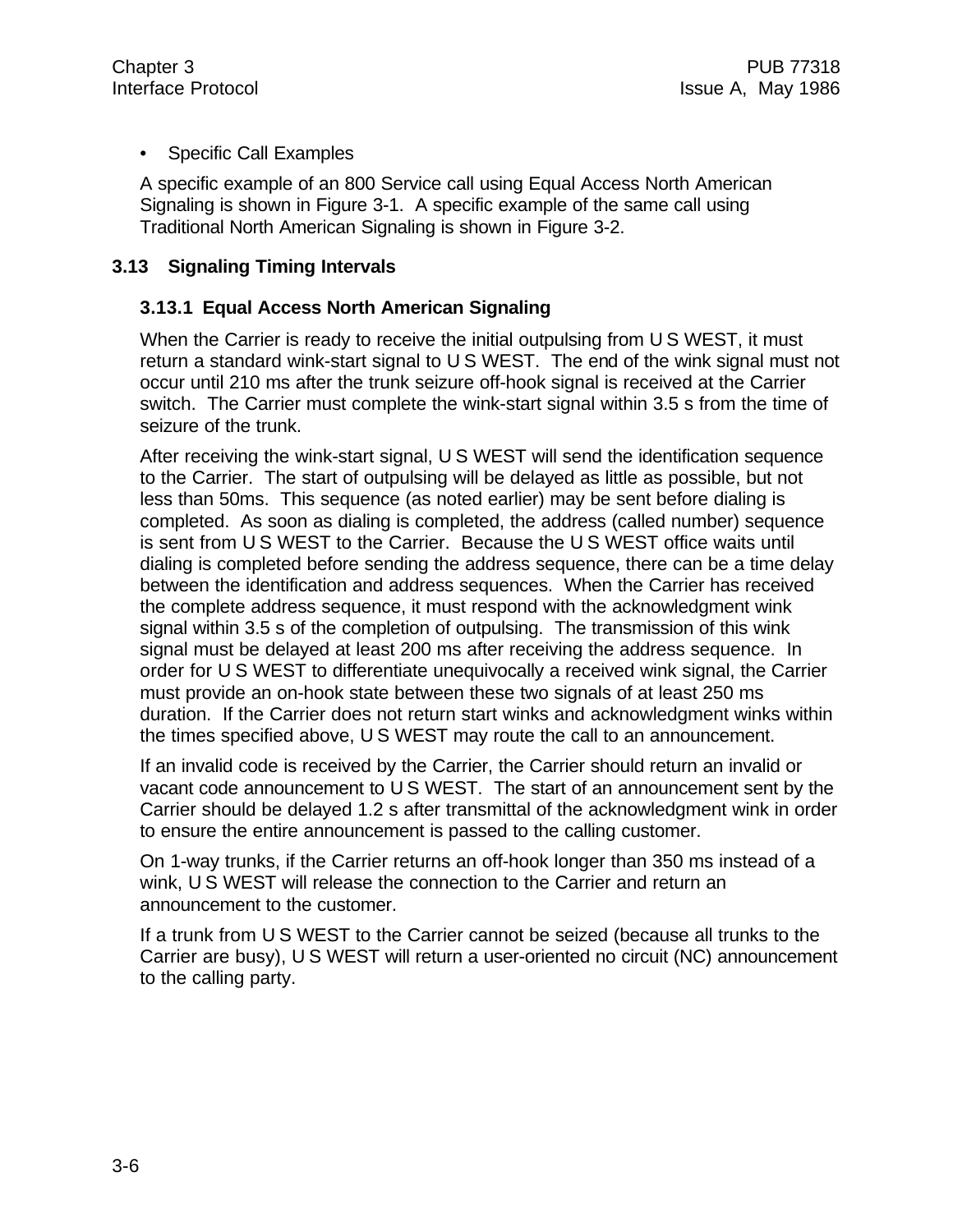#### **3.13.2 Alternative Arrangements**

There are alternative arrangements available to Carriers. These arrangements, which must be negotiated with U S WEST, are described below.

- Non-Overlap Outpulsing
- With non-overlap outpulsing, all dialed digits must be received by the U S WEST end office before any outpulsing takes place. After all dialed digits are received, the U S WEST office seizes a trunk toward the Carrier. Then, after receiving a wink-start, the full pulsing stream is outpulsed from U S WEST. The basic format of the pulsing stream is as follows:

KP+II+ANI+ST+KP+800+NXX+XXXX+ST

- This pulsing stream will be received as (approximately) one continuous sequence. However, there will be a small time delay between the identification and address sequences. This delay will be at least as long as the MF pulsing inter-digital interval (See Appendix A, Subsection 2.)
- No ANI
- The Carrier has the option to elect to receive ANI or not. Without ANI, the basic format of the pulsing stream received at the Carrier will be as follows:

KP+ST+KP+800+NXX+XXXX+ST

- It will be noted that the identification sequence without ANI has been reduced to KP+ST. With the elimination of ANI, the two information (II) have also been eliminated.

#### **3.14 Traditional North American Signaling**

#### **3.14.1 Start Wink**

The Carrier must return the start-wink signal within 4 seconds of the trunk seizure.

The end of the start wink must not occur until 210 ms after receipt of the incoming seizure signal. The Carrier must be prepared to receive MF pulses 35 ms after the end of the start wink.

If off-hook from the Carrier is not received within 4 seconds after completion of outpulsing the information sequence, the trunk to the Carrier may be restored to onhook and an announcement returned to the originating customer. The basic format of the pulsing stream is as follows:

KP+800+NXX+XXXX+ST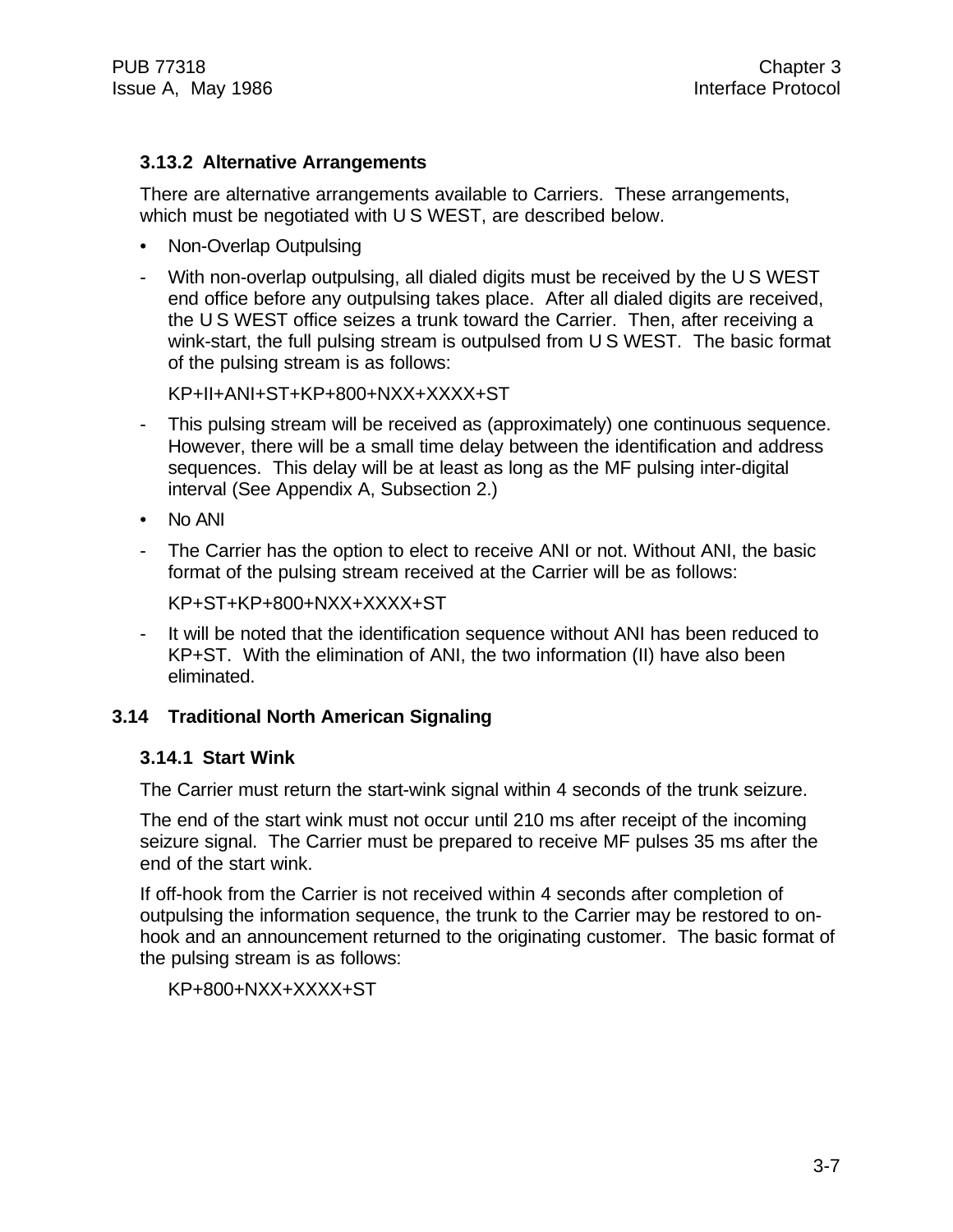# **3.15 Alternative Arrangements**

The Traditional North American Signaling is a fixed format. ANI is not available. In lieu of ANI, the "800" may (optionally) be converted to a "OOY" format in which the "Y" indicates the originating NPA. The basic format of the pulsing stream is an follows:

### KP+00Y+NXX+XXXX+ST

The "00Y" format is convenient for receiving traffic from Access Tandem switches that serve more than one originating NPA. Another alternative for identifying the originating NPA is the use of dedicated trunk groups.

# **3.15 Common Channel Signaling (Future arrangement)**

# **3.16 Terminating**

# **3.16.1 Terminating Calls**

These are calls incoming to the LATA where it is desired to complete a connection to the 800 Service called party. These are calls to valid telephone numbers for 800 Service customers served by LATA end offices sub-tending the Carrier POI that presents the call to U S WEST. The Carrier cannot return the dialed "800-NXX-XXXX" to the U S WEST without first converting that dialed number into a valid terminating number. Calls presented to U S WEST in the format of 800-NXX-XXXX by the Carrier will be routed to an appropriate invalid code or vacant code recording.

The Carrier will be requested to provide either a 7-digit or 10-digit address as required by the U S WEST offices.

#### **3.16.2 Maximum Time Intervals**

U S WEST will return the wink-start signal to the Carrier within 8 seconds from the time of seizure of the trunk.

The Carrier must send the address pulsing sequence to U S WEST within 3.5 seconds from the receipt of the start-wink signal.

If no terminating address characters are received within 5 seconds of a Carrier applied seizure (off-hook) signal on the trunk from the Carrier to U S WEST, the trunk may be considered to have a "permanent signal" and may be accorded maintenance treatment.

If U S WEST does not receive all of the called party destination code within 20 seconds after the start signal, the trunk may time out and initiate partial dial treatment. A partial dial condition on a trunk will be treated in the same manner as permanent signal condition.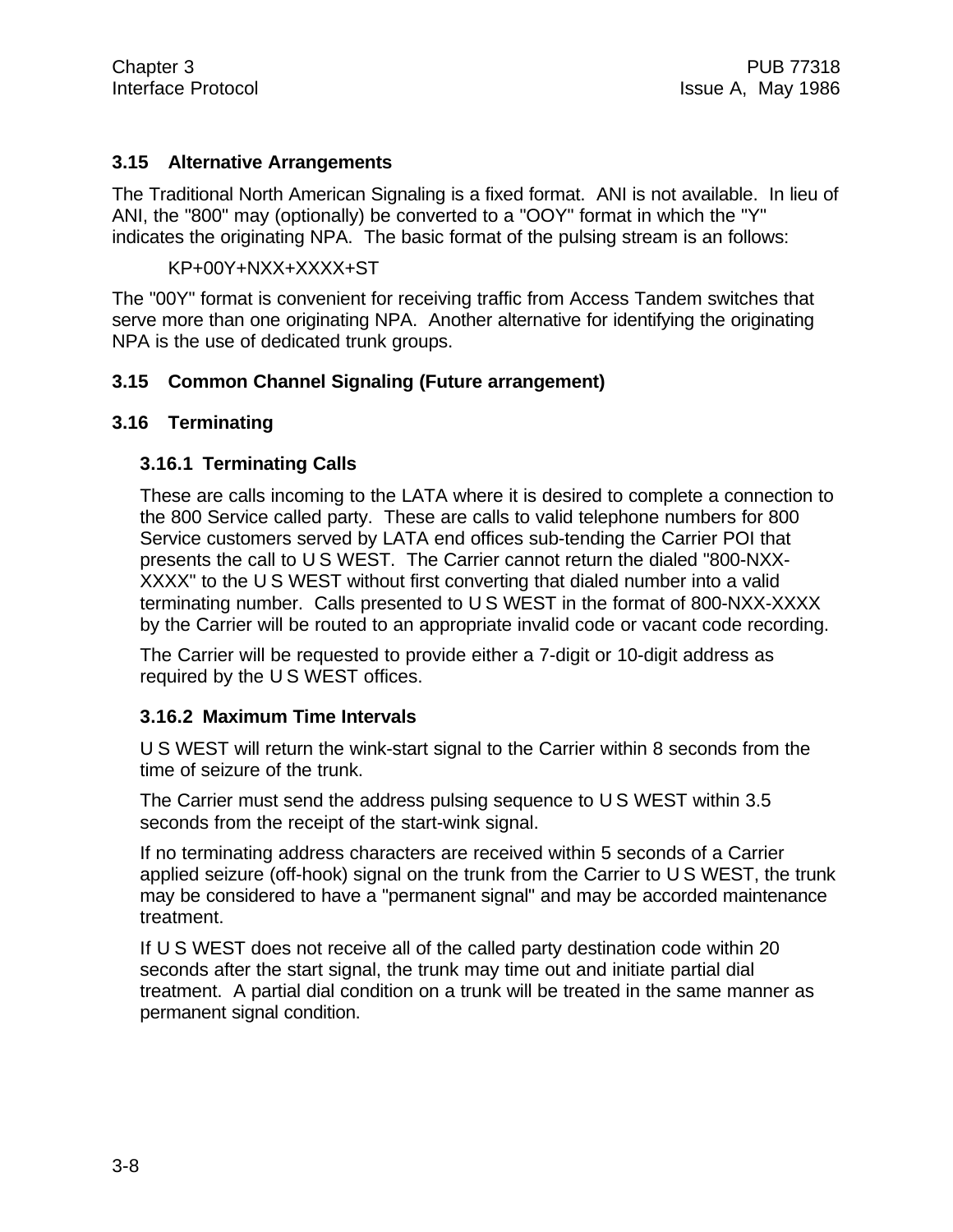| Table 3 Originating Call Protocols (1 of 5) |  |
|---------------------------------------------|--|
|---------------------------------------------|--|

| Call Type      | Carrier | Destination | Signaling    | Call     |
|----------------|---------|-------------|--------------|----------|
|                |         |             | Sequence     | Protocol |
| Service Access | IC      | World Zone  | EA North     |          |
| Code           |         |             | American     |          |
| Service Access | IC      | World Zone  | Traditional  |          |
| Code           |         |             | <b>North</b> |          |
|                |         |             | American     |          |

# **Table 3** Terminating Call Protocols (2 of 5)

| Call Type     | Carrier | Destination | Signaling         | Call     |
|---------------|---------|-------------|-------------------|----------|
|               |         |             | Sequence          | Protocol |
| Directory     | IC      | Termination | <b>Wink-Start</b> | J        |
| <b>Number</b> |         | within LATA | Operatin          |          |
| Test          |         |             | with MF           |          |
|               |         |             | Pulsing           |          |

# **Table 3** Originating Call Sequences (3 of 5)

| Protocol | <b>Customer Dials</b>  | <b>Outpulsing Sequence</b> |                                |  |
|----------|------------------------|----------------------------|--------------------------------|--|
|          | $1 + 800 + NXX + XXXX$ | Identification             | Address                        |  |
|          |                        | $KP + (II + ANI) + ST$     | $+$ KP + 800 + NXX + XXXX + ST |  |
| 2        | $1 + 800 + NXX + XXXX$ | <b>NONE</b>                | $KP + 800 + NXX + XXXX + ST$   |  |
|          |                        | (Alternate)                | $KP + 00Y + NXX + XXXX + ST$   |  |

# **Table 3** Terminating Call Sequences (4 of 5)

| Protocol | <b>Carrier Outpulses</b> |
|----------|--------------------------|
|          | $KP + 7/10$ DIGITS + ST  |
|          | $KP + 95X + XXXX + ST$   |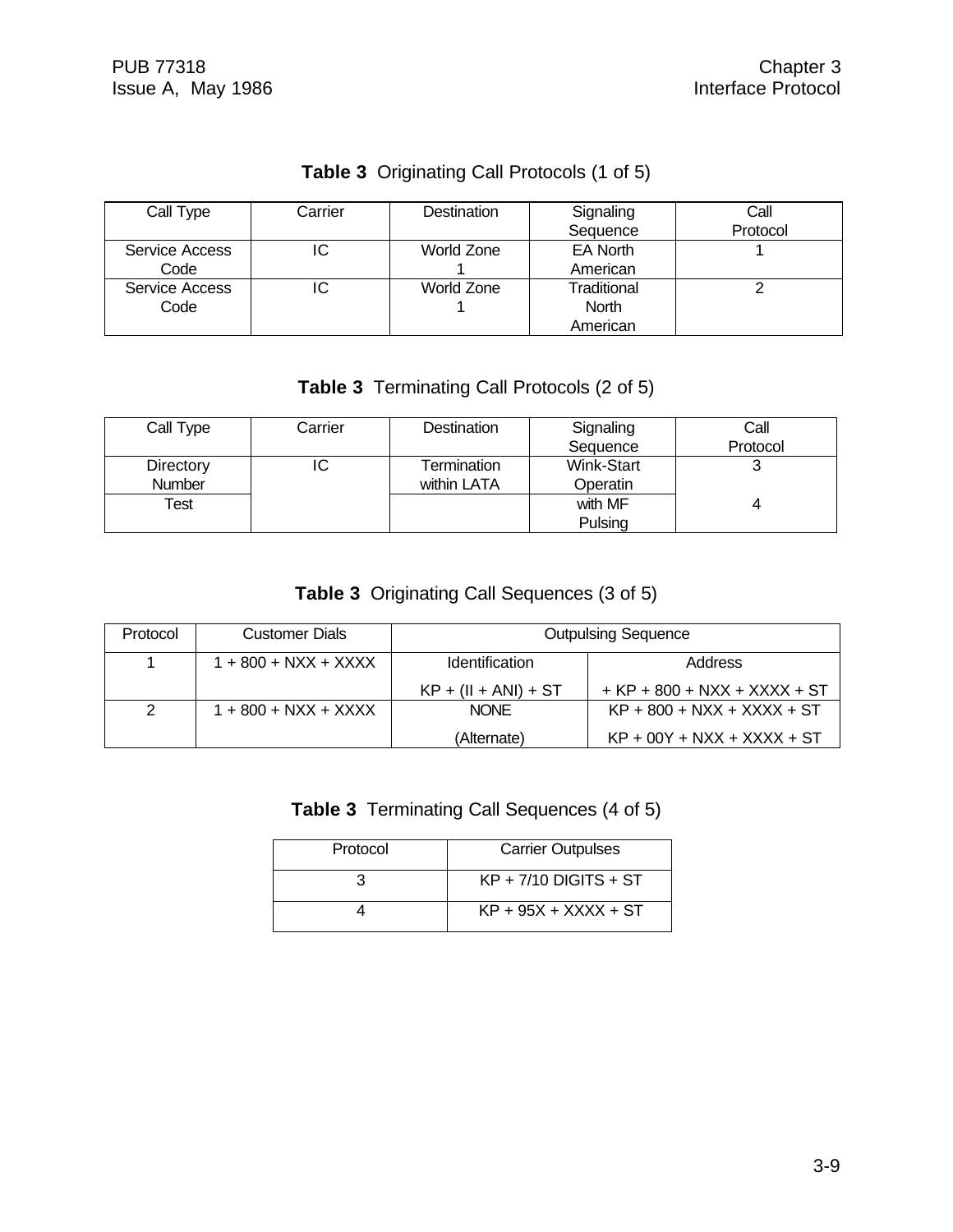| Information   |                                              |
|---------------|----------------------------------------------|
| <b>Digits</b> | Explanation                                  |
| 00            | Identified Line - No Special Treatment       |
| 01            | ONI (Multiparty)                             |
| 02            | <b>ANI Failure</b>                           |
| 06            | Hotel/Motel                                  |
| 07            | Coinless, Hospital, Inmate, etc.             |
| 08            | InterLATA Restriction                        |
| 10            | <b>Test Call</b>                             |
| $12 - 19$     | Not to be Assigned due to conflicts with 1NX |
| 20            | AIOD - Listed Number Sent                    |
| 27            | Coin                                         |
| 68            | InterLATA Restricted - Hotel/Motel           |
| 78            | InterLATA Restricted - Coinless, etc.        |
| 95            | <b>Test Call</b>                             |

# **Table 3** Equal Access Signaling Information (II) Digit Assignments (5 of 5)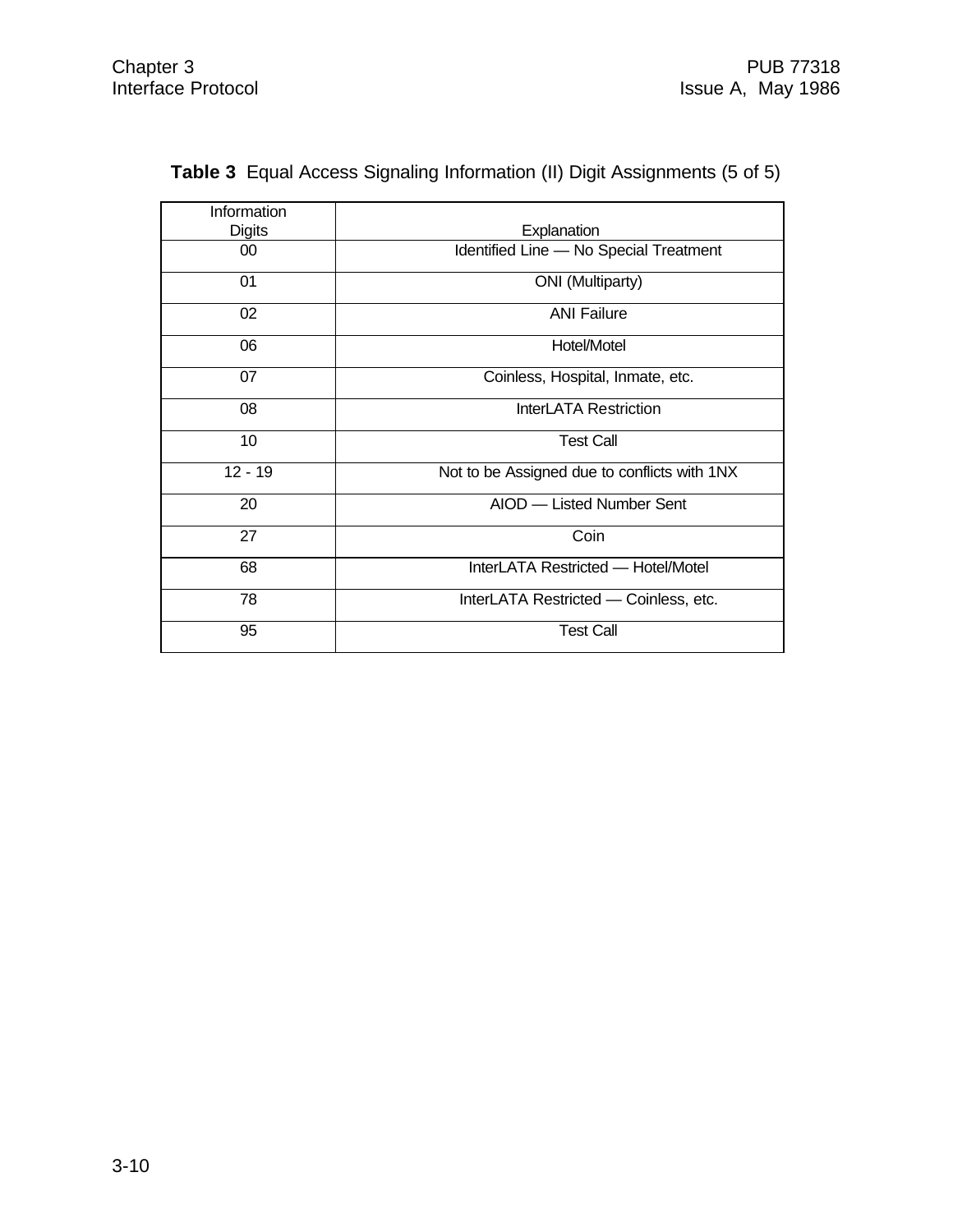

**Figure 3-1** Example of 800 Service Call Using Equal Access North American Signaling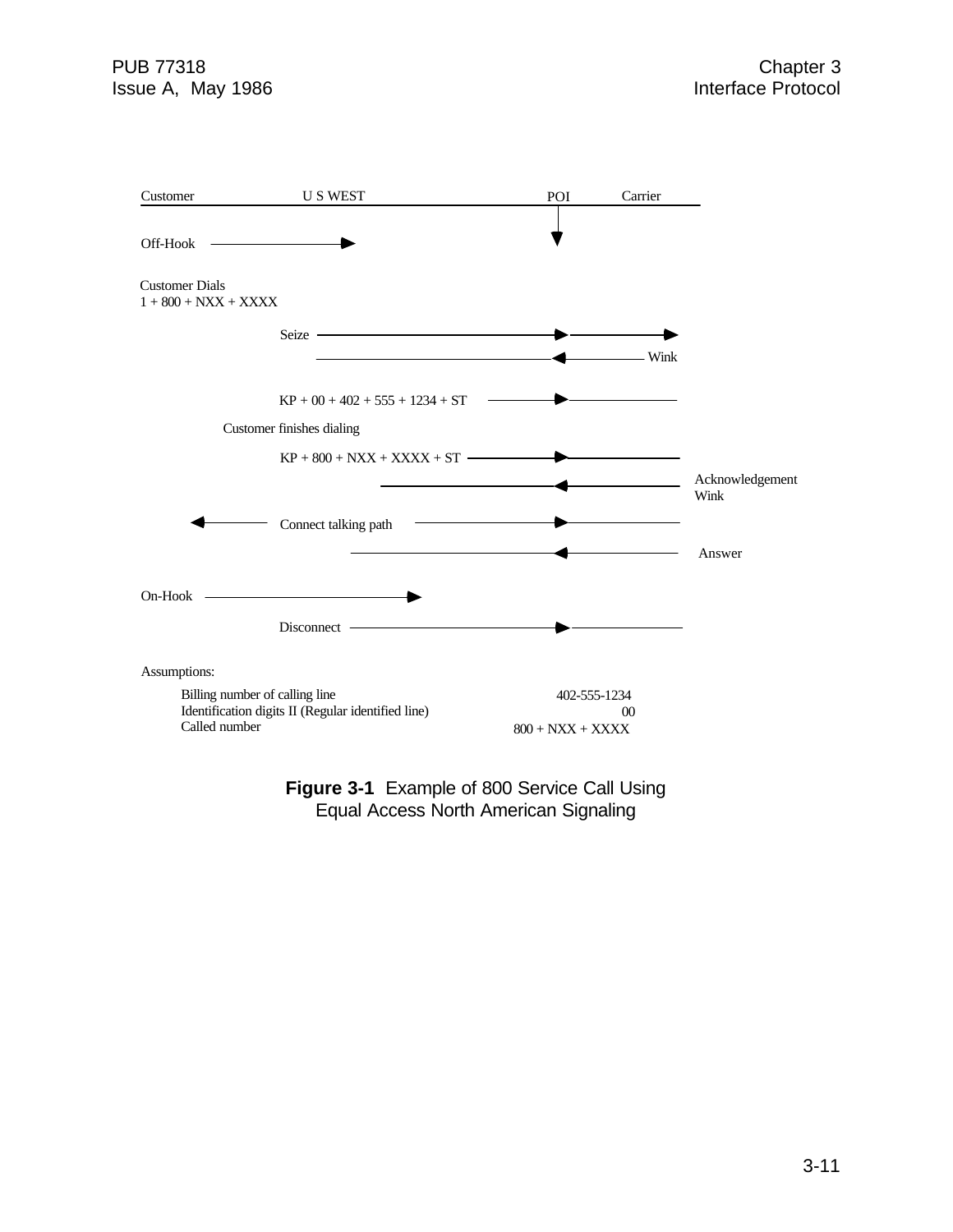

Assumptions:

Dialed number is passed to Carrier without conversion of digits "800" to 00Y for originating NPA identification

> **Figure 3-2** Example of 800 Service Call Using Equal Access North American Signaling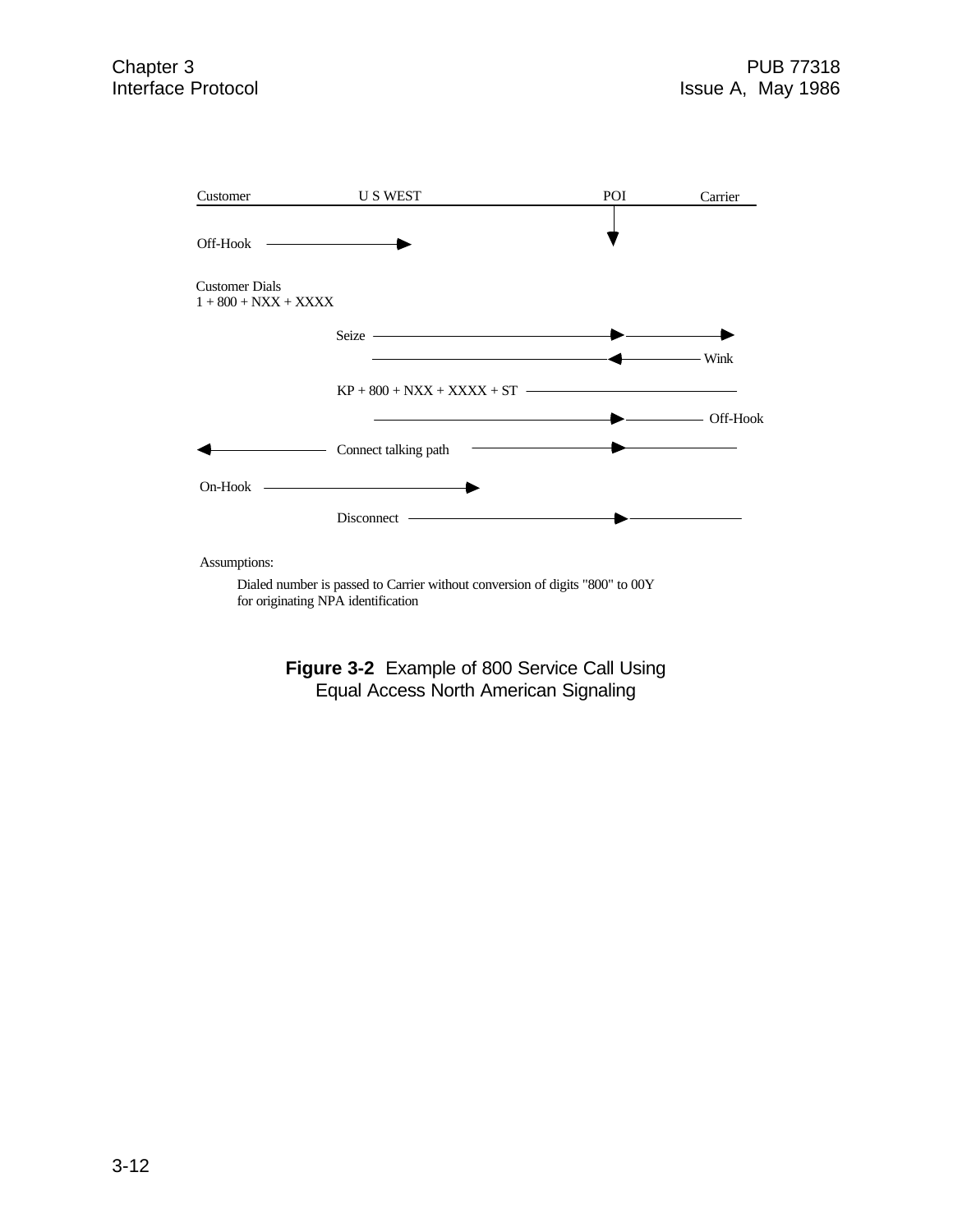# **4. Physical Characteristics Single Channel Interface**

#### **4.1 General**

### **4.1.1 Interface Signals**

The information that is exchanged across the point of interface (POI) for establishing and disconnecting switched connections was described in Chapter 3. The following signals are used in those descriptions:

- Seizure
- Answer
- Disconnect
- Winks
- Multifrequency (MF) Signals
- Reverse make busy

These signals are defined as follows:

- Seizure
- A seizure signal is the application of off-hook at the outgoing end of a previously idle trunk. A condition called glare arises when both U S WEST and the Carrier apply signals simultaneously at their ends of a 2-way trunk. Glare is described in Appendix A, Section 3.
- Answer
- Answer is the off-hook signal from U S WEST to the Carrier indicating the called customer has gone off-hook in response to a terminating call.
- Disconnect
- A disconnect signal is an off-hook signal which occurs after an off-hook state and persists beyond a prescribed limit and may last indefinitely. The description of disconnect signals is provided in Appendix A, Section 6.
- Winks
- There are off-hook and on-hook wink signals. An off-hook wink is an off-hook pulse during an on-hook state. An on-hook wink is an on-hook pulse during the off-hook state.
- A start wink is an off-hook wink that is used to respond to a seizure.
- MF Signal
- A MF Signal is a pulse consisting of two of a group of six frequencies. It serves as a control or information signal sent between U S WEST and the Carrier. The description of MF signals is provided in Appendix A, Section 2.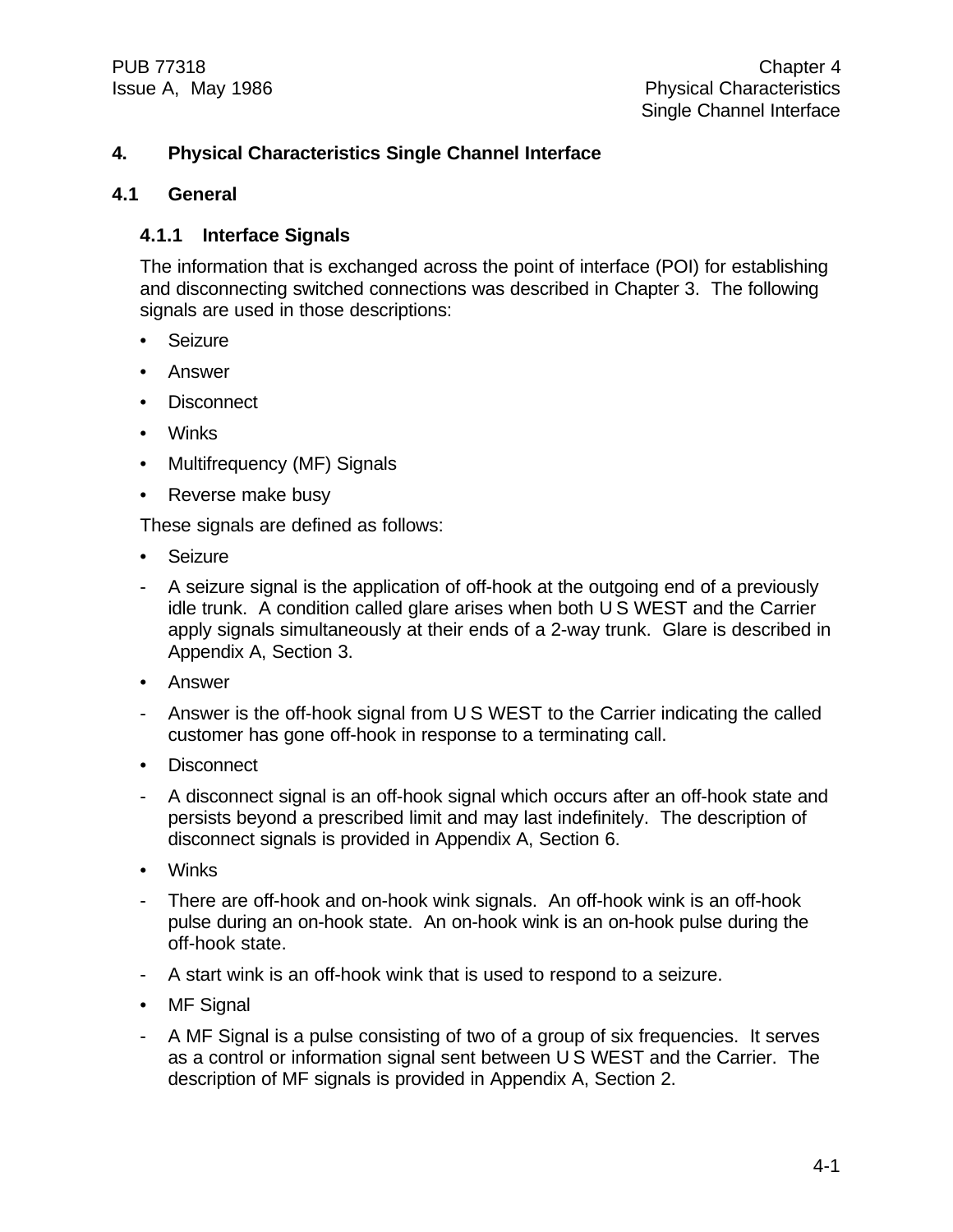- Reverse make busy
- A reverse make busy signal is an off-hook signal from the Carrier on a U S WEST outgoing trunk. This signal is applied while a trunk is idle, as contrasted to the answer signal on a busy trunk. There is no minimum or maximum length for this signal.

# **4.1.2 Signal Classification**

The signals associated with establishing and disconnecting connections crossing the POI between the Carrier and U S WEST for 800 Service Switched Access service may be classified as follows:

- dc supervisory signals
- timed transition dc signals
- inband ac signals

Characterizing the dc supervisory signals describes the seizure, answer and disconnect signals. The addition of timing restrictions on the transitions between supervisory states covers dial pulse and wink signals. Characterization of the frequency components, the power and time limits on bursts of voice frequency tones describes the inband signals. The remainder of this section consists of a description of the interface voltages and currents for the various forms in which the dc supervisory states of no-hook and off-hook may appear at the POI. This supervisory information is followed by a description of the timing characteristics which give transitions between on-hook and off-hook special significance. The section concludes with a description of the inband signals used to transmit numerical and control characters.

It is, however, appropriate to describe the voice frequency transmission interface before continuing with the description of a signaling method.

# **4.1.3 Transmission**

Transmission specifications at the POI are related to the type of interface (2- or 4 wire) and include transmission level point and impedance.

- Interface Group 1 (2-Wire Voice Frequency)
- U S WEST will provide a nominal transmission level point of -3 dB (-2 to -4 dB for facilities without gain) at the POI and the Carrier must provide a transmission level point of 0 or less dB at the POI. The Carrier must provide a nominal impedance at the POI of 900 ohms in series with 2.16 microfarads.
- Interface Group 2 (4-Wire Voice Frequency)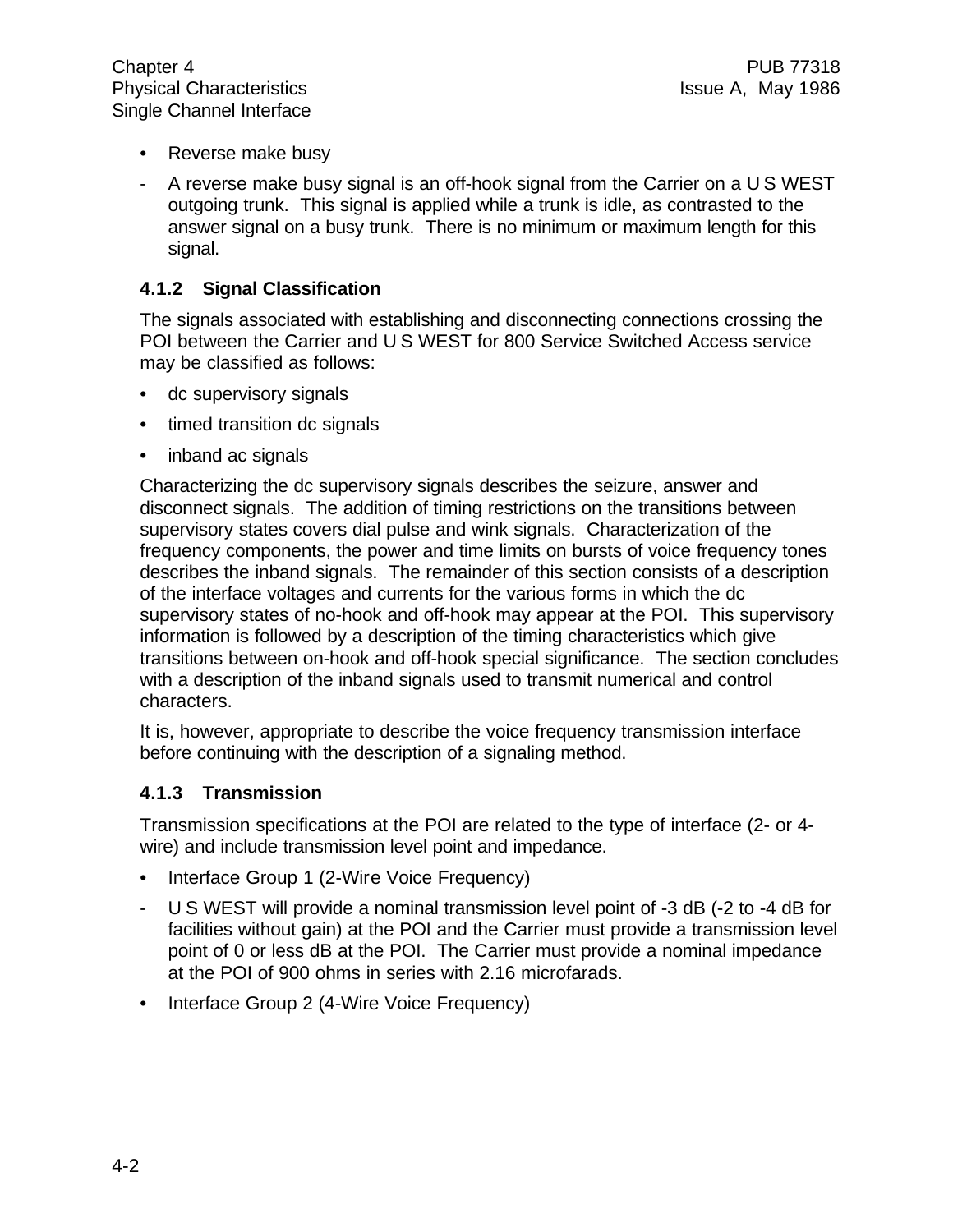- When the U S WEST equipment is located on the Carrier premises, both transmit and receive transmission level points at the POI are determined by specification for the interface employed.
- When the U S WEST equipment is not located on the Carrier premises, U S WEST will provide a transmission level point in the range of 0 to -9 dB at the POI, and the Carrier must provide a transmission level point within the range of 0 to +5 dB at the POI. The specific transmission level points will be selected on the basis of the available U S WEST equipment and facilities.
- The Carrier must provide a nominal impedance at the POI of 600 ohms.

# **4.2 DC Supervisory Signals**

# **4.2.1 Loop Reverse-Battery Signaling**

- Operation
- The principle of operation of loop reverse-battery signaling is illustrated in Figures 4-1 and 4-2. It uses loop open (on-hook) and closure (off-hook) signals from the outgoing end and reversals (the first reversal after idle is off-hook, second reversal on-hook, etc.) of battery and ground from the incoming end. The circuit shows that in the idle state, the incoming end applies a voltage source such that the ring conductor is negative with respect to the tip conductor, while the outgoing end keeps the circuit open for dc signals. The outgoing end signals a seizure of the trunk by closing the A contacts. At the incoming end, the resulting flow of dc current causes relay A to operate which in turn causes an MF receiver to be attached. The reversal of contacts RV changes the direction of loop current and causes relay CS to operate.
- Either end (outgoing or incoming) signals a disconnect on an established connection by going to the on-hook state. The trunk is released when both ends are on-hook.
- Application
- Loop reverse-battery signaling is used with 1-way trunking.
- Originating 800 Service Call
- Carrier Network Characteristics

On-Hook

• Voltage applied by the Carrier must be -52.5 to -42.75 V dc ring with respect to tip, and the tip conductor must be grounded. The Carrier must provide equal tip and ring resistances not exceeding 450 ohms each.

Off-Hook

• The off-hook is the same as the on-hook described above (a.) except that the role of the tip and ring conductors are reversed.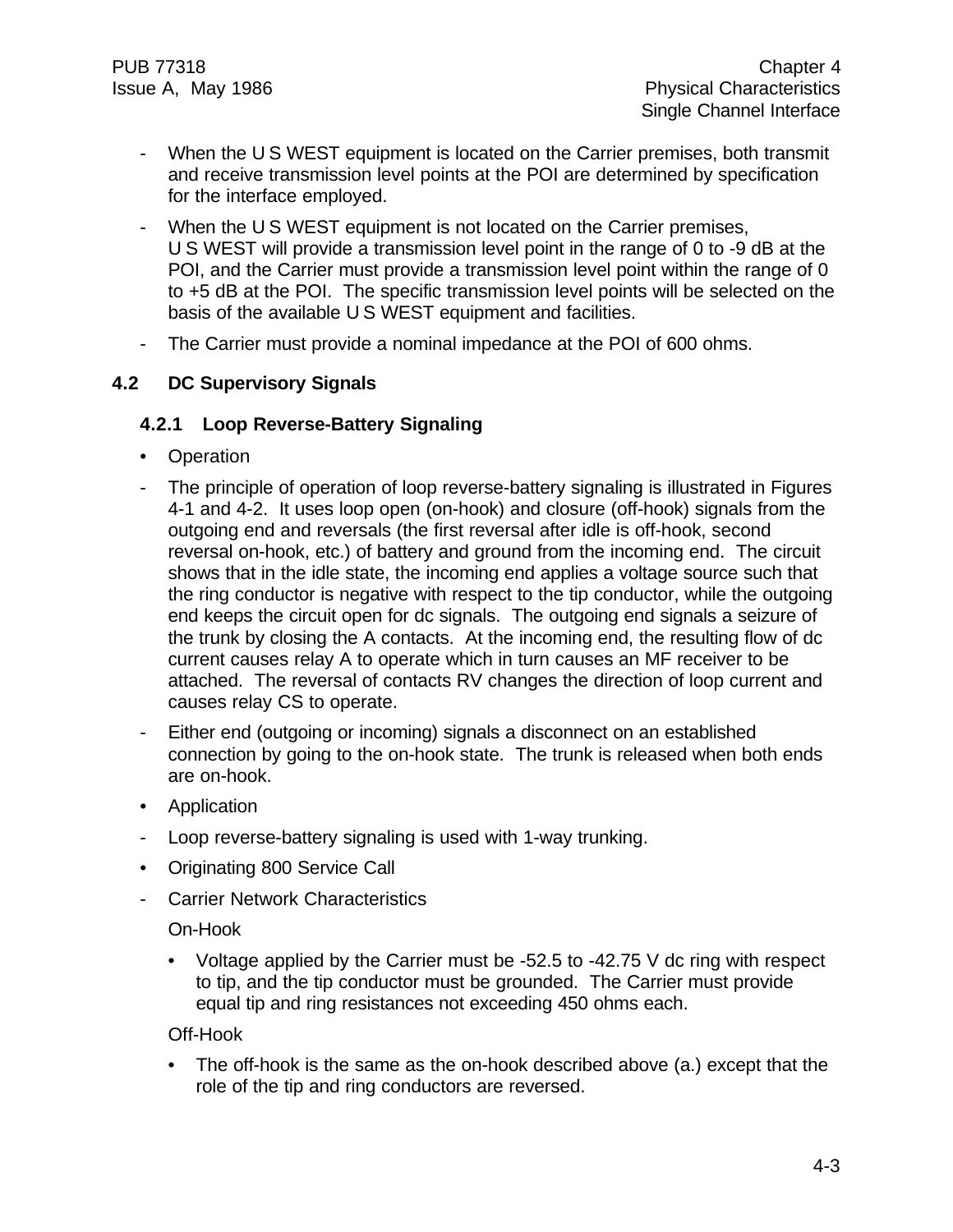- U S WEST Network Characteristics

On-Hook

• The US WEST network will maintain a resistance of at least 30 kilohms between tip and ring, tip and ground, and ring and ground.

Off-Hook

- The U S WEST network will maintain resistance of 3 kilohms or less between tip and ring and resistance of at least 30 kilohms between tip and ground and between ring and ground.
- Terminating Call
- Carrier Network Characteristics

On-Hook

• The Carrier will maintain a resistance of at least 30 kilohms between tip and ring, tip and ground, and ring and ground.

#### Off-Hook

- The Carrier will maintaining resistance of 500 ohms or less between tip and ring and resistance of at least 30 kilohms between tip and ground and between ring and ground.
- U S WEST Network Characteristics

On-Hook

• Voltage applied by U S WEST will be -52.5 to -42.75 V dc tip with respect to ring, and the tip conductor will be grounded. The tip-to-ring resistance will not exceed 3400 ohms.

Off-Hook

- The off-hook is the same as the on-hook described above (a.) except that the roles of the tip and ring conductors are reversed.
- Simplex Signaling
- Where appropriate for transmission reasons, the loop signaling interface may be a physical 4-wire interface with simplexed signaling. The arrangement is shown in Figure 4-3.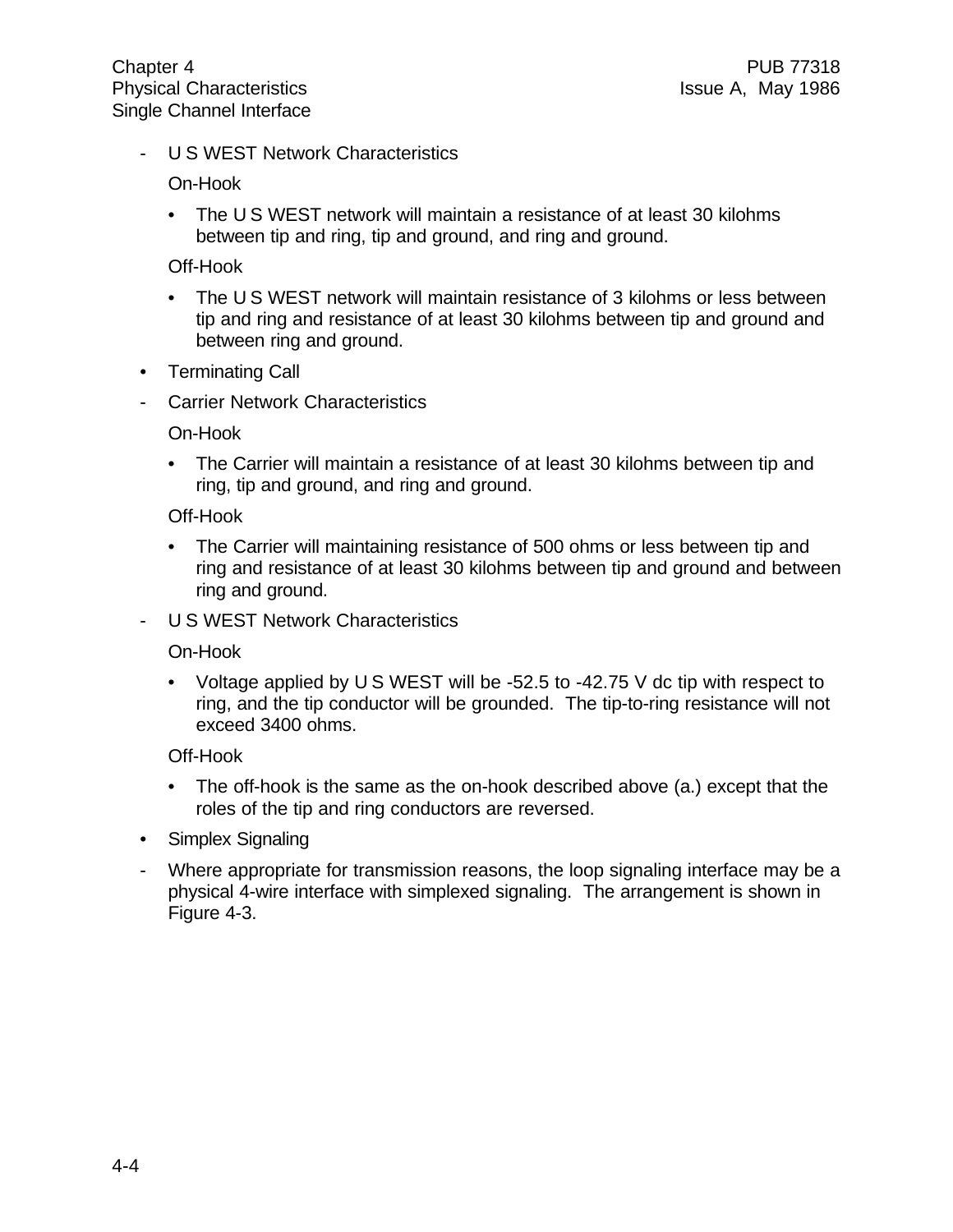# **4.3 E&M Lead Signaling**

- Type I
- **Operation**

E&M lead signaling systems derive the name from historical designations of the signaling leads on the circuit drawings covering these systems. Traditionally, the E&M lead signaling interface consists of two leads between the switching (trunk) equipment and the signaling equipment. The E lead Carriers signals from the signaling equipment to the switching (trunk) equipment. The M lead Carriers signals from the switching (trunk) equipment to the signaling equipment. E&M lead signaling uses leads physically separate from the transmission leads. Historically, E&M lead signaling circuits have used only one lead for each direction of transmission with a common ground return. Along with the introduction of electronic switching, balanced circuits have come into use. As a result, the original E&M lead interface is now known as Type I (and the balanced versions as Type II or Type III). Figure 4-4 shows the traditional/historical E&M lead arrangement and the POI. Figure 4-5 shows Type I interface circuitry. Table 4-A shows the states of the E and M leads for the Type I interface and their relations to the U S WEST Carrier supervisory states.

**Application** 

E&M lead signaling can be used on both 1-and 2-way trunks. This signaling arrangement will, however, require the placement of U S WEST equipment at the Carrier POP.

**Table 4** Type I Interface (1 of 3)

|           | Supervisory state |                | State of lead  |
|-----------|-------------------|----------------|----------------|
| U.S. West | Carrier           | Е              | M              |
| On-Hook   | On-Hook           | <b>Battery</b> | Ground         |
| Off-Hook  | On-Hook           | Ground         | Ground         |
| Off-Hook  | Off-Hook          | Ground         | <b>Battery</b> |
| On-Hook   | Off-Hook          | <b>Battery</b> | <b>Battery</b> |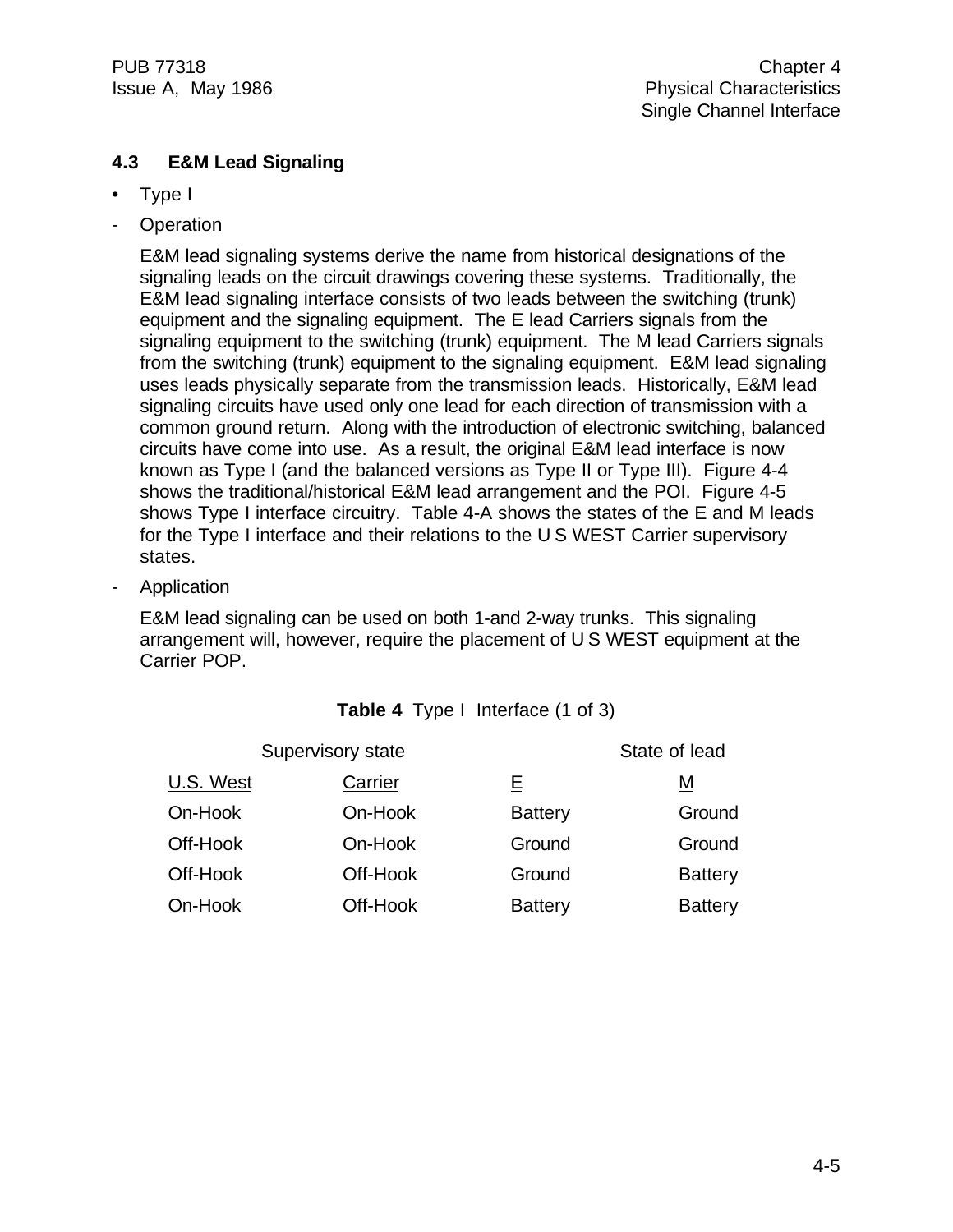Description of the Interface

M Lead

- The Carrier must apply local ground to the M lead for the on-hook state and local -48 V battery to the M lead for the off-hook state. It is desirable that the battery feed be through a current limiting devise for fuse and circuit protection purposes. The current limiting device should have a resistance on not over 60 ohms while under a load of 85 mA in the M lead plus any internal Carrier circuit load current. There must not be more than a 5 V drop between the battery supply and the M lead and the device must handle up to 85 mA of continuous M lead current in the off-hook state. In the on-hook state, it is desirable that the potential drop between the M lead and local ground not exceed 1 V while external -50 V is connected to the M lead through 1 kilohm. It is desirable that a surge suppression device be connected from the M lead to local ground. The recommended device is a zener diode, or equivalent, with a breakdown of 65 V (10% tolerance). A functionally satisfactory substitute for the zener diode is a nominal 1 kilohm resistor from M lead to local ground. However, this is not recommended for new circuit designs. The transition state between on-hook and off-hook must be either open or any voltage between ground and -48 V. It is desirable that the transition state be not longer than about 1 ms.
- E Lead
- On the E lead, the Carrier will receive an open for the on-hook state and a ground for the off-hook state. It must use a sensor referenced to local -48 V so that the voltage will be present on the E lead during the on-hook state. There are no resistance limitations for the sensor, but is desirable that the resistance be low enough that the E lead conductor capacitance will not cause excessive distortion to signaling. Also, it is desirable that E lead current be limited to a maximum of 50 mA. The sensor sensitivity must allow the E lead to be at least 150 ohms but it must not detect a 20 kilohm ground as an off-hook state. If the sensor is inductive, it must not detect a 20 kilohm ground as an off-hook state. If the sensor is inductive, it must be equipped with a surge suppressor that limits voltage rate of change to 1 V/uS and the maximum voltage to 300 V. A 470 ohm resistor in series with about 0.13 uF capacitor is suitable for use across relay windings of 500 ohms or more.
- Type II
- The Type II E&M lead interface employees balanced signaling leads to reduce the noise influence into electronic switching systems. The Type II interface (Figure 4-6) is a 4 wire, fully looped but non-symetrical arrangement.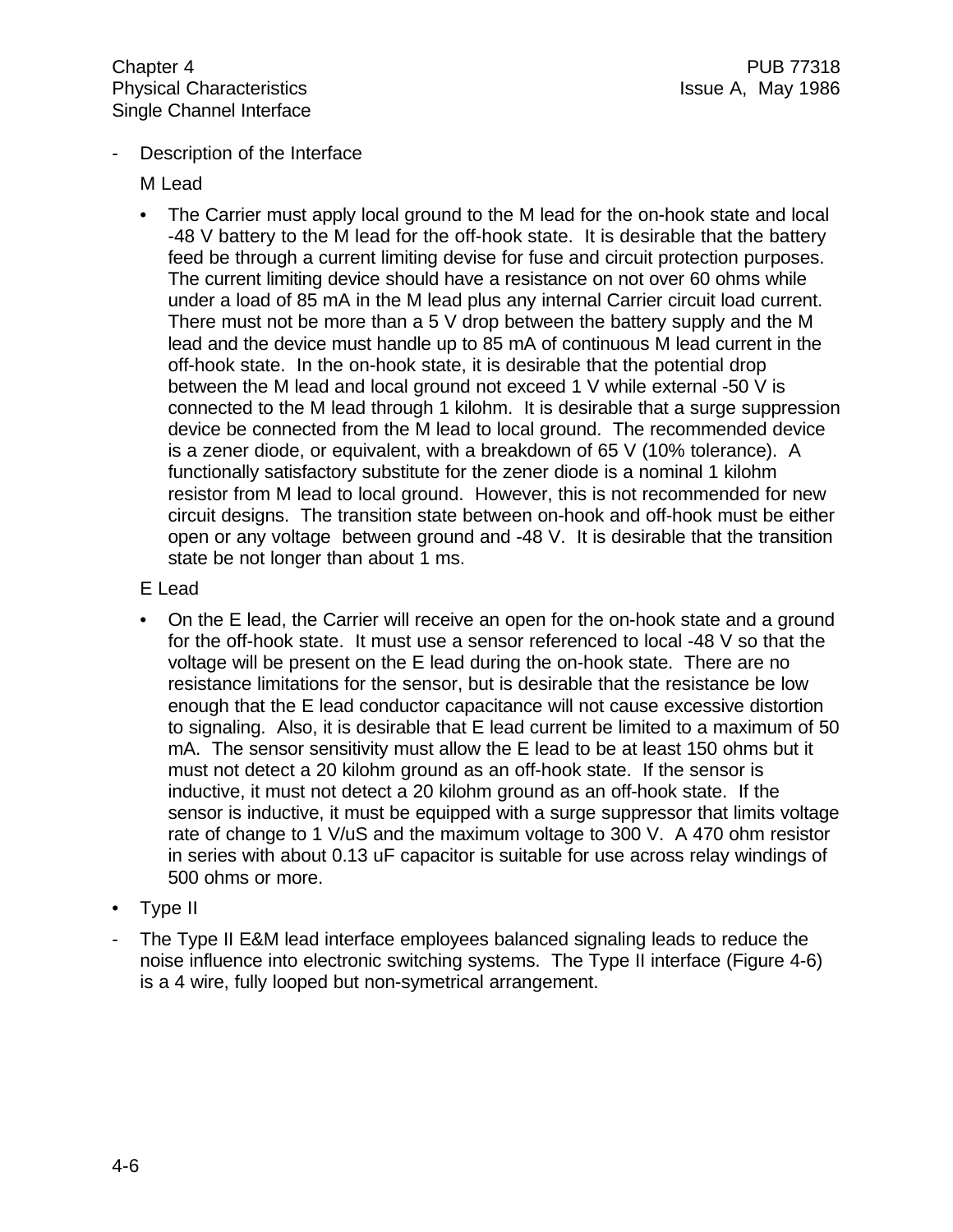Signaling from U S WEST to the Carrier is by means of opens and closures across the E and SG (signal ground) leads for the on-hook and off-hook state signals, respectively. Signaling from the Carrier to U S WEST is by means of opens and closures across the M and SB (signal battery) pair of leads for the on-hook and offhook state signals, respectively. Table 4-b shows the states of the E and M leads for the Type II interface and their relations to the U S WEST Carrier supervisory states.

# **Table 4** Type II Interface (2 of 3)

| Supervisory state |          |                | State of lead  |  |
|-------------------|----------|----------------|----------------|--|
| U.S. West         | Carrier  | ᄇ              | <u>М</u>       |  |
| On-Hook           | On-Hook  | <b>Battery</b> | No Battery     |  |
| Off-Hook          | On-Hook  | <b>Battery</b> | <b>Battery</b> |  |
| Off-Hook          | Off-Hook | Ground         | <b>Battery</b> |  |
| On-Hook           | Off-Hook | Ground         | No Battery     |  |

- The contact labeled "P" is Figure 4-6 is held closed to represent the off-hook supervisory state at the end (the Carrier end). A closed contact "P" applies battery to the M lead. Thus, the off-hook supervisory state is represented at the POI by battery on the M lead.
- Contact "P" is held open to represent the on-hook supervisory state. With an open contact "P" there is no battery on the M lead and the M lead shows an open circuit (high impedance to ground). Thus, the on-hook supervisory state is represented at the POI with no battery on the M lead.
- Description of the Interface
- M Lead

Signaling from the Carrier to U S WEST is over the M and SB leads. The Carrier must apply a dc closure across these leads for the off-hook state and an open for the on-hook state. The closure device must accept a voltage supply of either +12 V nominal or -48 V nominal from the SB lead. There are no current limitations for M lead loads; however, the usual off-hook current is in the range of 1 to 12 mA. The SB lead includes current limiting resistance that will limit the current to the M lead when a fault ground is accidentally applied to the M lead. This is an event that must be considered likely since the M lead is commonly patched into a variety of test sets. The SB lead current limiters present a rather hostile environment for a solid state switch, or even some relay contacts. Three kinds of limiters are in use: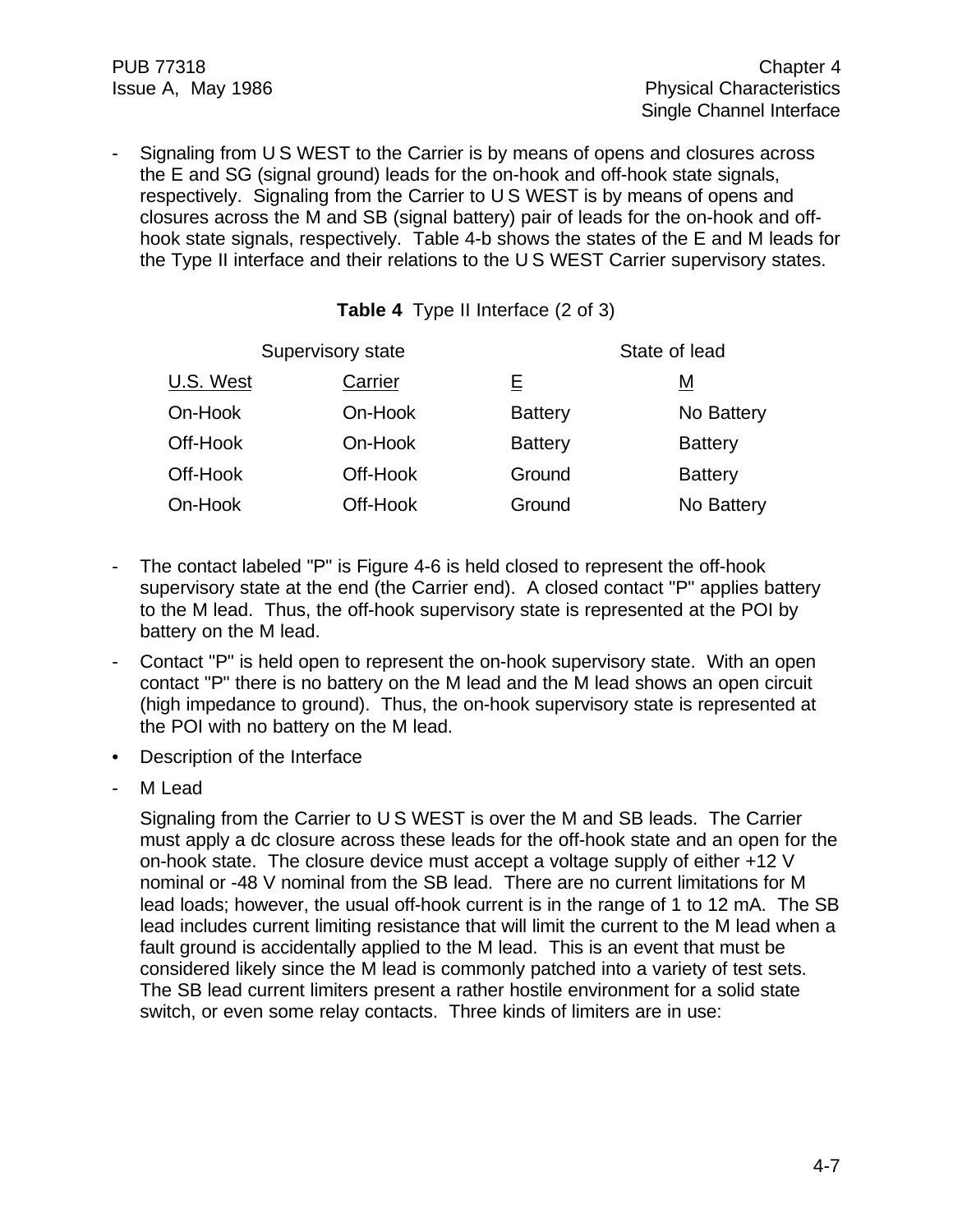Chapter 4 **PUB 77318** Physical Characteristics **Issue A, May 1986** Single Channel Interface

- A fixed resistor is the most widely used limiter, the lower limit being 300 ohms. This limit will allow a worst case fault current of steady 175 mA.
- Another limiter is a resistance lamp. The lamp may have a cold resistance of 12 ohms. A reasonable worst case with the lamp might be a total circuit resistance of 15 ohms and the supply at -52.5 V. The fault current will peak at 3.5 A, dropping to 0.8 A within about 10 ms and stabilizing at about 0.36 A within 50 ms.
- The third limiter is a positive temperature coefficient thermistor with a minimum cold resistance of about 40 ohms. The highest fault current will peak at about 1.7 A in 100 ms, reducing to about 20 percent of that within 0.5 second, and stabilize at about 30 mA after a few minutes. Any series resistance in the fault path will reduce the peak current, delay the time of reaching peak, and delay the decay to the final stable value.
- The M to SB lead switch must meet the following limits in the on-hook state. If the M lead is grounded, the M lead current must not exceed 0.1 MA whether the SB lead is open or connected to -50 V. If +12 or -12 V is connected to the M lead while the SB lead is open, the M lead current must not exceed 0.024mA. In the off-hook state, the potential drop from the M lead to the SB lead must not exceed 2 V. Since there is no lower limited for M lead current, current sensors in the M lead are not recommended for the Carrier. No capacitor type surge suppression device is permitted across the M and SB leads or from the M lead to ground.
- E Lead

For receiving from U S WEST, the Carrier must detect a closure across the E and SG leads for the off-hook state and an open for the on-hook state. The Carrier must supply local ground to the SG lead and use a sensor on the E lead, The sensor must be biased with -48 V so that voltage will be present on the E lead during the on-hook state. If testing compatibility with common E lead status indicators is not required, it is permissible to allow the E lead voltage to be as low as -20 V during on-hook state signal. It is desirable to use -48 V; however, there are no resistance limits for the E lead sensor, but it is desirable to keep lead currents low (less than 50 mA). The sensor must permit the E and SG leads to be at least 150 ohms each but a 20 kilohm ground on the E lead must not be detected as an off-hook signal. Surge suppression across an inductive sensor is required so that voltage rate of change is limited to 1 V/us and the maximum voltage is 300 V. For example, 470 ohms is series with 0.13 uF is suitable for relays having a resistance of 500 ohms or more.

• Type III Interface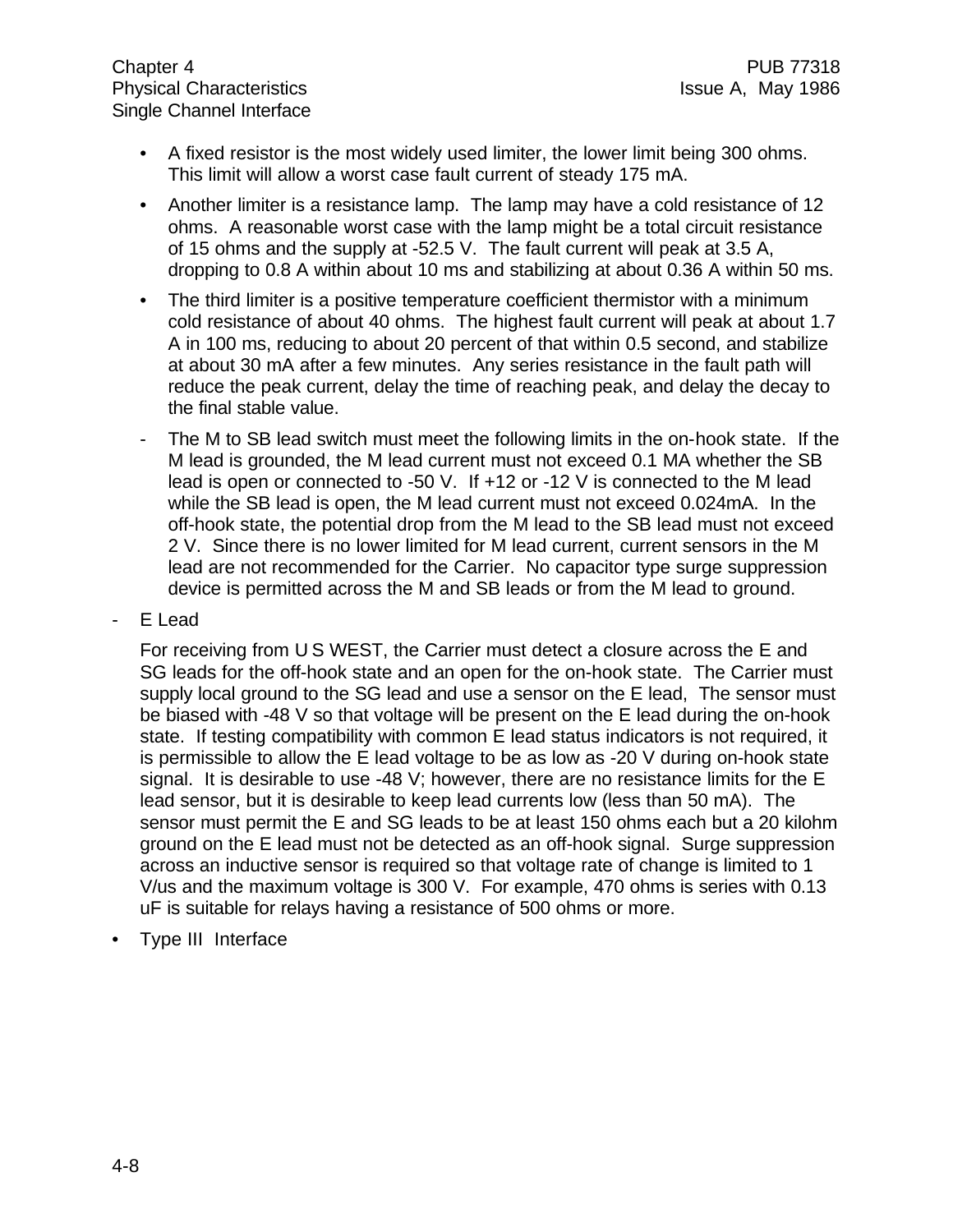# - Operation

The Type III interface is a 4-wire, partially looped, E&M lead signaling interface. It is essentially the same as the Type I interface except that the battery and ground for signaling on the M lead are supplied by the U S WEST E lead originate signaling equipment. The Carrier always originates on the M lead with this interface. Type III should be used only when the Carrier's termination does not have capability to provide Type I or Type II interface.

# **Table 4** Type III Interface (3 of 3)

|           | Supervisory state |                | State of lead  |
|-----------|-------------------|----------------|----------------|
| U.S. West | Carrier           | Е              | <u>M</u>       |
| On-Hook   | On-Hook           | <b>Battery</b> | Ground         |
| Off-Hook  | On-Hook           | <b>Battery</b> | <b>Battery</b> |
| Off-Hook  | Off-Hook          | Ground         | <b>Battery</b> |
| On-Hook   | Off-Hook          | Ground         | Ground         |

- Description of the Interface

Electrical Characteristics

• The E and M lead electrical characteristics are the same as for the Type II interface (reference C 1 and 2) with the exception that the source of ground for the SG lead is from the signaling equipment.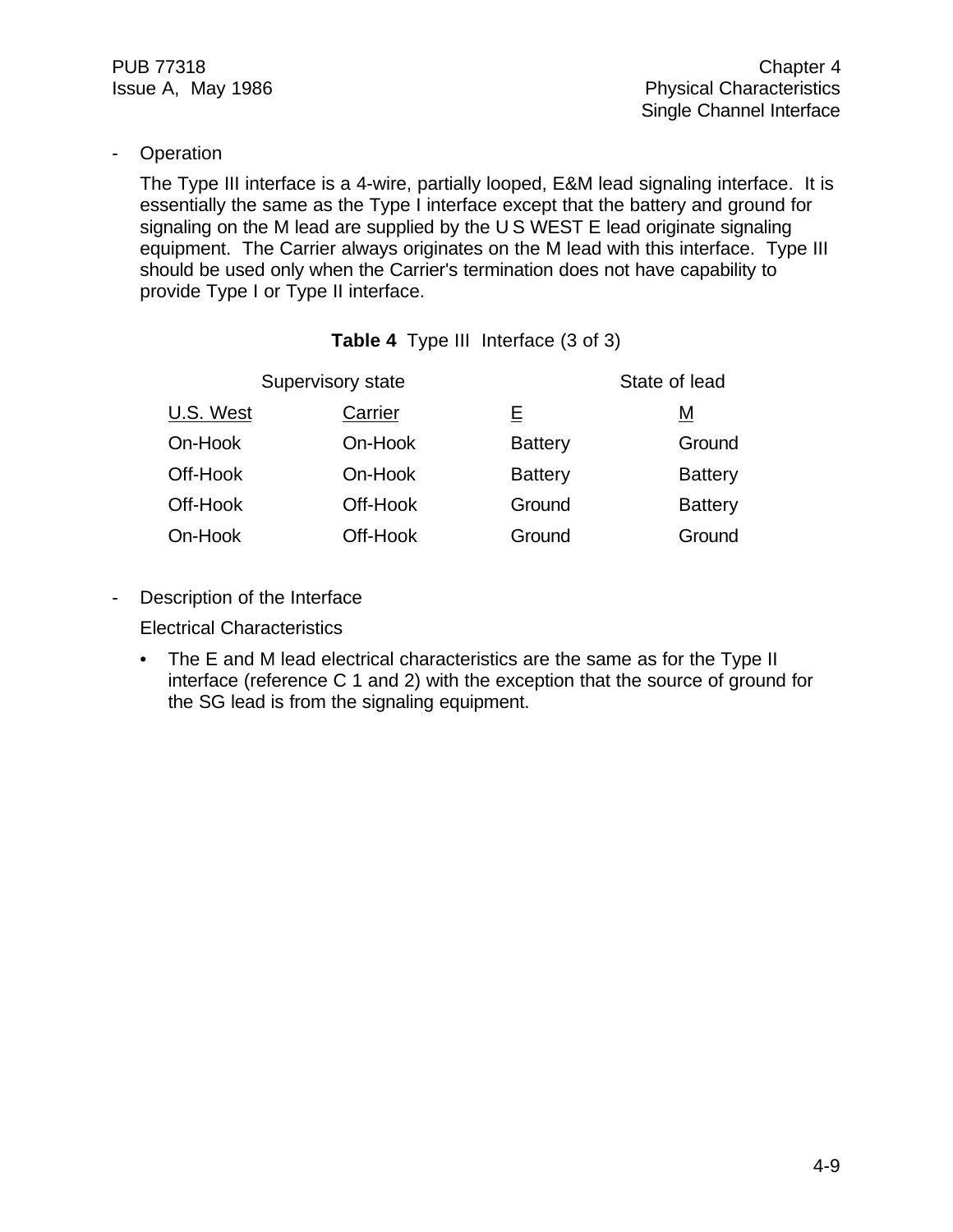

**Figure 4-1** Loop Reverse-Battery Signaling-Originating Call



**Figure 4-2** Loop Reverse-Battery Signaling-Terminating Call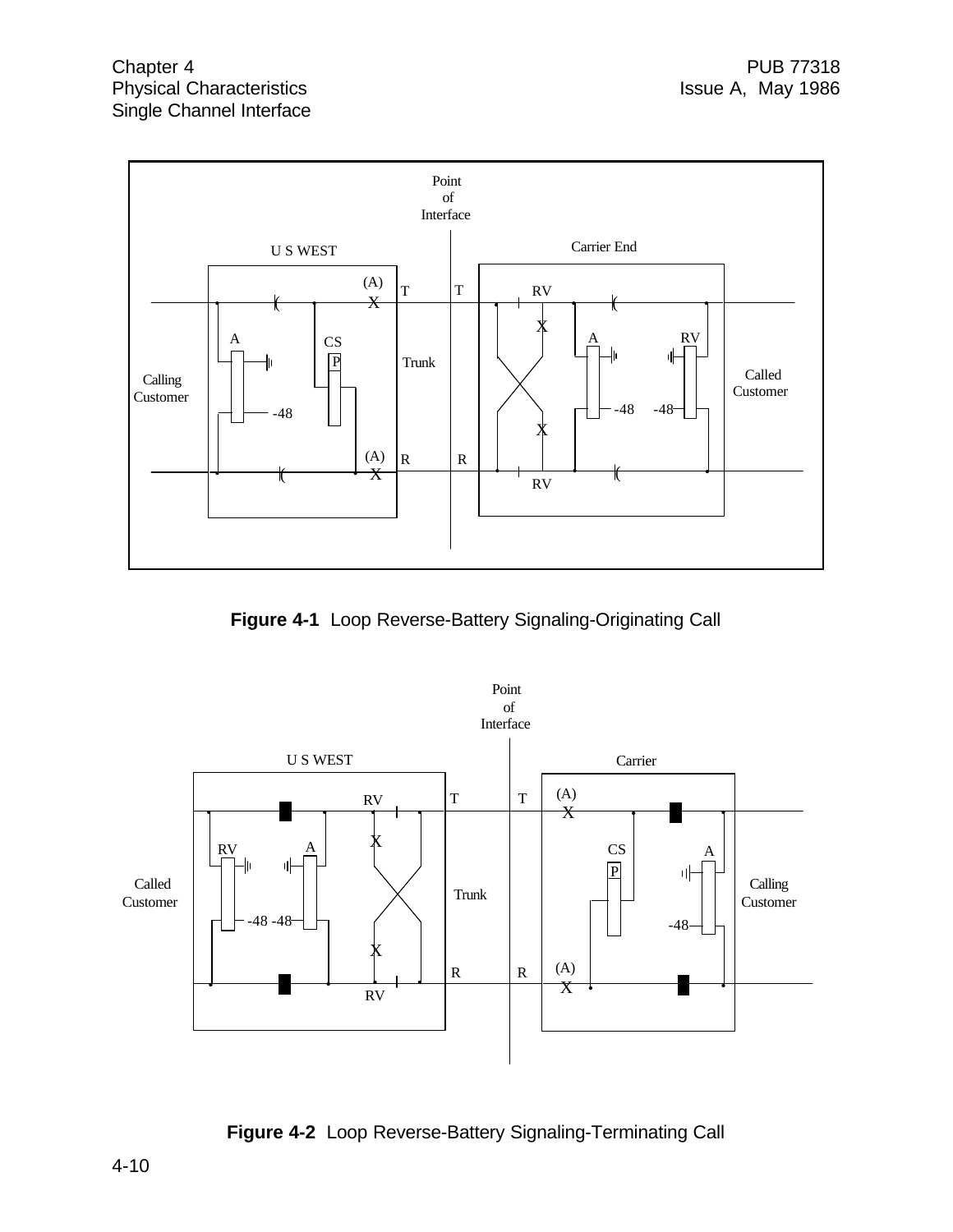PUB 77318 Chapter 4 Issue A, May 1986 **Physical Characteristics** Single Channel Interface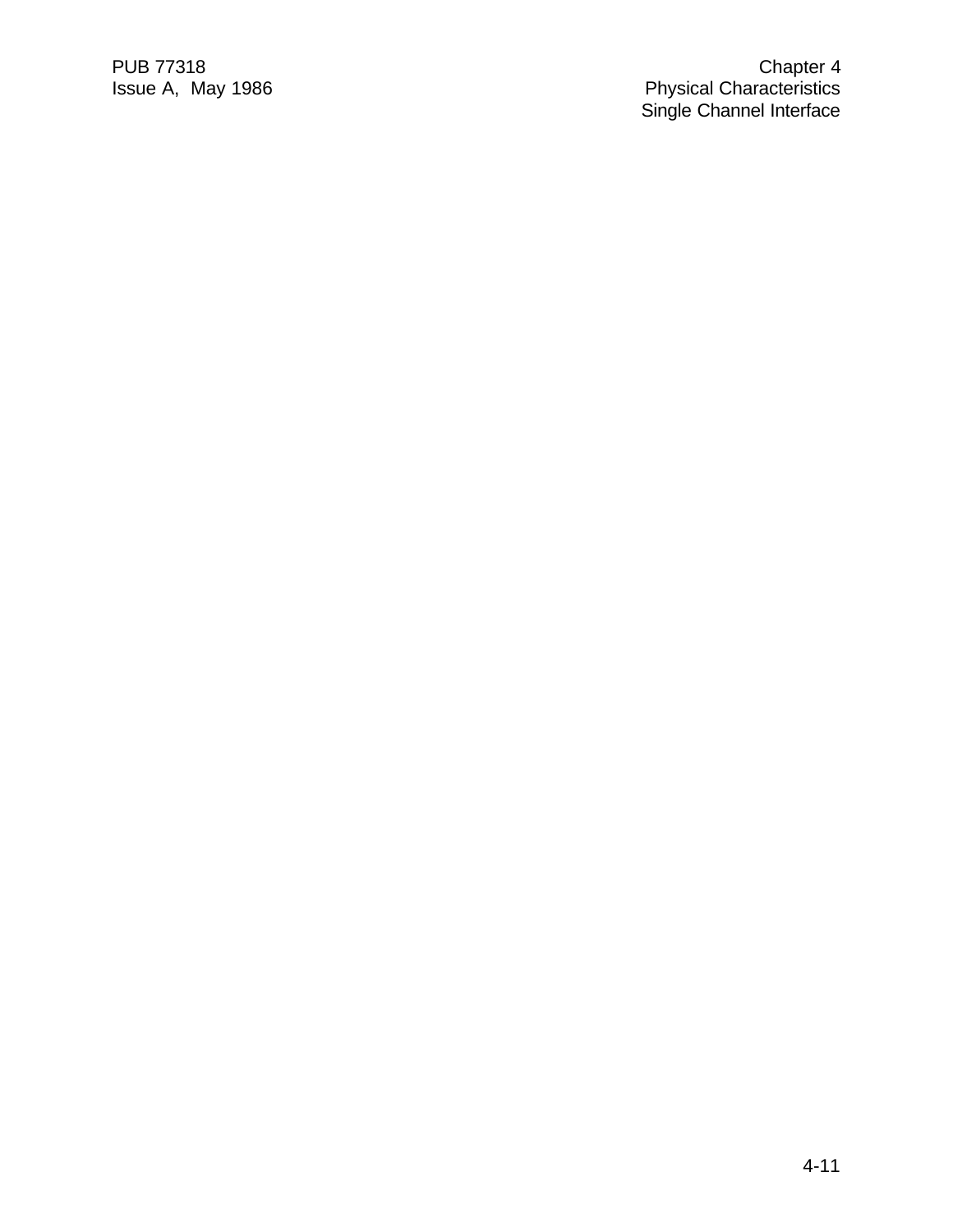

**Figure 4-3** Typical 4-Wire Configuration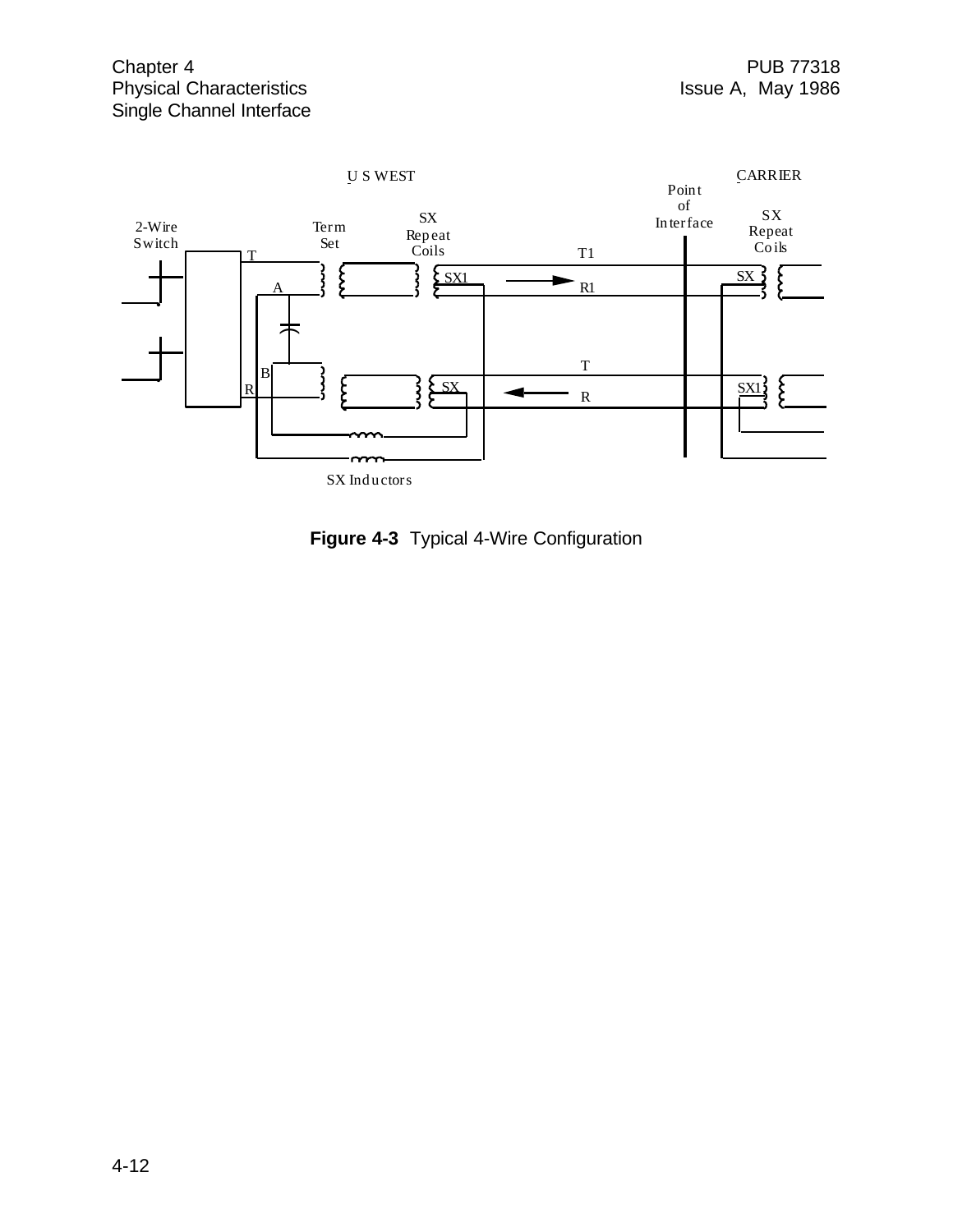

**Figure 4-4** E&M Lead Signaling



**Figure 4-5** Type I E&M Interface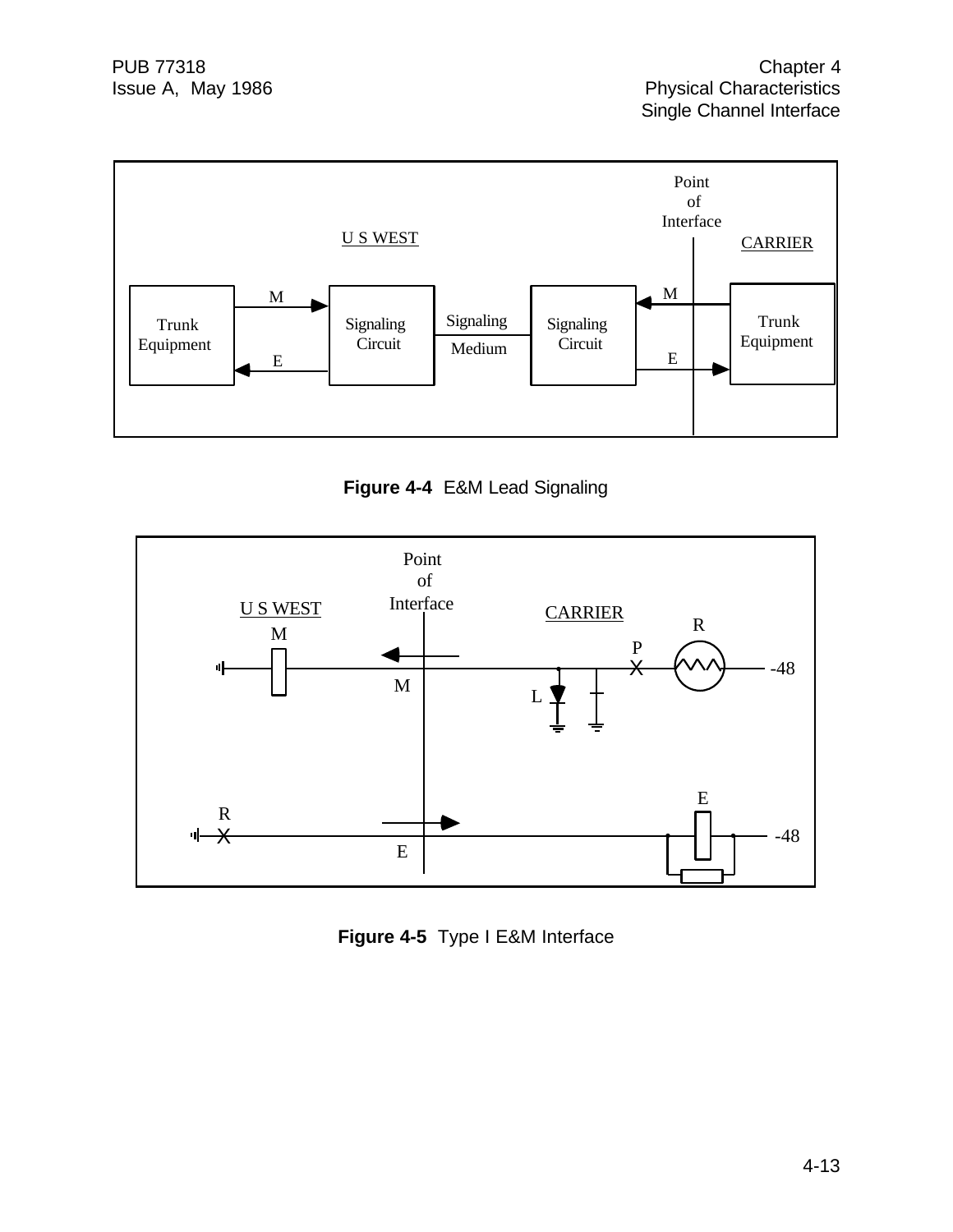

**Figure 4-6** Type II E&M Lead Interface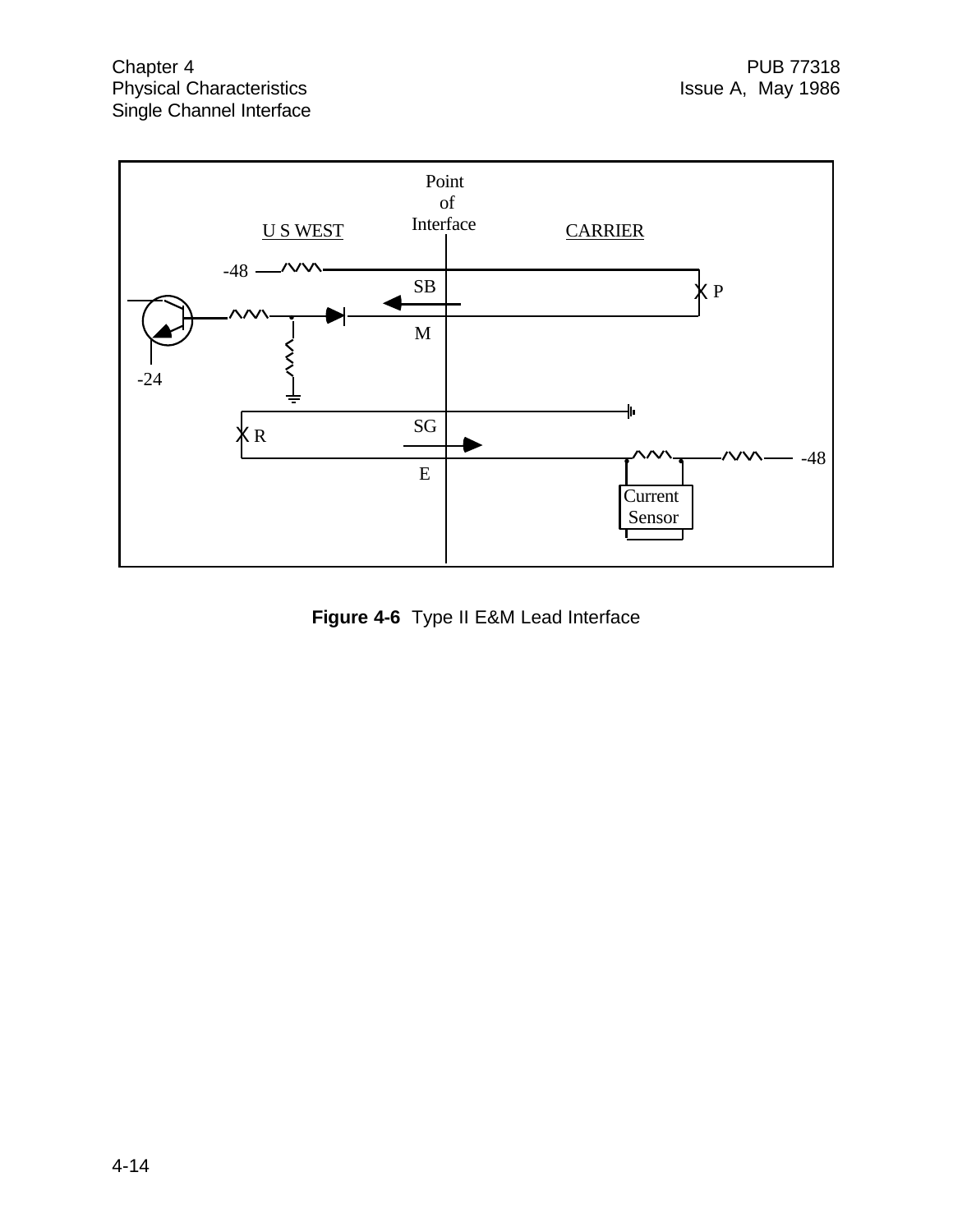

**Figure 4-7** Type III E&M Lead Interface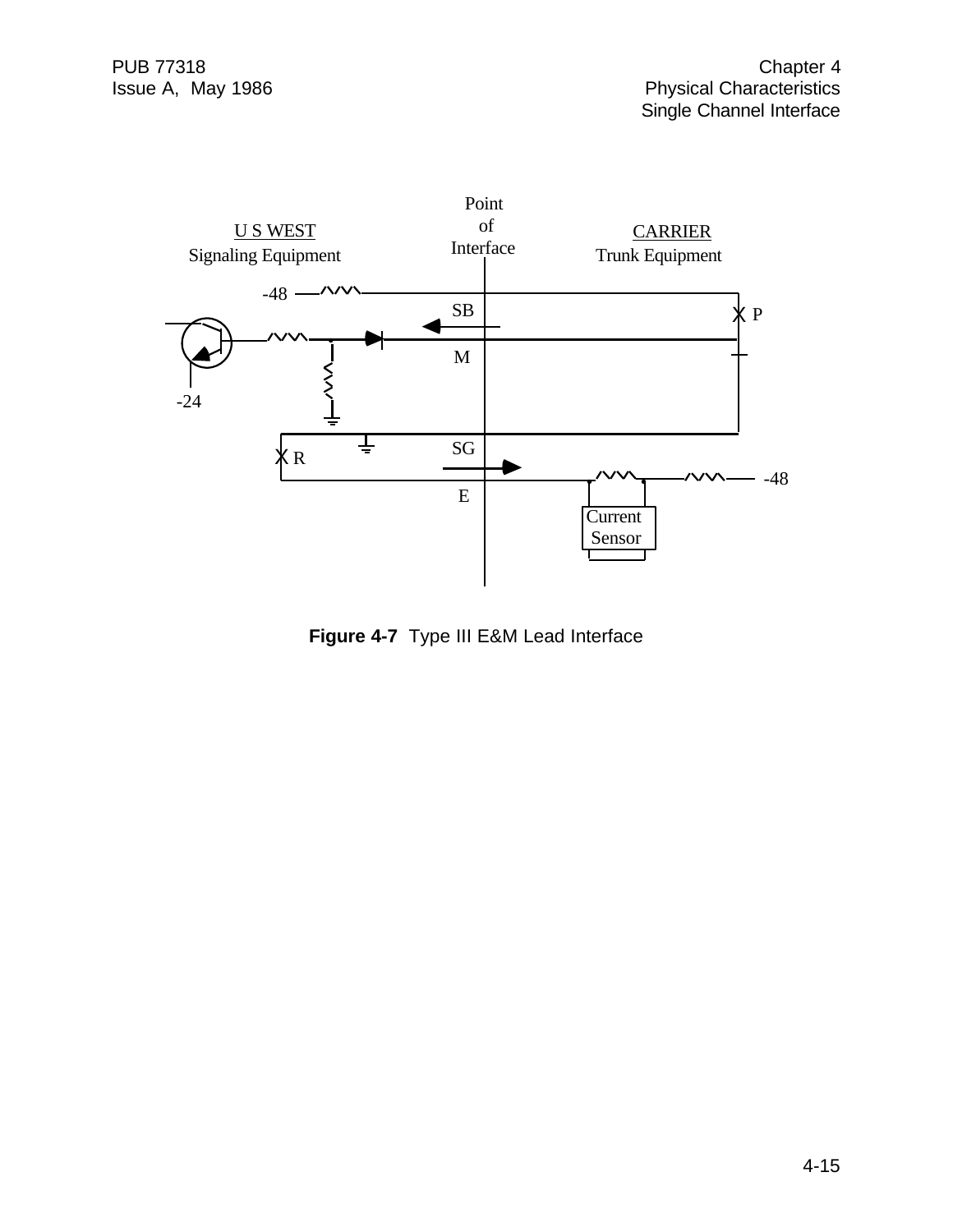## **5. Physical Characteristics Multiplexed Interfaces**

## **5.1 General**

This publication attempts to characterize the U S WEST Carrier interface as completely and accurately as possible. However, characteristics of equipment utilized by U S WEST to provide service in some locations may differ from the characteristics described and the facilities may not be available in all locations. When cases arise that have not been addressed in this document, U S WEST, the equipment manufacturer/supplier and the Carrier should cooperate to resolve any resultant problems.

## **5.2 Digital Time Division Multiplexed Signals**

## **5.2.1 Megabit/Second Line Signal**

The 1.544 Mb/s pulse code modulation line signal consists of 24 8-bit words and one framing bit per frame. Figure 5-1 illustrates a portion of this signal. The 8-bit words carry the enclosed value of a pulse amplitude modulation sample from one voice channel and the signaling information associated with that voice channel. The eighth bit of each word is used for signaling in one frame out of six.

The sampling rate for individual voice channels is 8000 samples per second. One hundred ninety three bits per frame at a repetition rate of 8000 per second gives the DS-1 line rate of 1.544 Mb/s.

The digital signal at the Point Of Interface (POI) is bipolar; i.e, adjacent marks are of opposite polarity which is sometimes referred to as alternate mark inversion.



**Figure 5-1** Frame Organization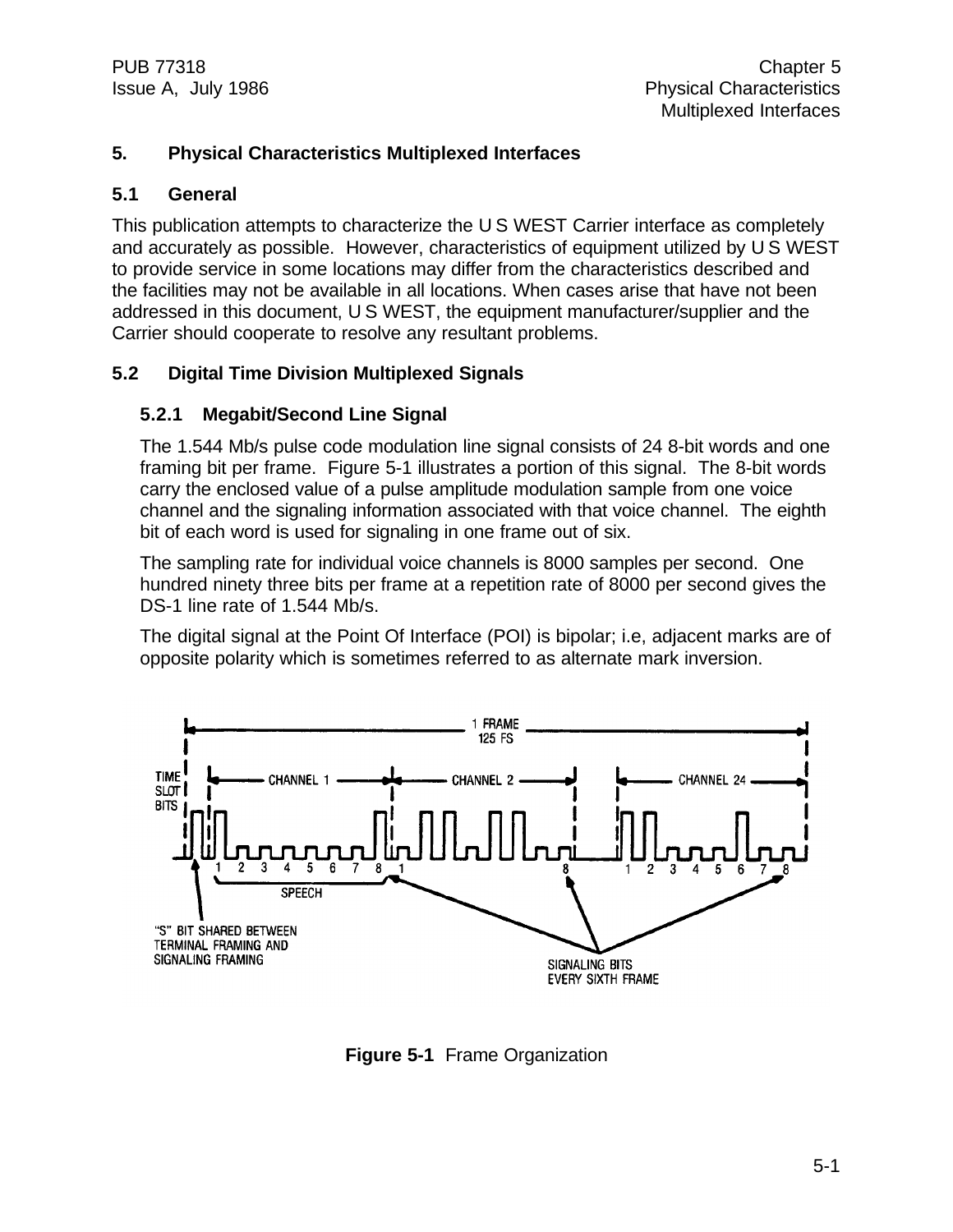## **5.2.2 DSX-1 Interface**

The interface will be a 1.544 Mb/s digital signal at the POI which conforms with the DSX-1 interconnection specification presented in Table 5-1. Where appropriate equipment is available, the shape of an isolated pulse will fall within the shaded area of Figures 5-2 or 5-3. Tables 5-2 and 5-3 lists the corner points for these pulse templates.



**Figure 5-2** Isolated Pulse Template For New Equipment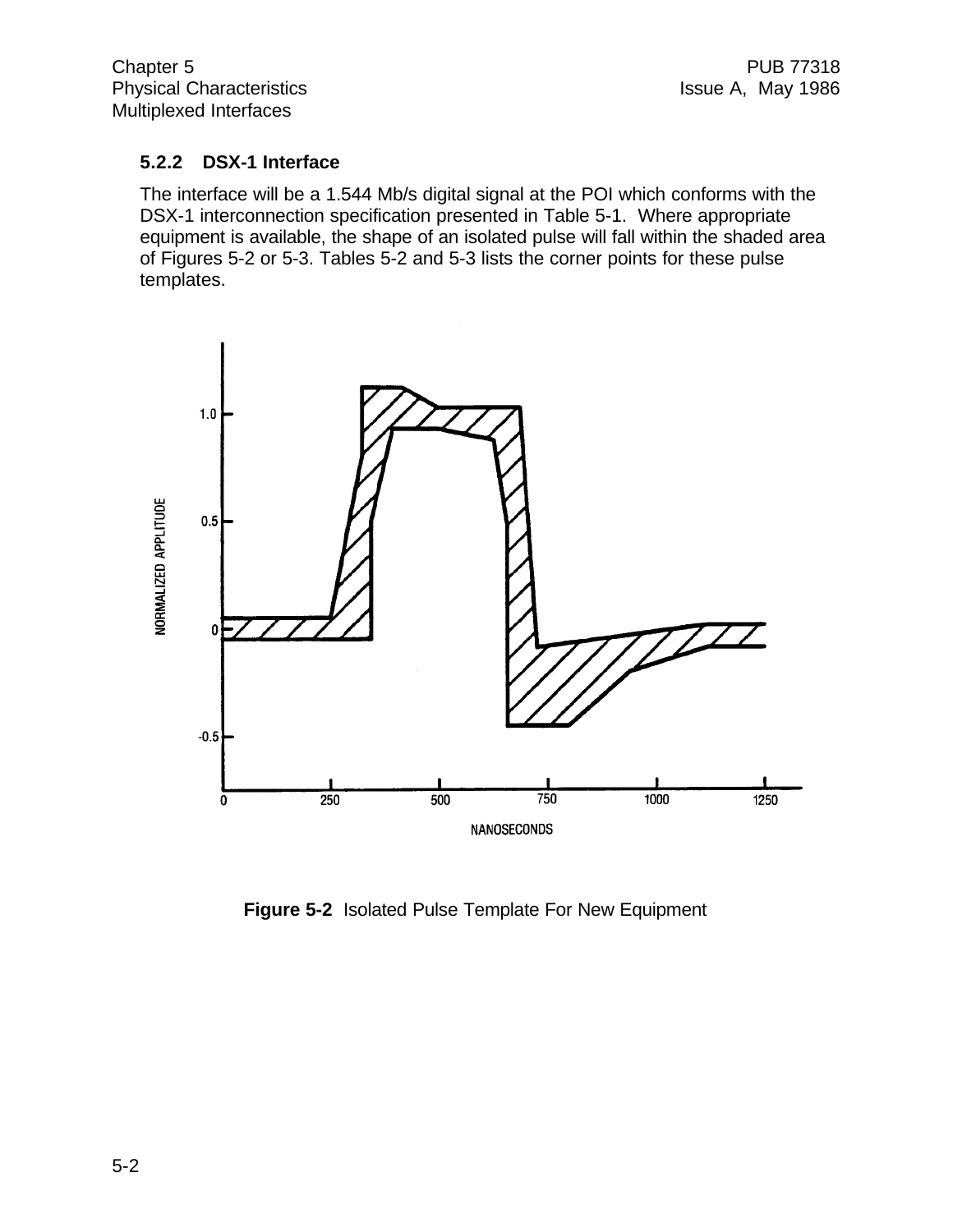

**Figure 5-3** Isolated Pulse Template For Existing Equipment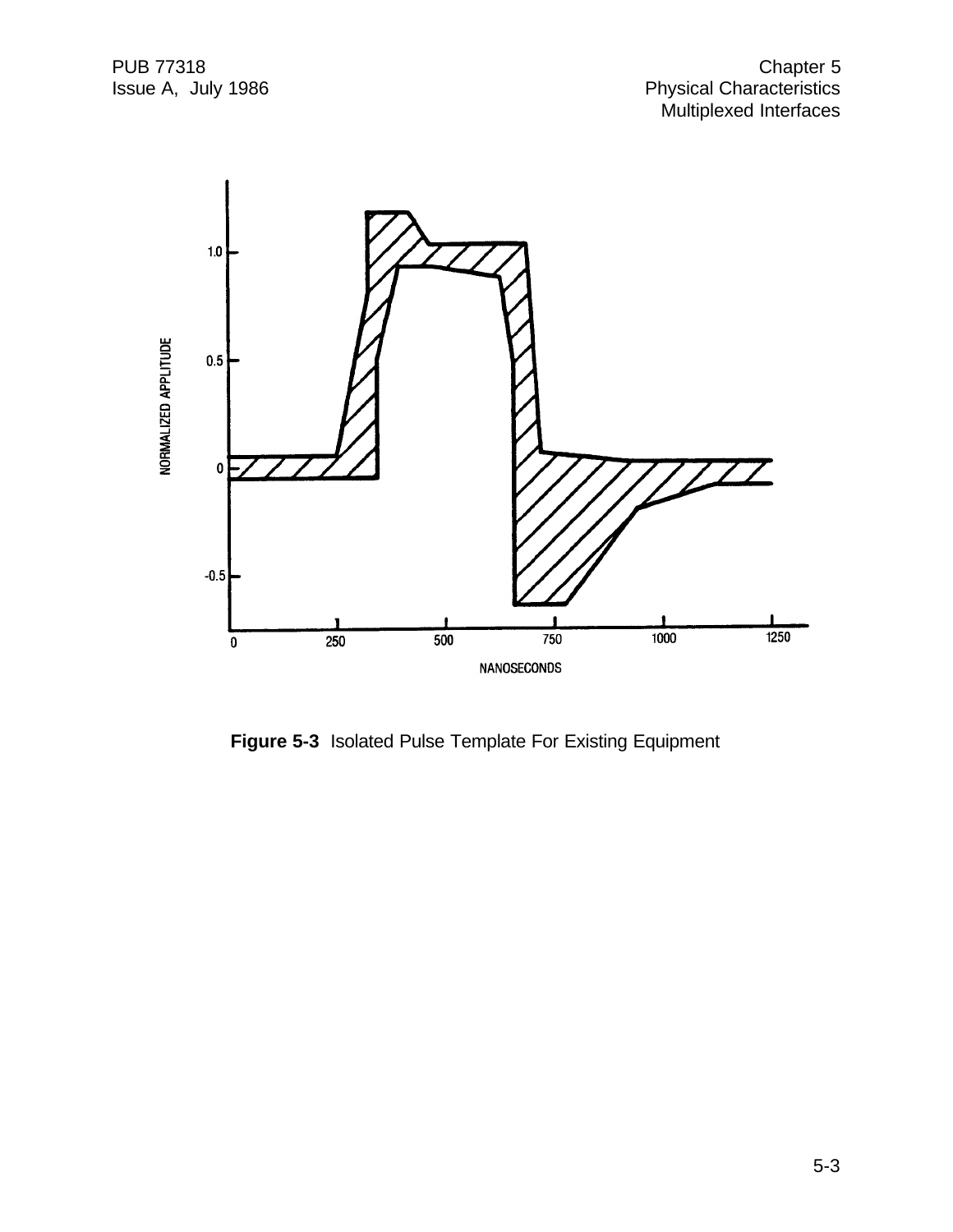| Line rate:    | 1.544 Mb/s $+$ - 50 ppm <sup>*</sup> (free running)                                                                                                                                                                              |
|---------------|----------------------------------------------------------------------------------------------------------------------------------------------------------------------------------------------------------------------------------|
| Line Code:    | Bipolar with at least 12.5 percent average ones<br>density and no more than 15 consecutive zeros.                                                                                                                                |
| Test load:    | 100 ohm resistive                                                                                                                                                                                                                |
| Pulse shape:  | An isolated pulse shall fit the template shown in<br>Figures 5-2 and 5-3. The pulse amplitude shall be<br>between 2.4 and 3.6 V and may be scaled by a<br>constant factor to fit the template.                                   |
| Power levels: | For an all-ones transmitted pattern, the power in a 2<br>kHz band about 772 kHz shall be 12.6 - 17.9 dBm<br>and the power in a 2 kHz band about 1544 kHz shall<br>be at least 29 dB below that in a 2 kHz band about<br>772 kHz. |
| Pulse         | There shall be less than 0.5 dB difference inbalance:<br>between imbalance: the total power of the<br>positive pulses and of the negative pulses.                                                                                |

|  |  | <b>Table 5-1 DSX-1 Interconnection Specification</b> |  |  |
|--|--|------------------------------------------------------|--|--|
|--|--|------------------------------------------------------|--|--|

\*Variations up to +- 130 ppm may be applicable.

| <b>MAXIMUM CURVE</b>                                                                                                                                                                   | <b>MINIMUM CURVE</b>                                                                                                                                  |
|----------------------------------------------------------------------------------------------------------------------------------------------------------------------------------------|-------------------------------------------------------------------------------------------------------------------------------------------------------|
| (0, 0.05)<br>(250, 0.05)<br>(325, 0.8)<br>(325, 1.15)<br>(425, 1.15)<br>(500, 1.05)<br>(675, 1.05)<br>(725, -0.07)<br>(1100, 0.05)<br>(1250, 0.05)<br>$(1100, -0.05)$<br>(1250, -0.05) | $(0, -0.05)$<br>(350, -0.05)<br>(350, 0.5)<br>(400, 0.95)<br>(500, 0.95)<br>(600, 0.9)<br>(650, 0.5)<br>(650, -0.45)<br>$(800, -0.45)$<br>(925, -0.2) |

|  | Table 5-2 Pulse Template Corner Points For New Equipment |  |  |
|--|----------------------------------------------------------|--|--|
|  |                                                          |  |  |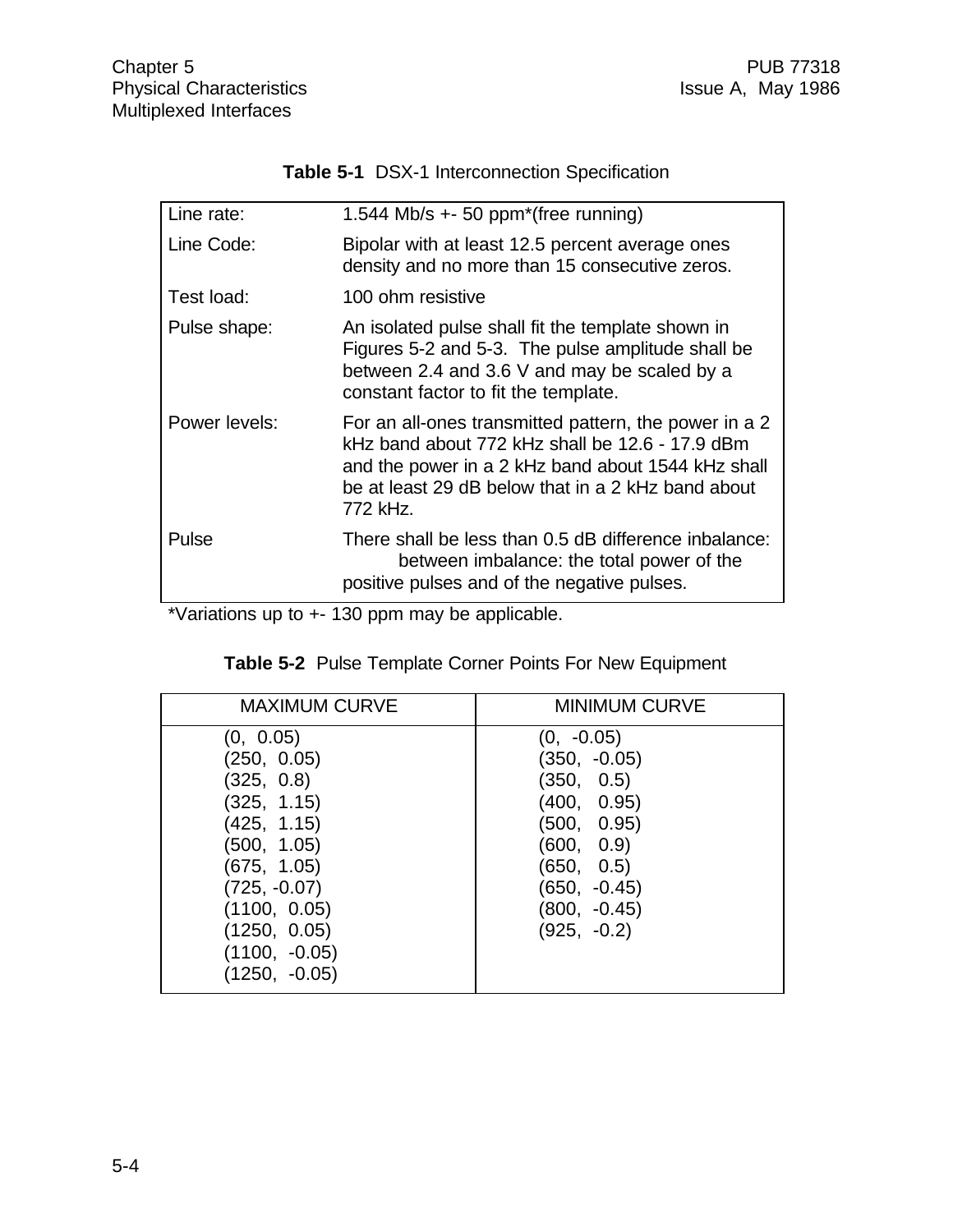| <b>MAXIMUM CURVE</b> | <b>MINIMUM CURVE</b> |
|----------------------|----------------------|
| (0, 0.05)            | $(0, -0.05)$         |
| (250, 0.05)          | $(350, -0.05)$       |
| (325, 0.8)           | (350, 0.5)           |
| (325, 1.22)          | (400, 0.95)          |
| (425, 1.22)          | (475, 0.95)          |
| (500, 1.05)          | (600, 0.9)           |
| (675, 1.05)          | $(650, -0.62)$       |
| (720, 0.08)          | $(775, -0.62)$       |
| (875, 0.05)          | $(925, -0.2)$        |
| (1250, 0.05)         | $(1100, -0.05)$      |
|                      | (1250, -0.05)        |

**Table 5-3** Pulse Template Corner Points For Existing Equipment

### **5.2.3 Framing**

Structure of Individual Frame

- The framing bit occupies the first pulse position in each 193-bit frame. It is used for three, and sometimes four, purposes.
- It marks the beginning of the time slot for channel 1 so the pulses associated with each channel may be identified.
- It identifies the frames in which the eighth bit of each word contains signaling information.
- It distinguishes sequential signaling frames so that 2, 4, or 16 signaling states may be derived per voice channel.
- It is sometimes used for the transmission of data unrelated to the voice channels.

Structure of D4 Type Frame Format

- In D4-type frame format, half of the framing bits (the framing position in every other frame) are used for channel framing (Figure 5-4). The remaining framing bit positions are used to designate signaling frames.
- Looking at a superframe in the D4-type frame format with individual frames numbered 1 through 12, the channel framing pattern is:

| Frame number in superframe - |             |  |  | 1 2 3 4 5 6 7 8 9 10 11 12 |  |
|------------------------------|-------------|--|--|----------------------------|--|
| Bit in framing position -    | 1 0 1 0 1 0 |  |  |                            |  |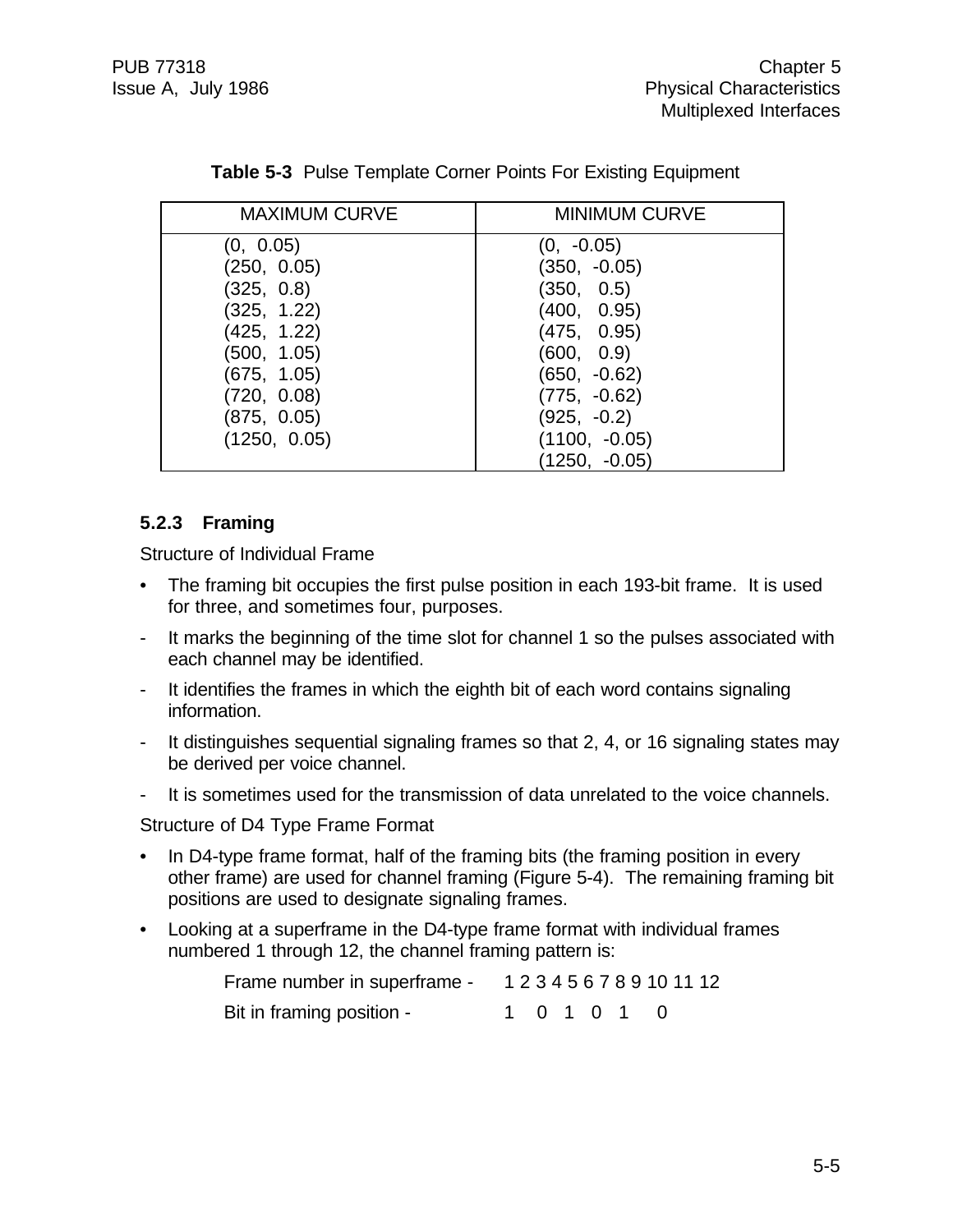• A slightly different pattern is used for framing the signaling information. In the same superframe, the signaling framing pattern is:

Frame number in superframe - 1 2 3 4 5 6 7 8 9 10 11 12

Signaling framing - 0 0 1 1 1 0

- The first frame with a "1" signaling framing bit is the "A" signaling frame and the first frame with a "0" signaling framing bit is the "B" signaling frame.
- The framing bit pattern for D4-type frame format is summarized in Table 5-4.



**Figure 5-4** D4 Frame Organization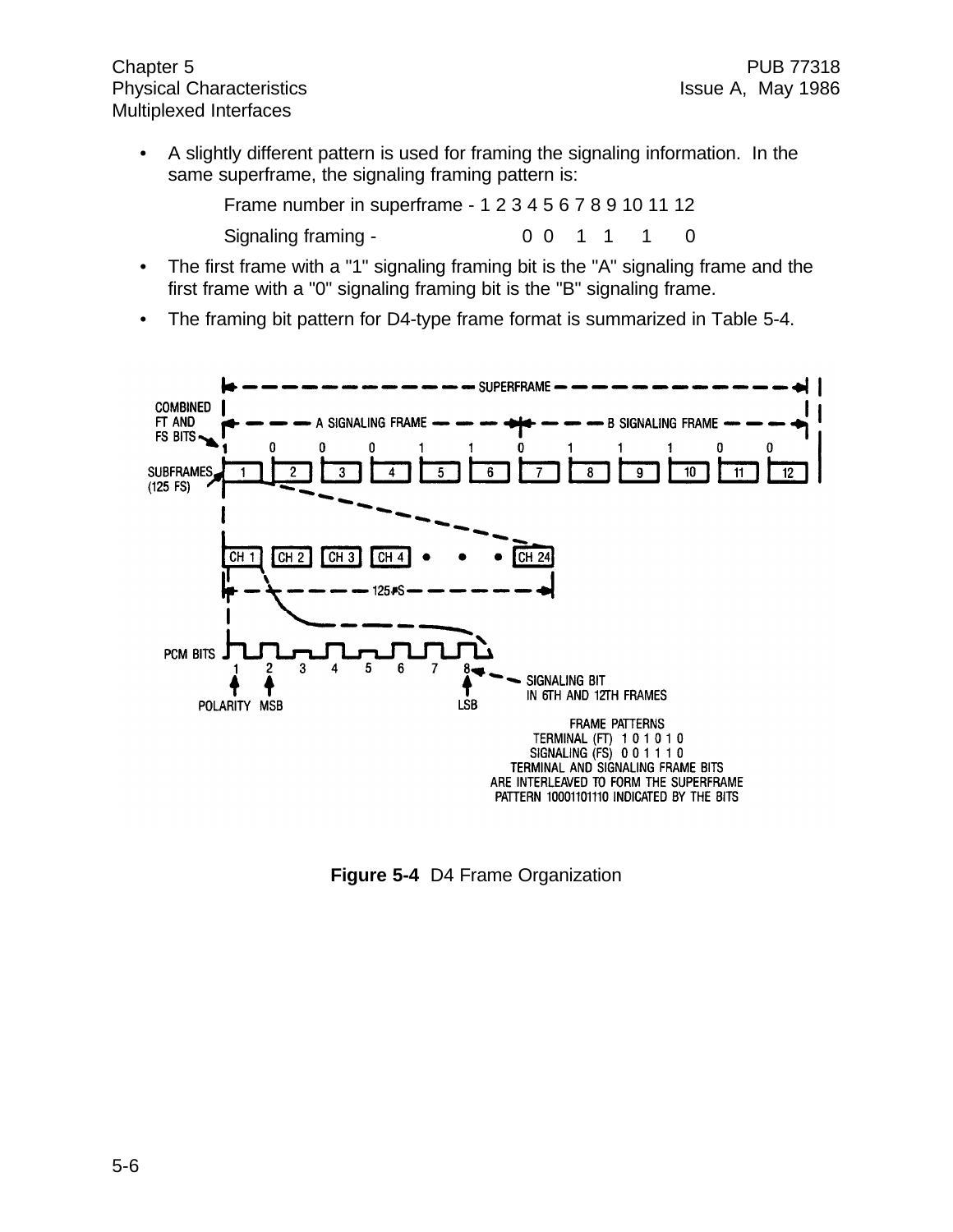| <b>FRAME</b><br><b>NUMBER</b> | S-BIT<br><b>TERMINAL</b><br>FRAMING FT | S-BIT<br><b>SIGNALING</b><br>FRAMING F <sub>S</sub> | <b>INFORMATION</b><br><b>CODING</b><br><b>BITS</b> | <b>SIGNALING</b><br><b>BIT</b> | <b>SIGNALING</b><br><b>BIT</b> |
|-------------------------------|----------------------------------------|-----------------------------------------------------|----------------------------------------------------|--------------------------------|--------------------------------|
|                               |                                        |                                                     | $1 - 8$                                            |                                |                                |
| 2                             |                                        | 0                                                   | $1 - 8$                                            |                                |                                |
| 3                             |                                        |                                                     | $1 - 8$                                            |                                |                                |
| 4                             |                                        | ი                                                   | $1 - 8$                                            |                                |                                |
| 5                             |                                        |                                                     | $1 - 8$                                            |                                |                                |
| 6                             |                                        |                                                     | $1 - 7$                                            | 8                              | A                              |
|                               |                                        |                                                     | $1 - 8$                                            |                                |                                |
| 8                             |                                        |                                                     | $1 - 8$                                            |                                |                                |
| 9                             |                                        |                                                     | $1 - 8$                                            |                                |                                |
| 10                            |                                        |                                                     | $1 - 8$                                            |                                |                                |
| 11                            |                                        |                                                     | $1 - 8$                                            |                                |                                |
| 12                            |                                        |                                                     | $1 - 7$                                            | 8                              | B                              |

## **Table 5-4** Assignment of S-Bit for 12 Frame Superframe

Structure of Extended Frame Format

- The following is the extended frame format (24-frame superframe).
- In the D4-type framing format, the framing pattern is generated by interleaving the terminal frame 101010 pattern and the signaling frame 001110 pattern. A similar interleaving (time multiplexing ) of signals occurs for the extended frame format except that three signals will be combined. The three signals are:
	- 2 kb/s framing pattern 001011
	- 2 kb/s cyclic redundancy check
	- 4 kb/s data link

2 kb/s Framing Pattern

- As shown in Table 5-E beginning with frame 4 (extended superframe bit 579), the framing bit of every fourth frame forms the pattern 001011...0010111. This pattern is used to determine mainframe, superframe and robbed bit signaling synchronization. Mainframe synchronization is used to locate the 24 DS-0 channels of each frame. Superframe synchronization is used to identify where each particular frame is located within the superframe. This information is used to extract the cyclic redundancy check and the data link information as well as to identify those frames that contain robbed bit signaling (frames 6, 12, and 24).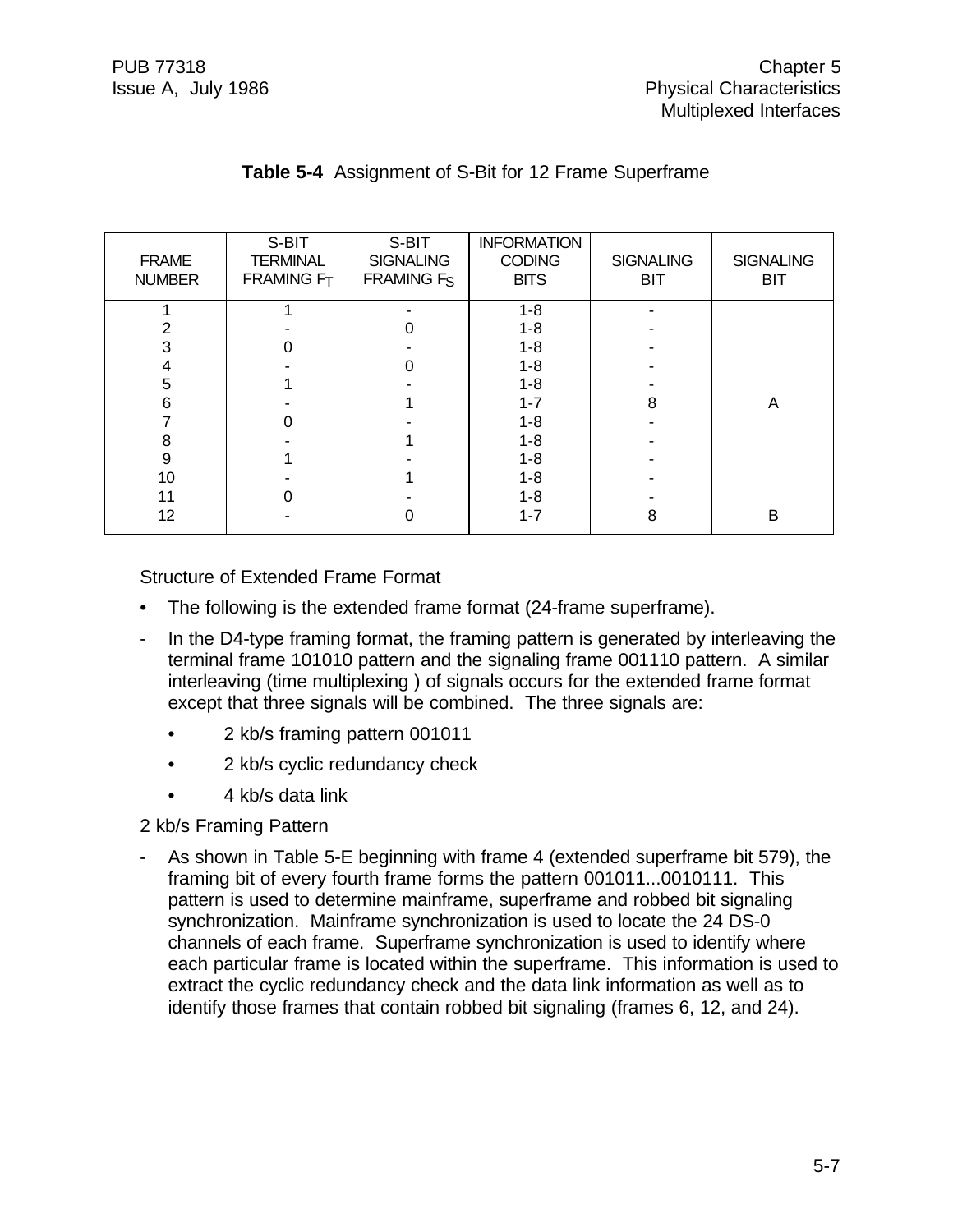| <b>ESF</b>              |               | <b>F-BITS</b>     |                    |                 |         |                      |          |
|-------------------------|---------------|-------------------|--------------------|-----------------|---------|----------------------|----------|
| <b>FRAME</b>            | ESF BIT       |                   | <b>ASSIGNMENTS</b> |                 |         | ROBBED BIT SIGNALING |          |
| <b>NUMBER</b>           | <b>NUMBER</b> | <b>FPS</b>        | <b>FDL</b>         | <b>CRC</b>      | 2 STATE | 4 STATE              | 16 STATE |
| 1                       | 0             |                   | m                  |                 |         |                      |          |
| $\overline{\mathbf{c}}$ | 193           |                   |                    | CB <sub>1</sub> |         |                      |          |
| 3                       | 386           |                   | m                  |                 |         |                      |          |
| 4                       | 579           | $\mathbf 0$       |                    |                 |         |                      |          |
| 5                       | 772           |                   | m                  |                 |         |                      |          |
| 6                       | 965           | $\frac{1}{\circ}$ |                    | CB <sub>2</sub> | A       | A                    | A        |
| $\overline{7}$          | 1158          |                   | m                  |                 |         |                      |          |
| 8                       | 1351          |                   |                    |                 |         |                      |          |
| 9                       | 1544          |                   | $\mathsf{m}$       |                 |         |                      |          |
| 10                      | 1737          | $\frac{1}{1}$     |                    | CB <sub>3</sub> |         |                      |          |
| 11                      | 1930          |                   | m                  |                 |         |                      |          |
| 12                      | 2123          |                   |                    |                 | A       | B                    | В        |
| 13                      | 2316          |                   | m                  |                 |         |                      |          |
| 14                      | 2509          |                   |                    | CB <sub>4</sub> |         |                      |          |
| 15                      | 2702          |                   | m                  |                 |         |                      |          |
| 16                      | 2895          | $\mathbf{o}$      |                    |                 |         |                      |          |
| 17                      | 3088          |                   | m                  |                 |         |                      |          |
| 18                      | 3281          |                   |                    | CB <sub>5</sub> |         |                      |          |
| 19                      | 3474          |                   | m                  |                 |         |                      |          |
| 20                      | 3667          | $\mathbf{1}$      |                    |                 |         |                      |          |
| 21                      | 3860          |                   | m                  |                 |         |                      |          |
| 22                      | 4053          |                   |                    | CB <sub>6</sub> |         |                      |          |
| 23                      | 4246          |                   | m                  |                 |         |                      |          |
| 24                      | 4439          | 1                 |                    |                 | A       | в                    | D        |

#### **Table 5-E** Extended Superframe (ESF) F-Bit Assignments of the Extended Framing Format

2 kb/s Cyclic Redundancy Check

• The cyclic redundancy check is a method of performance monitoring that is contained within the F-bit position of frames 2, 6, 10, 14, 18, and 22 of every superframe (see Table 5-5). Because the cyclic redundancy check is an information pattern within the DS-1 bit stream, it can be transmitted through the digital hierarchy and monitored at any DS-1 level access point.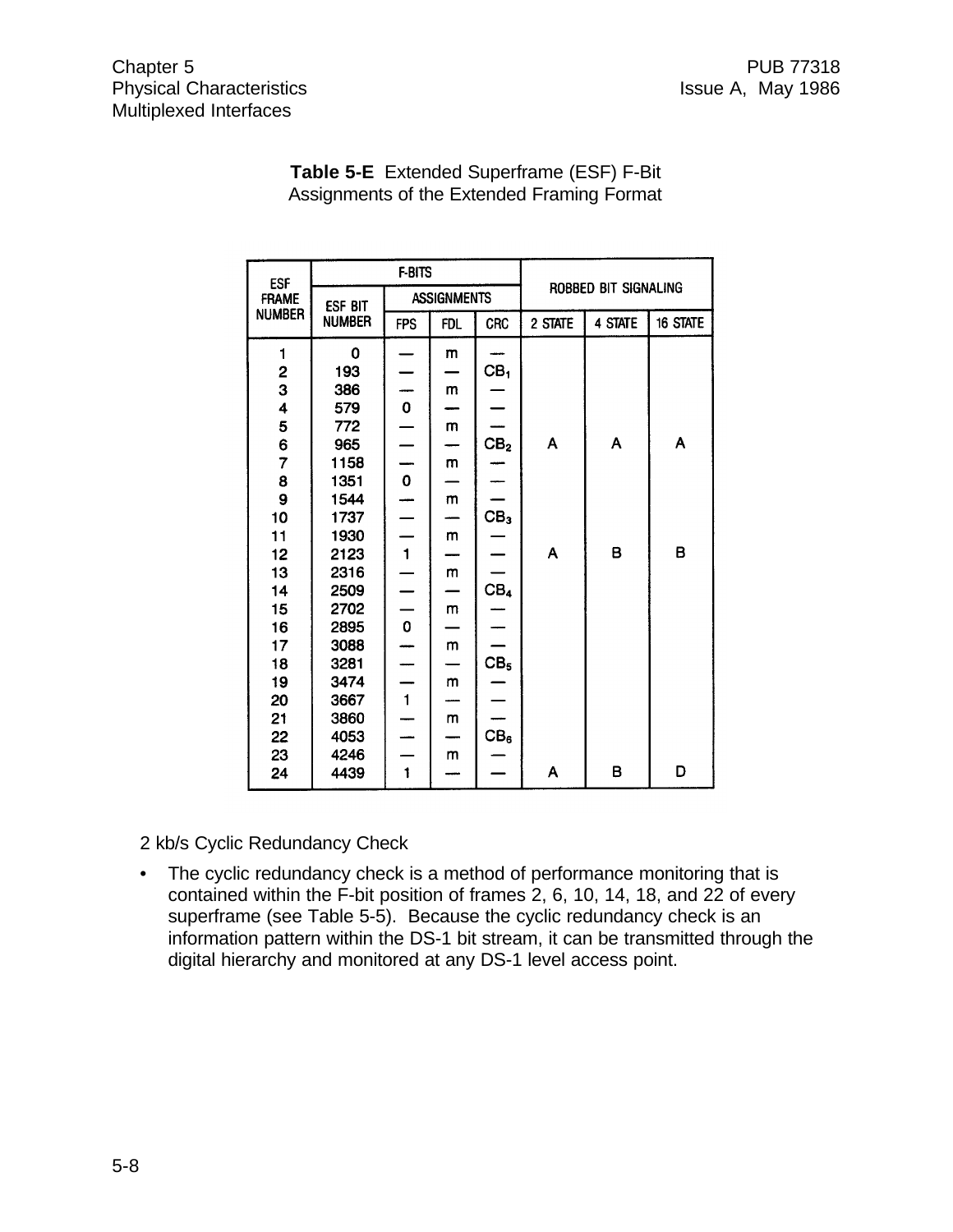#### 4 kb/s Data Link

• Beginning with frame 1 (extended frame format bit 0) of the superframe (see Table 5-5), every other 193rd bit is part of the 4 kb/s data link. This data link will provide a communication path between DS-1 terminals via the BX.25 level 2 protocol specified in PUB 54001, "Operations Systems Network Communications Protocol Specifications," June 1980. Some applications of the data link under consideration are protection switching, alarms and loopback, received line performance, supervisory signaling, channel unit provisioning, network configuration information, and general maintenance information.

#### Channel Assignment

The voice frequency channels in the DS-1 signal that U S WEST delivers to the POI will be numbered in the same order as their time slots. It is expected that the Carrier will number its voice frequency channels in a corresponding manner.

### **5.3 Alarms**

U S WEST will process the 1.544Mb/s signal received from the Carrier with equipment synchronized to the incoming signal. When the difference between expected frame bits and the received bits is in the range of 2 out-of 5 to 2 out-of 4, the receiving equipment will detect that synchronization is lost and initiate a reframe procedure. The maximum average reframe time will be less than 50 ms in the absence of errors (Maximum average reframe time is the average time to reframe when the maximum number of bit positions must be examined for the framing pattern). If successful reframe is not achieved within a period of 2 to 3 sec., the terminal equipment enters an alarm condition. This alarm is called a Carrier failure alarm (CFA). When the terminal equipment enters this alarm condition, it informs the Carrier by transmitting a yellow alarm signal. Figure 5- 5 indicates timing parameters for the CFA system.

A terminal subjected to intermittent loss of synchronization will initiate an alarm after a period of integration of the short outages. This will be done in the following or an equivalent manner. On detection of an out-of-frame condition, an integration of time starts that produces an alarm after 2 to 3 sec. of continuous loss of synchronization. If the terminal regains synchronization, the integrator will delay at a slope of 1/4 to 1/15 of the rise slope.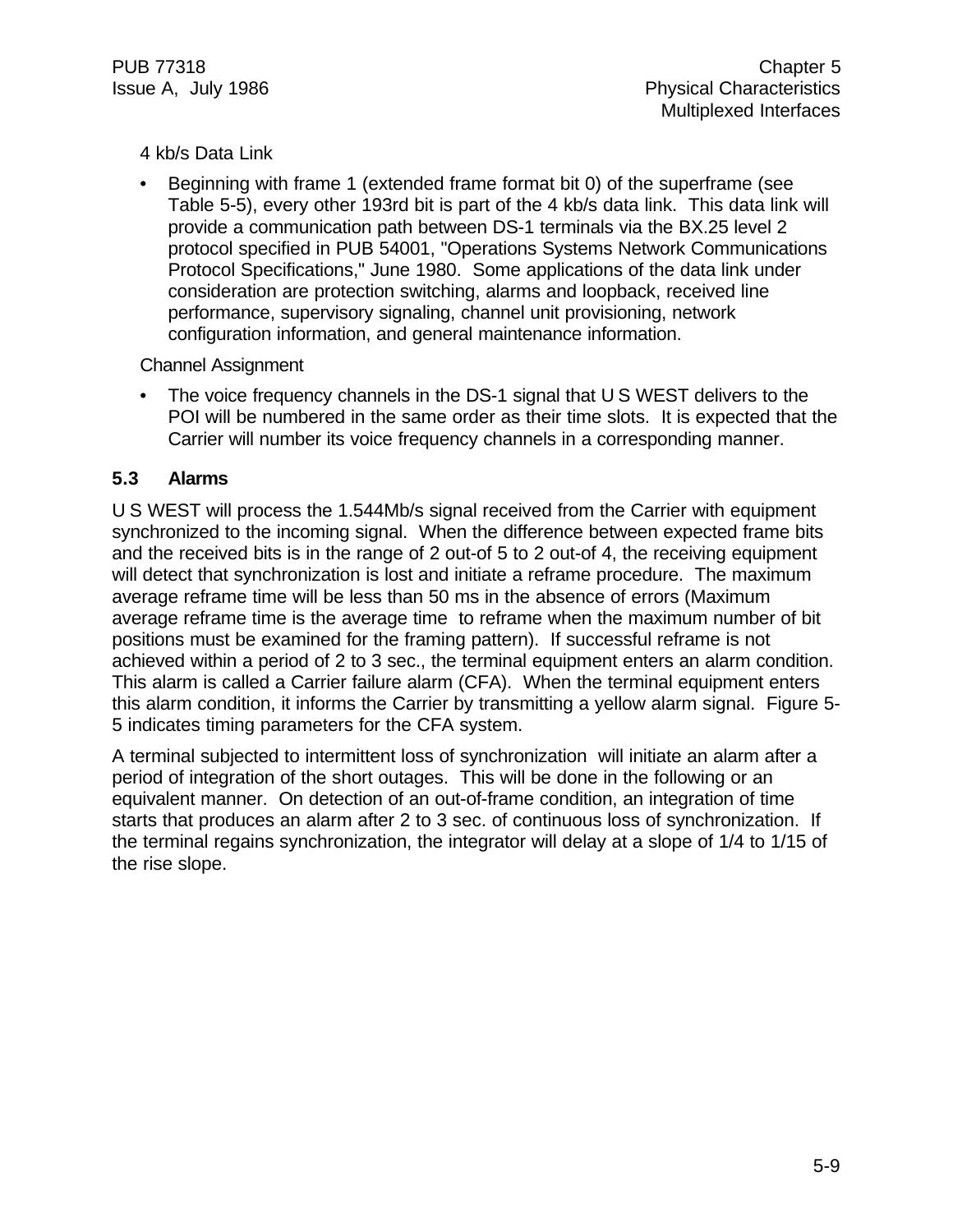

A. TIMING AT CHANNEL BANK DETECTING FAILURE

Note: Yellow signal and CFA to be initiated by red alarm.



B. TIMING AT CHANNEL BANK DETECTING YELLOW SIGNAL

**Figure 5-5** Carrier Failure Alarm (CFA) Timing

## **5.3.1 D4-Type Frame Format Yellow Alarm**

In the D4-type frame format, U S WEST will send a yellow alarm by forcing the second bit to zero in all channels. When U S WEST is able to synchronize, it will stop sending the yellow alarm signal and resume DS-1 communication in 15 (+-5) seconds. If the Carrier sends a similar yellow alarm signal, U S WEST will recognize that the Carrier is out of synchronization and will terminate DS-1 communication until the yellow alarm is no longer received (See Figure 5-5).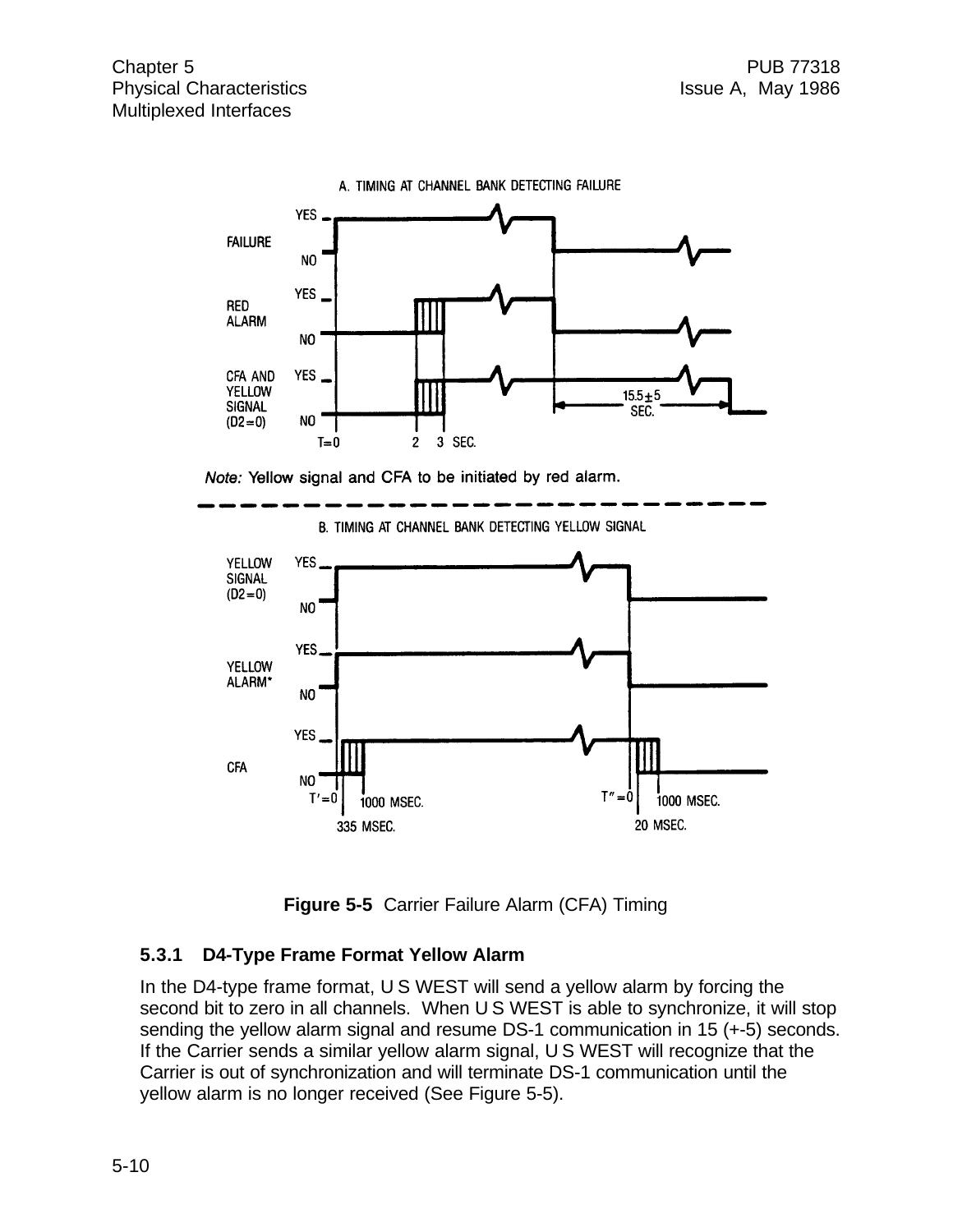## **5.3.2 Extended Frame Format Yellow Alarm**

In the extended frame format, U S WEST will send a yellow alarm signal in the 4 kb/s data channel. U S WEST will also recognize a yellow alarm signal transmitted by the Carrier in the 4 kb/s data channel. This signal is an 8 "ones" and 8 "zeros" repeating pattern.

#### **5.4 Eight-Bit Pulse Code Modulation Words**

#### **5.4.1 General**

As noted in Section 2, the 8-bit words in a channel time slot carry encoded pulse amplitude modulation samples from a voice band signal. The pulse amplitude modulation samples are encoded in 8-bit pulse code modulation in 5 frames out of 6 and in 7-bit pulse code modulation in the sixth frame. The following paragraphs describe the pulse amplitude modulation sample amplitude. U S WEST will interpret pulse code modulation words from the Carriers as though they were encoded by the same rules.

The compression law used in the channel bank will be a precise piecewise linear approximation to a u-255 law which is defined by:

$$
|y| = \frac{\ln(1 + \mu \cancel{x})}{\ln(1 + \mu)} \mu = 255
$$

where x and y are respectively the compressor input and output, both normalized to unity. Figure 5-6 illustrates this companding characteristic.

## **5.4.2 Coder-Decoder (CODEC) Transfer Characteristics**

The relationship between encoder decision levels and the decoder output levels is defined by specifying the CODEC transfer characteristic.

The characteristics, decision levels and code assignments include the effect of compression and expansion.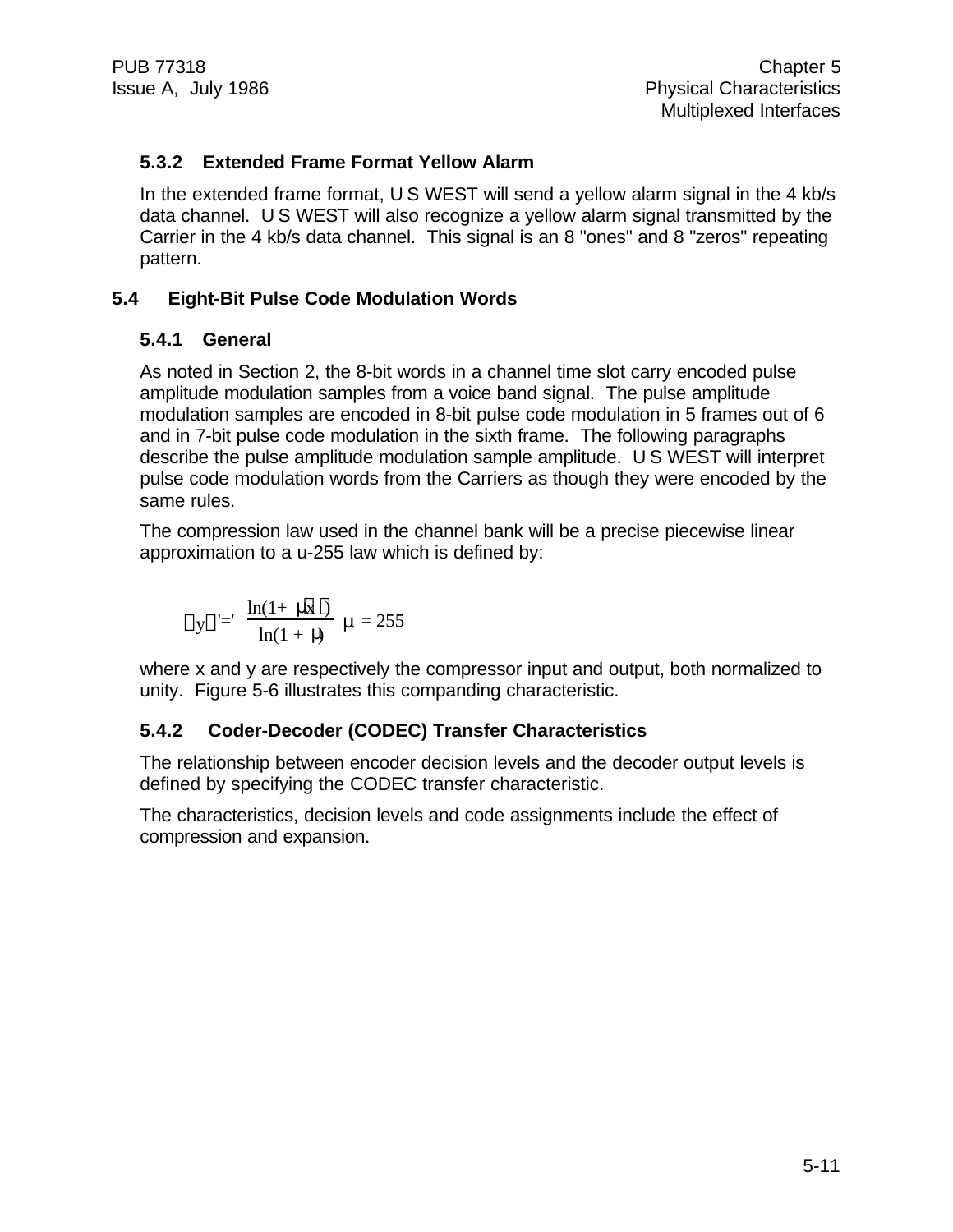

**Figure 5-6** Nonlinear Companding Characteristic of the Decoder

To minimize distortion, the transfer characteristic for the abbreviated 7-bit words (used during signaling frames) differs from that for the normal 8-bit pulse code modulation words.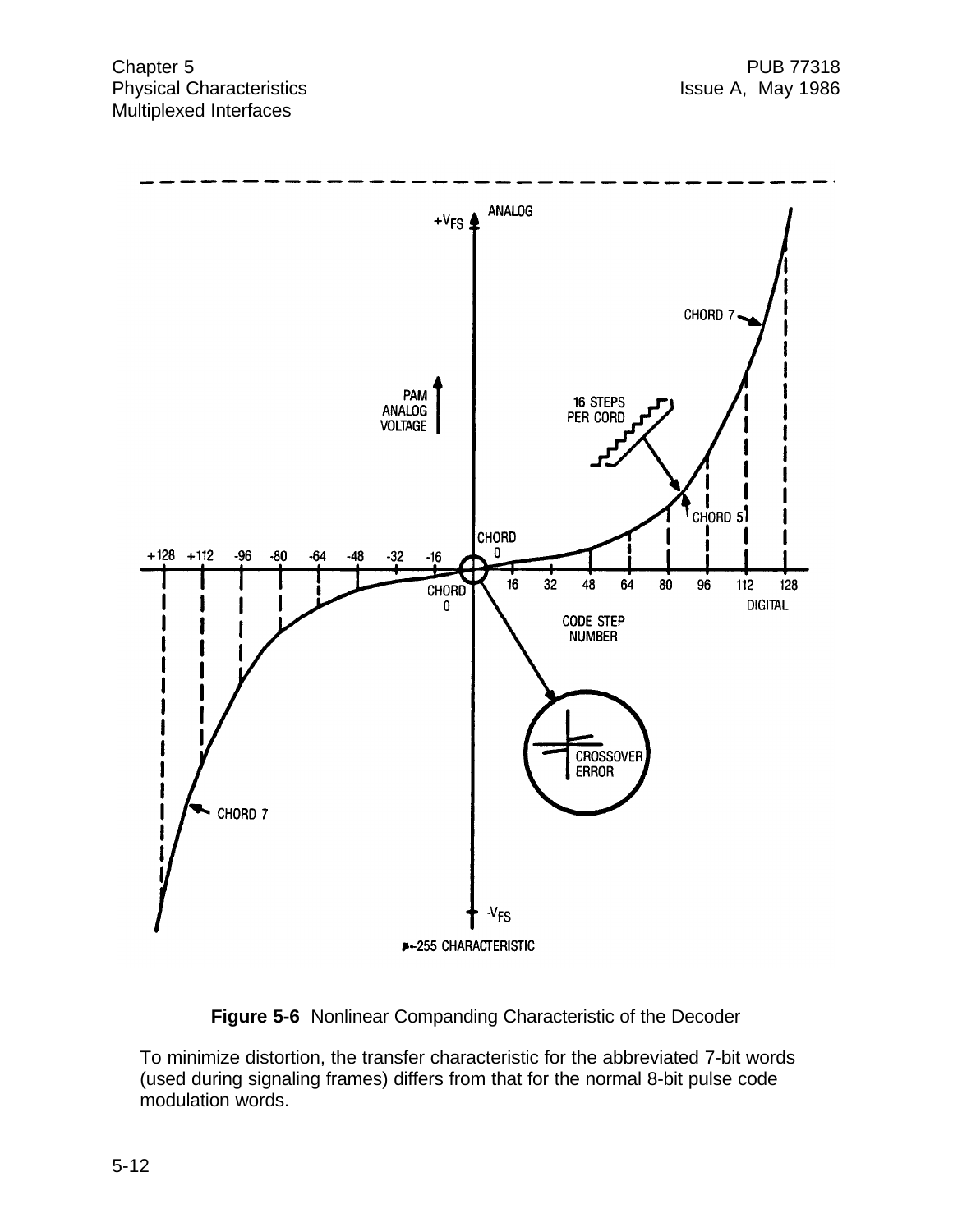Figure 5-7 shows the transfer characteristic for normal 8-bit code modulation words. The output levels (Yn's) are always midway between the decision levels (Xn's) (this can be termed a "decision level assignment" CODEC). The output levels are given by:

$$
Y_0 = X_0 = 0
$$
  

$$
Y_n = \frac{X_n + X_{n+1}}{2} \text{ ; } n = 1, 2...127
$$

Figure 5-8 shows the transfer characteristic for abbreviated 7-bit pulse code modulation words in the signaling frame. Except for the level closest to zero, the output levels (Zn's) are also midway between the decision levels (Xn's). These output levels are given by:

 $Z_n = X_{2n-1}$  n = 1,2,...64

# **5.4.3 Decision Levels**

Figure 5-9 lists the relative magnitudes of the decision levels. The decision levels are placed symmetrically about zero.

The maximum decision level magnitude given in Figure 5-8 has been normalized to 8159 so that all magnitudes may be represented by integer values. The magnitude of the peak value of a +3 dBmo, 1 kHz single-frequency signal is slightly less than that of the largest decision level. This results from the definition of a digital milliwatt.

# **5.4.4 Code Assignments**

The assignments of pulse code modulation code words and decoder levels are specified in Figure 5-10 in terms of coding ranges (decision levels).

The code assignment provides a sign and ones complement magnitude coding, resulting in a high ones density in the output data stream for encoding of speech.

The W-bits as defined in Figure 5-10 (pulse code modulation words column) are required to guarantee that the output data stream never includes more than 15 consecutive zeros. This output data stream requirement is related to T1 line clock recovery.

Bipolar 8 "zeros" substitution coding (B8ZS) will also be used to satisfy line code restrictions.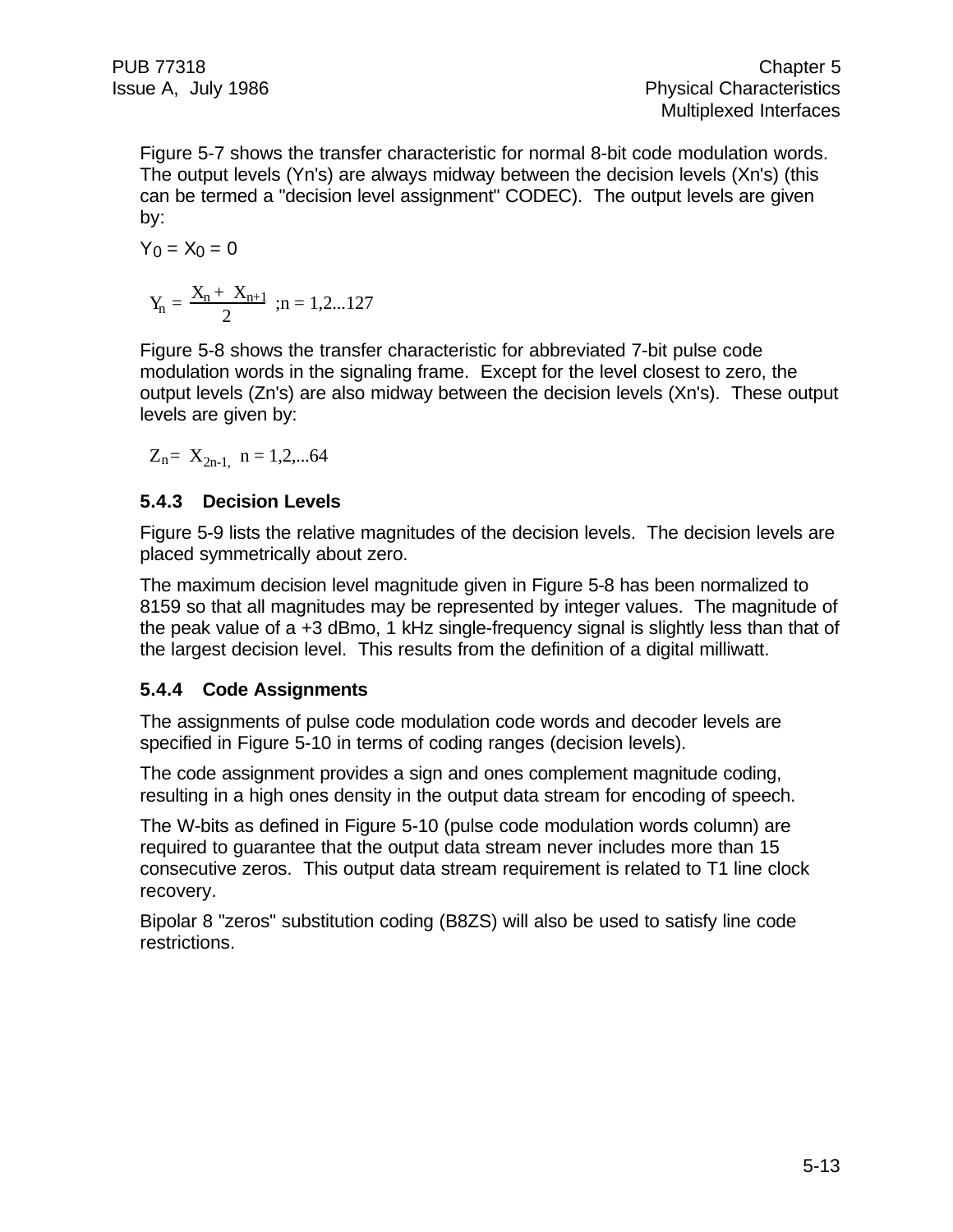

**Figure 5-7** CODEC Transfer Characteristics Information Frame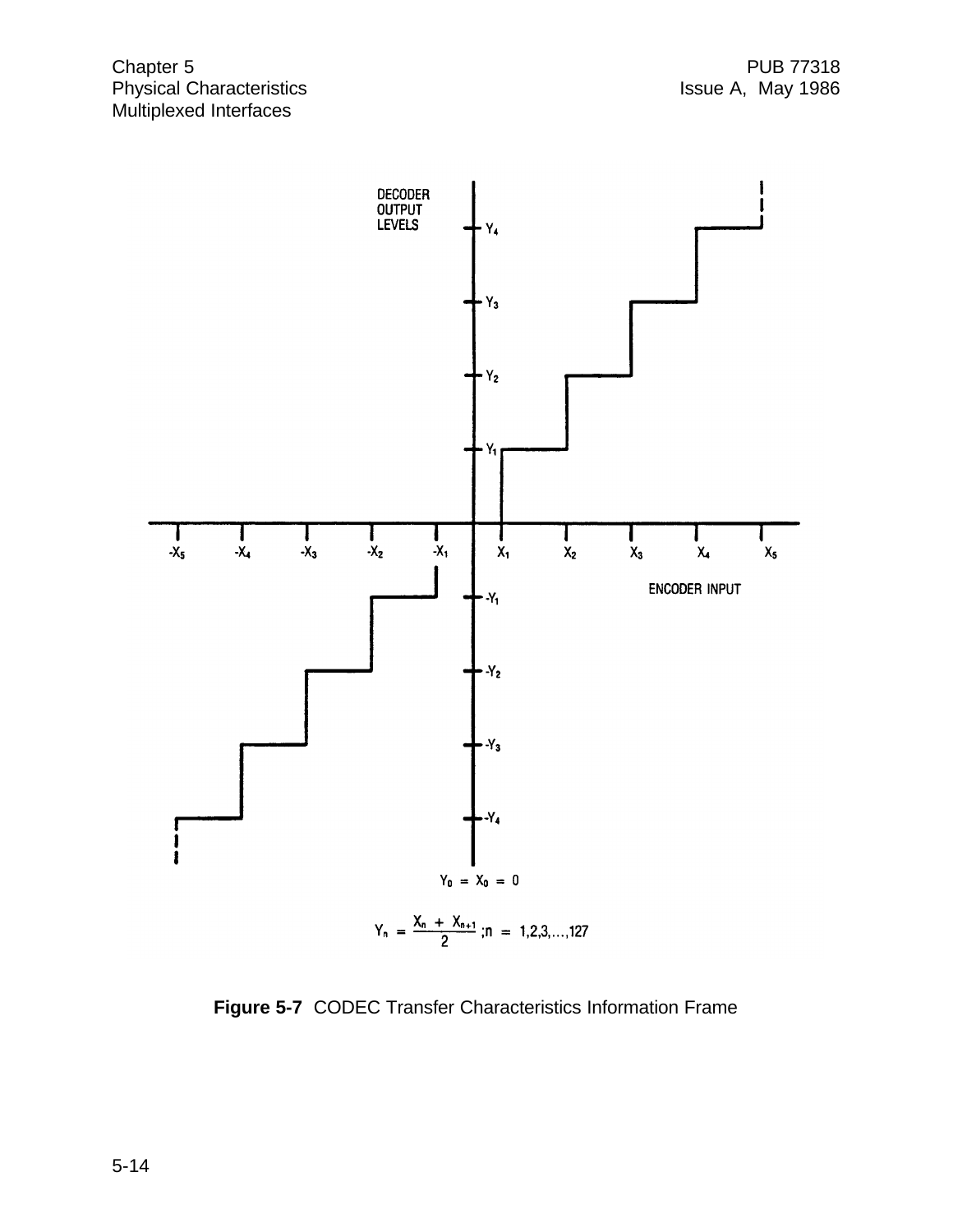

**Figure 5-8** CODEC Transfer Characteristic Signaling Frame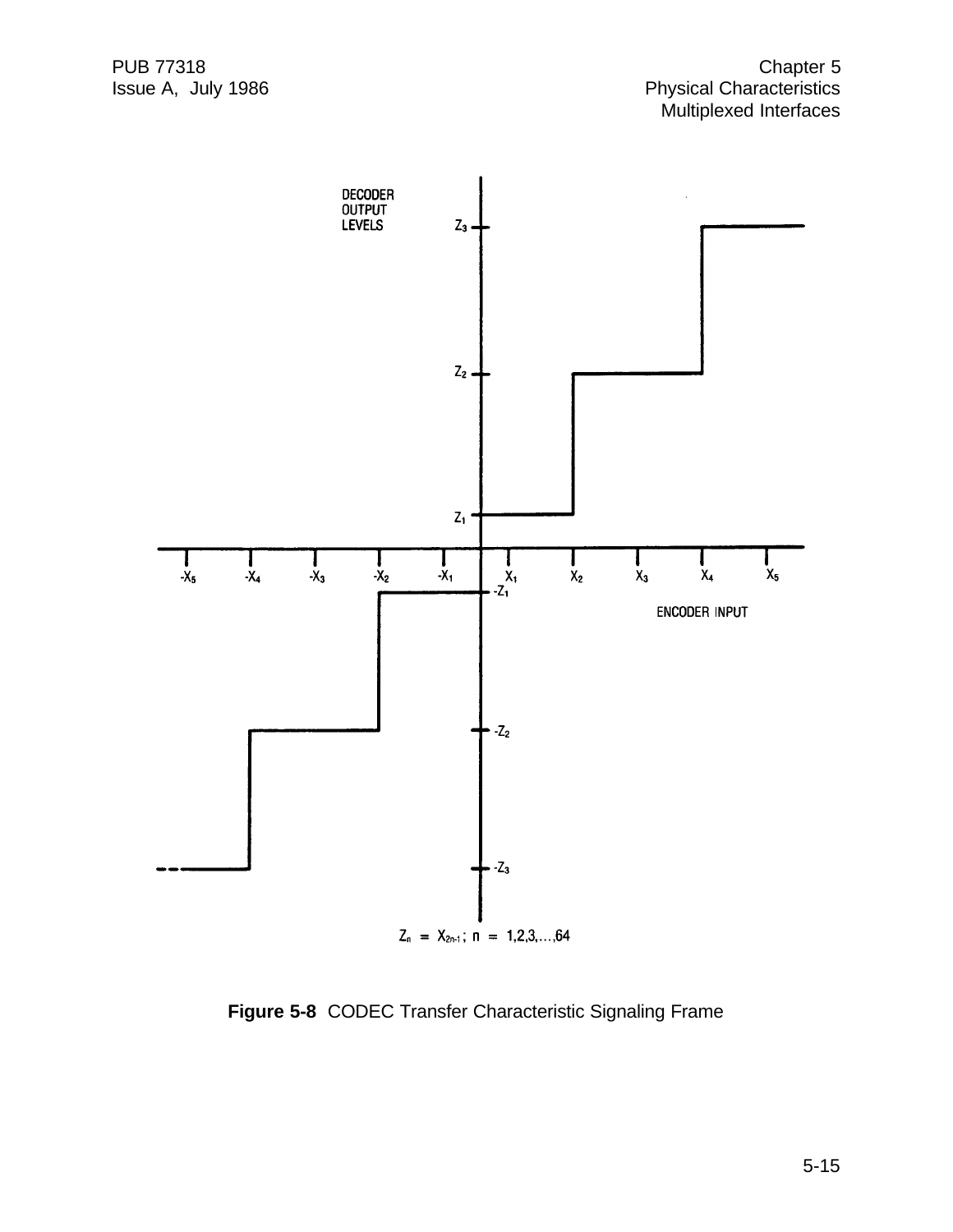| <b>LEVEL NUMBER</b> | LEVEL MAGNITUDE*          |
|---------------------|---------------------------|
| n                   | $X_n$                     |
| 0                   | 0                         |
| 1<br>16<br>n        | 2n<br>1                   |
| 17<br>32<br>n       | 33<br>4n                  |
| 33<br>48<br>n       | 161<br>8n                 |
| 49<br>64<br>n       | 16n<br>545                |
| 80<br>65<br>n       | 1569<br>32n               |
| 81<br>96<br>n       | 64 <sub>n</sub><br>4129   |
| 112<br>97<br>n      | 128 <sub>n</sub><br>10273 |
| 113<br>128<br>n     | 24609<br>256 <sub>n</sub> |

\*Normalized to lie in range of 0 to 8159 Units

| Figure 5-9 Code Decision Levels |
|---------------------------------|
|---------------------------------|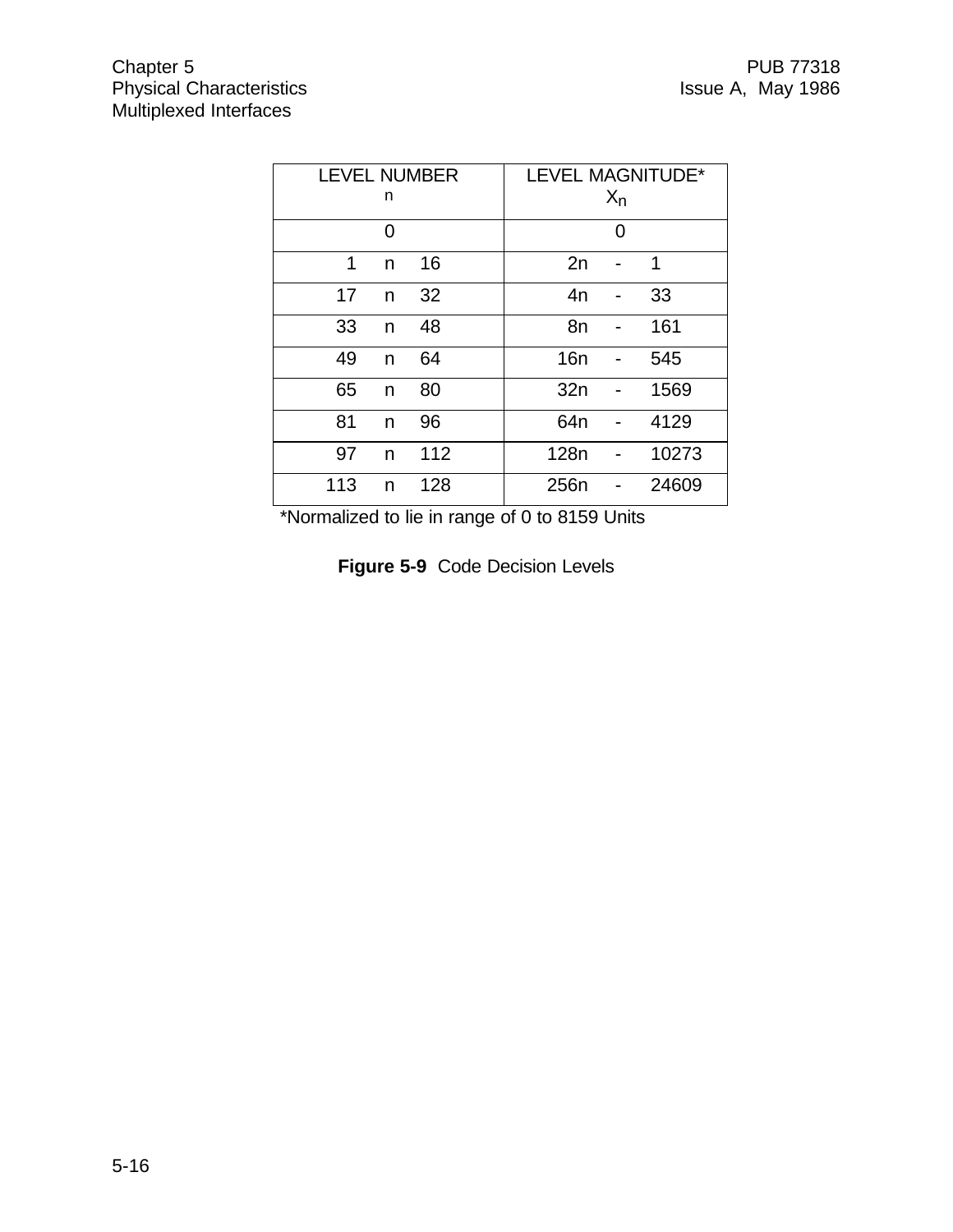| <b>CODING</b>                                               |                                                             |                              |                                                           | DECODER LEVELS       |                                                           |
|-------------------------------------------------------------|-------------------------------------------------------------|------------------------------|-----------------------------------------------------------|----------------------|-----------------------------------------------------------|
| <b>RANGES</b>                                               | PCM WORDS**<br>12345678                                     |                              | <b>INFORMATION</b><br><b>FRAME</b>                        |                      | <b>SIGNALING</b><br><b>FRAME</b>                          |
| $X_{127}X_{128}$                                            | 10000000                                                    |                              | $Y_{127}$                                                 |                      |                                                           |
| $X_{126}X_{127}$                                            | 10000001                                                    |                              | $Y_{126}$                                                 |                      | $Z_{64}$                                                  |
| $\mathcal{L}^{\mathcal{L}}$ and $\mathcal{L}^{\mathcal{L}}$ | $\mathcal{L} \times \mathcal{L}$                            |                              | $\mathcal{L}^{\text{max}}$ .                              |                      | $\mathcal{L}^{\pm}$ and $\mathcal{L}^{\pm}$               |
| $X_{n+1}X_{n+2}$                                            | (255-(n-1)) Modulo 2                                        |                              | $Y_{n+1}$                                                 |                      |                                                           |
| $X_nX_{n+1}$                                                | (255-n) Modulo 2                                            |                              | $Y_n$                                                     |                      | $Z_{(n+2)/2}$                                             |
| $\mathcal{L}^{\text{max}}$                                  | $\mathcal{L}^{\mathcal{A}}$ and $\mathcal{L}^{\mathcal{B}}$ |                              | $\mathcal{L}^{\text{max}}$ and $\mathcal{L}^{\text{max}}$ |                      | $\epsilon = 1/\sqrt{2}$                                   |
| $X_3X_4$                                                    | 11111100                                                    |                              | $Y_3$                                                     |                      |                                                           |
| $X_2X_3$                                                    | 11111101                                                    |                              | $Y_2$                                                     |                      | $Z_{2}$                                                   |
| $X_1X_2$                                                    | 11111110                                                    |                              | $Y_1$                                                     |                      |                                                           |
| $X_0X_1$                                                    | 11111111                                                    |                              | $Y_0$                                                     |                      | $Z_1$                                                     |
| $X_0 - X_1$                                                 | 01111111                                                    |                              | $Y_0$                                                     |                      |                                                           |
| $-X_1-X_2$                                                  | 01111110                                                    |                              | $Y_{1}$                                                   |                      | $-Z1$                                                     |
| $-X2-X3$                                                    | 01111101                                                    |                              | $-Y2$                                                     |                      |                                                           |
| $-X_3-X_4$                                                  | 01111100                                                    |                              | $-Y_3$                                                    |                      | $-Z2$                                                     |
| $\mathcal{L}(\mathcal{L}^{\mathcal{L}}(\mathcal{L}))$       | $\mathcal{L}$ . $\mathcal{L}$                               |                              | $\overline{1}$ , $\overline{1}$ , $\overline{1}$          |                      | $\overline{1}$ , $\overline{1}$ , $\overline{1}$          |
| $-X_n-X_{n+1}$                                              | (127-n) Modulo 2                                            |                              | $Y_n$                                                     |                      |                                                           |
| $-X_{n+1}$ $-X_{n+2}$                                       | $(127-(n+1))$ Modulo 2                                      |                              | $Y_{n+1}$                                                 |                      | $-Z_{(n+2)/2}$                                            |
| $\epsilon = 1/2$                                            | $\mathcal{L}^{\mathcal{A}}$ , $\mathcal{L}^{\mathcal{A}}$ , |                              | $\hat{z}$ , $\hat{z}$ , $\hat{z}$                         |                      | $\mathcal{L}^{\pm}$ , $\mathcal{L}^{\pm}$ , $\mathcal{L}$ |
| $-X_{124}-X_{125}$                                          | 00000011                                                    |                              | $-Y_{124}$                                                |                      |                                                           |
| $-X_{125} - X_{126}$                                        | 00000010                                                    |                              | $-Y_{125}$                                                |                      | $-Z_{63}$                                                 |
| $-X_{126} - X_{127}$                                        | $000000W_11$                                                |                              | $-Y_{126}$                                                |                      |                                                           |
| $-X_{127} - X_{128}$                                        | $0 0 0 0 0 0 W_2 0$                                         |                              | $-Y_{125}$                                                |                      | $-Z_{64}$ OR $-Z_{63}$                                    |
|                                                             | <b>DEFINITION OF W-BITS</b>                                 |                              |                                                           |                      |                                                           |
| <b>INFORMATION FRAME</b>                                    |                                                             |                              | <b>SIGNALING FRAME</b>                                    |                      |                                                           |
| $W_2$<br>$W_1$                                              |                                                             |                              | SIG BIT W <sub>1</sub> W <sub>2</sub> DECODER LEVEL       |                      |                                                           |
| $\overline{0}$<br>$\mathbf{1}$                              | $\mathbf 1$<br>0                                            | $\mathbf{0}$<br>$\mathbf{1}$ | $\mathbf{0}$<br>1.                                        | $Z_{64}$<br>$Z_{63}$ |                                                           |

\*Codes change in normal binary sequence.

\*\*During signaling frame, the eighth bit carries signaling information and the PCM word consists of bits 1 to 7.

**Figure 5-10** Assignment of Transmitted Codes and Decoded Levels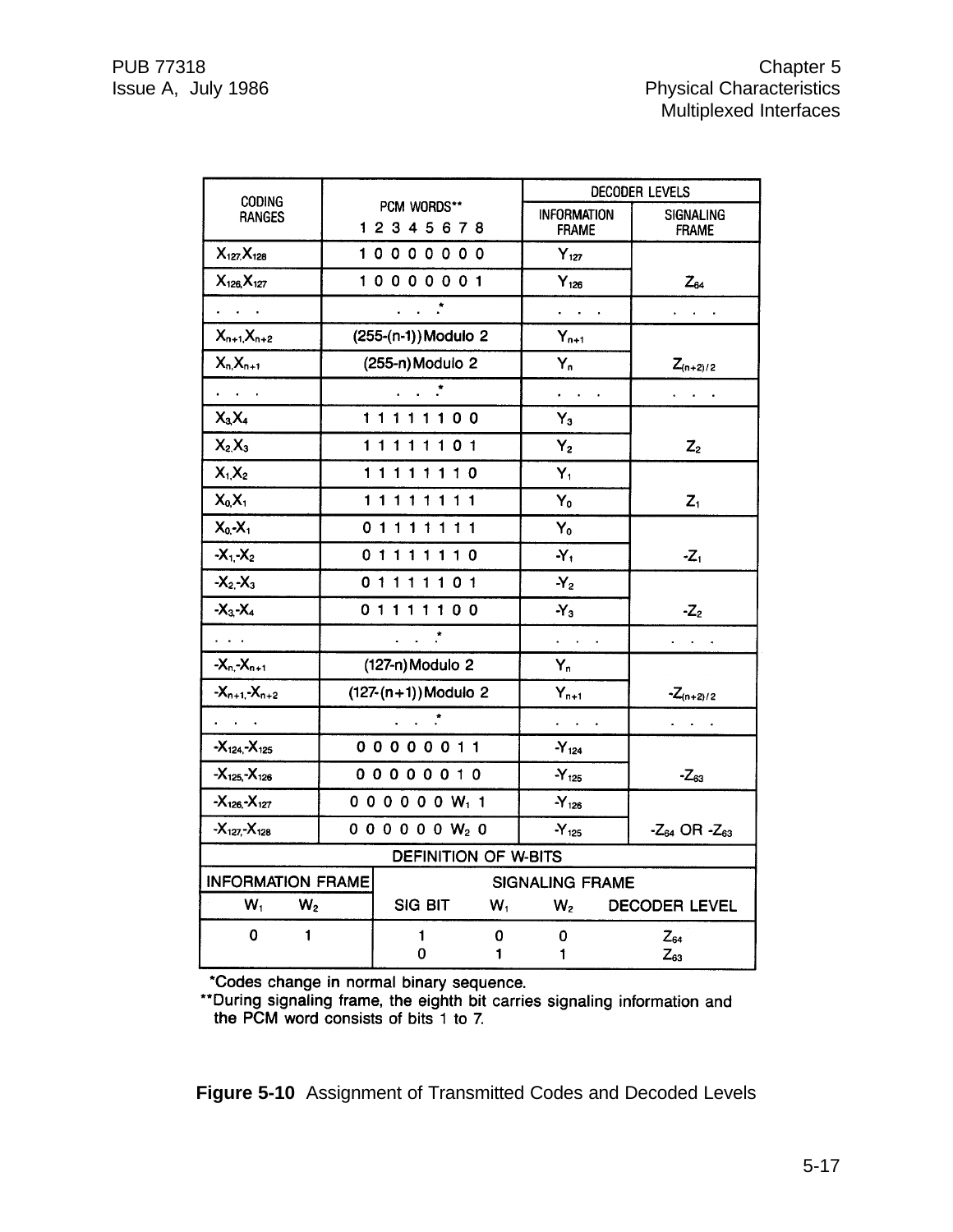### **5.4.5 Standard Level Digital Signal - Digital Milliwatt**

The repetitive transmission of the following sequence of codes in a given channel will be decoded in a properly aligned receiving terminal as a 0 dBmo, 1 kHz signal.

```
DIGIT NO. 1 2 3 4 5 6 7 8
             0 0 0 1 1 1 1 0
             0 0 0 0 1 0 1 1
             0 0 0 0 1 0 1 1
             0 0 0 1 1 1 1 0
             1 0 0 1 1 1 1 0
             1 0 0 0 1 0 1 1
             1 0 0 0 1 0 1 1
             1 0 0 1 1 1 1 0
```
An input of 0 dBmo, 1 kHz sinusoidal signal to a channel of a properly aligned transmitting terminal will be encoded such that a 0 dBmo, 1 kHz signal is produced in the same as that produced by the digital milliwatt.

### **5.4.6 Equipped Channels**

When the analog input of an equipped channel in the channel bank is terminated in an appropriate idle channel impedance (with no speech or other signal energy present), the code words emitted for that channel time slot must correspond to a near-zero voltage signal. This prevents excessive interference with digital processing equipment that may be used in the digital network.

The requirement is that the code words corresponding to signals of either polarity, of magnitude greater than X16 (Figures 5-9 and 5-10) are prohibited when the input to the channel is terminated with the appropriate impedance.

The objective should be to keep the bias such that the code words in the terminated condition are no greater than X12.

#### **5.4.7 Unequipped Channels**

When a channel position in the channel bank is unequipped (unit removed or never installed), the code word(s) emitted for that channel time slot must correspond to a near-zero voltage signal. This correspondence minimizes the dc stress on the receiving channel unit filter (if present) in the remote terminal during the time the transmitting position is unequipped in the near terminal.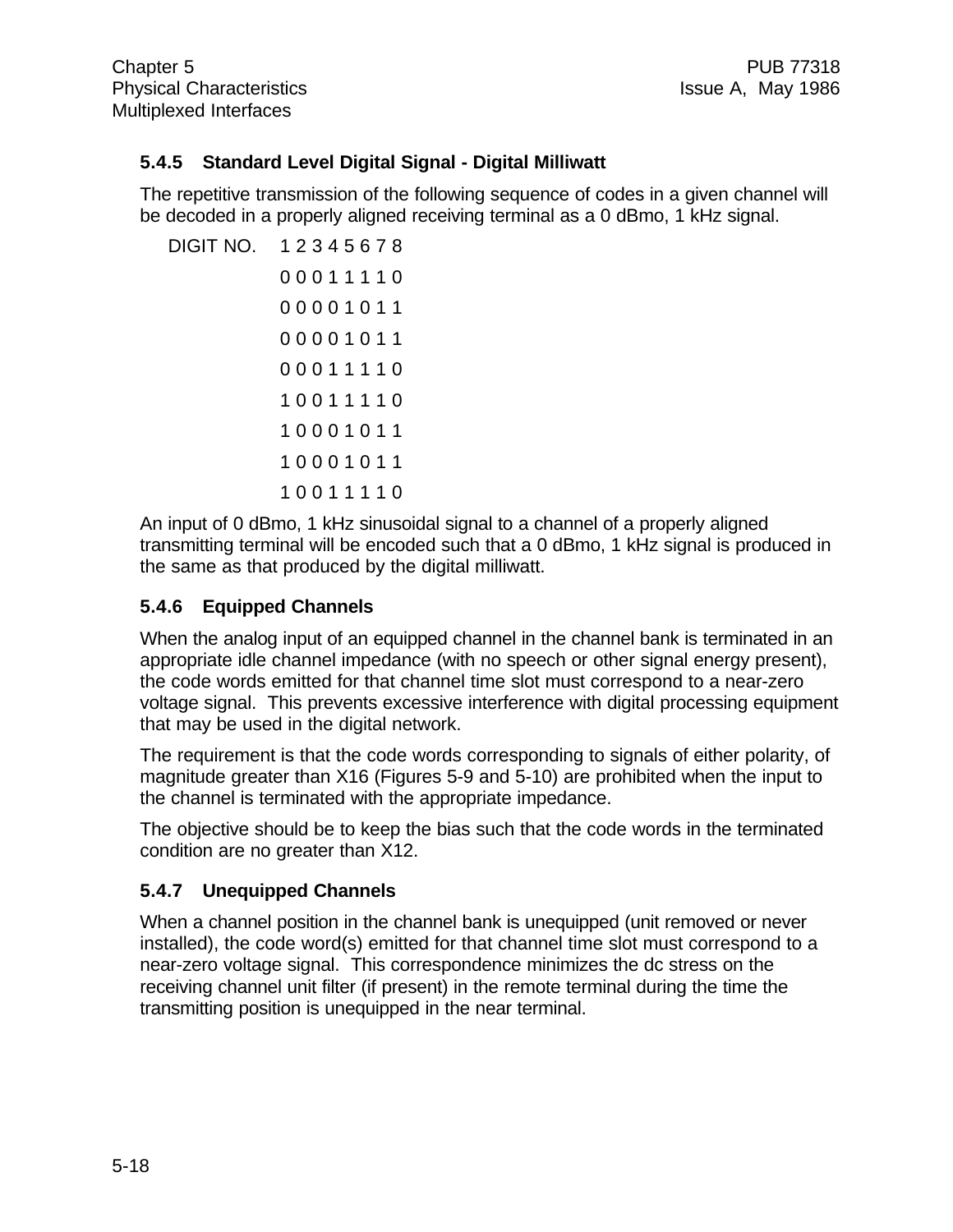The long term presence of high level dc signals can permanently degrade certain channel unit components. Therefore, it is recommended that any connecting bank also emit code words corresponding to a near zero decoded signal for an unequipped condition. In particular, code words corresponding to signals of either polarity and of magnitude greater than X48 (Figures 5-9 and 5-10) are prohibited in time slots for unequipped channel positions.

## **5.4.8 Unequipped Channel-Signaling**

D4-Type Frame Format

• An unequipped channel must result in a 1 in the "A" signaling channel bit position in the DS-1 signal.

Extended Frame Format

• An unequipped channel must result in a 1 in the "A" and "C" signaling bit positions in the DS-1 signal.

## **5.5 Robbed Bit Signaling**

Section 4 addressed the methods for conveying individual channel supervision (signaling) across the interface. In digital multiplexed interfaces, voice channel supervision is usually carried on specified bits in the digital signal. The built in signaling arrangement uses the eighth bit of the pulse coded modulation words associated with a channel time slot as shown in Tables 5-4 and 5-5. The logical state of the bits in the signaling positions are directly related to the signaling states on Carrier derived voice channels.

## **5.5.1 D4-Type Frame Format**

In D4-Type frame format there are two signaling pulse positions per channel per superframe. Each of these 2 bits may have either of 2 values; hence, four distinct signaling states may be transmitted to each superframe. In some applications all four states are required but for switched access trunks only tow supervisory states (onhook and off-hook) are required. When 2-state signaling is being used, the same signaling state must be transmitted in both A and B frames. For the digital signal delivered by U S WEST to the POI, the relationships between the trunk supervisory states and the signaling bits on the digital line are shown in Figure-5-11.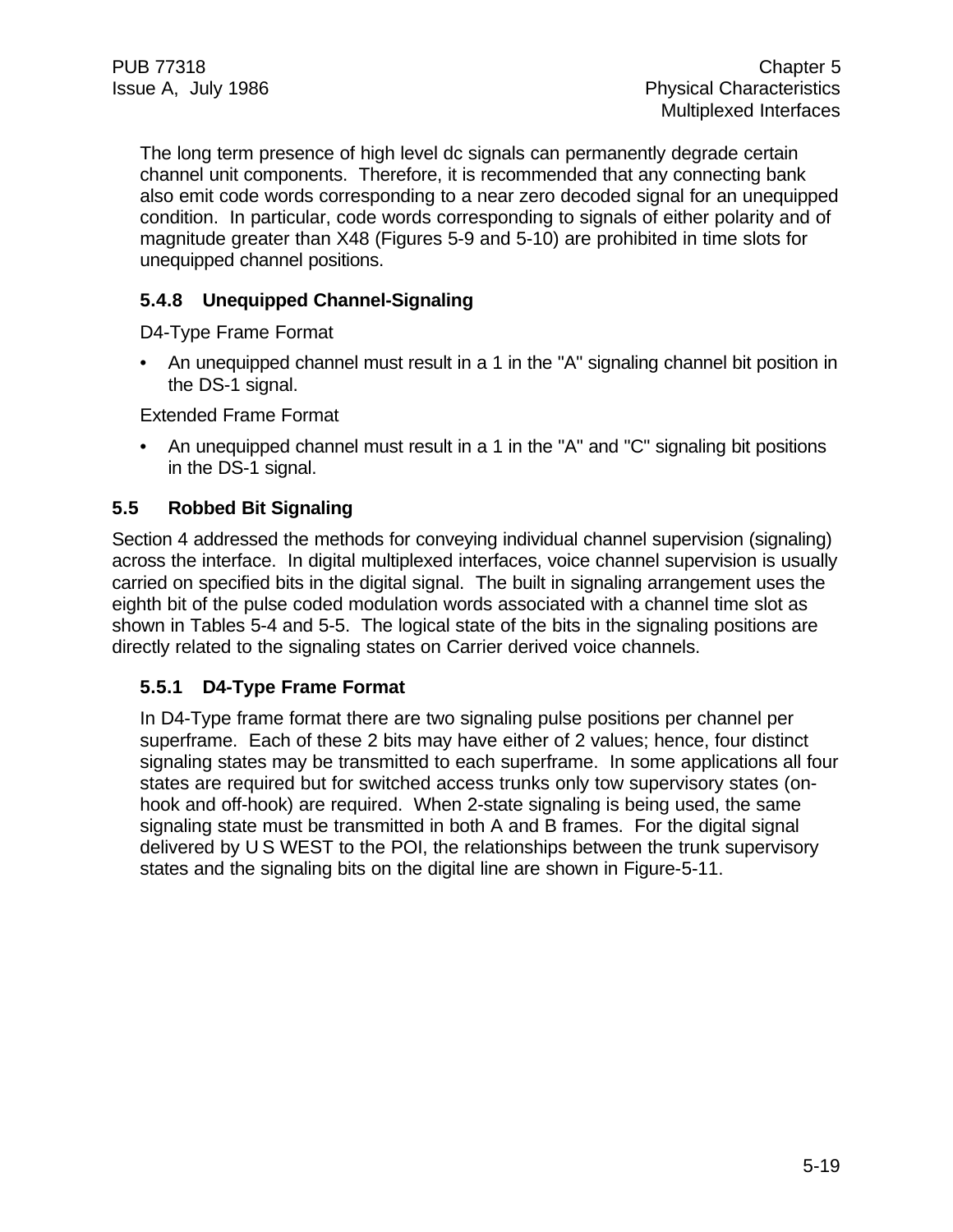#### **TRANSMITTED** SIGNALING BITS

| <b>SIGNALING MODE</b>              | <b>SUPERVISORY STATE</b>                                  | А      | B             |
|------------------------------------|-----------------------------------------------------------|--------|---------------|
| <b>E&amp;M LEAD</b>                | M LEAD GROUNDED OR<br><b>OPEN</b><br><b>MLEAD BATTERY</b> | 0<br>1 | $\Omega$<br>1 |
| LOOP REVERSE BATTERY - ORIGINATING | <b>LOOP OPEN</b><br><b>LOOP CLOSED</b>                    | 1      | 1             |
| LOOP REVERSE BATTERY - TERMINATING |                                                           |        |               |
|                                    | <b>NORMAL BATTERY</b><br><b>REVERSE BATTERY</b>           | 4      | 1             |

**Figure 5-11** Transmitted Signaling Bits

### **5.5.2 Extended Frame Format**

The extended frame format provides four signaling bit positions per voice channel per superframe. Thus, the signaling capability is expanded to 16 states. These signaling states are illustrated in Table 5-5.

#### **5.5.3 Synchronization**

In all cases when the Carriers digital network is connected to U S WEST, the Carrier's digital network should be compatible with the hierarchical clock synchronization methods and stratum levels described in American Telephone and Telegraph Company (AT&T) Compatibility Bulletin 147 (CB147), "Engineering and Operations Plan for Synchronization of the Integrated Services Digital Network." CB147 was also published as United States Independent Telephone Association (USITA) Technical Advisory 58, Issue 4.

All timing information will be transmitted isochronously as part of the 1.544 Mb/s signal. A separate clock lead will not be provided.

For services in the Carrier premises to central office configuration, U S WEST will provide the Carrier with timing adequate for the specific application - either independent timing, or timing traceable to the Bell System reference frequency. If Bell System reference frequency timing is required but not available in a particular central office, the required special construction will be provided by U S WEST, at the expense of the Carrier.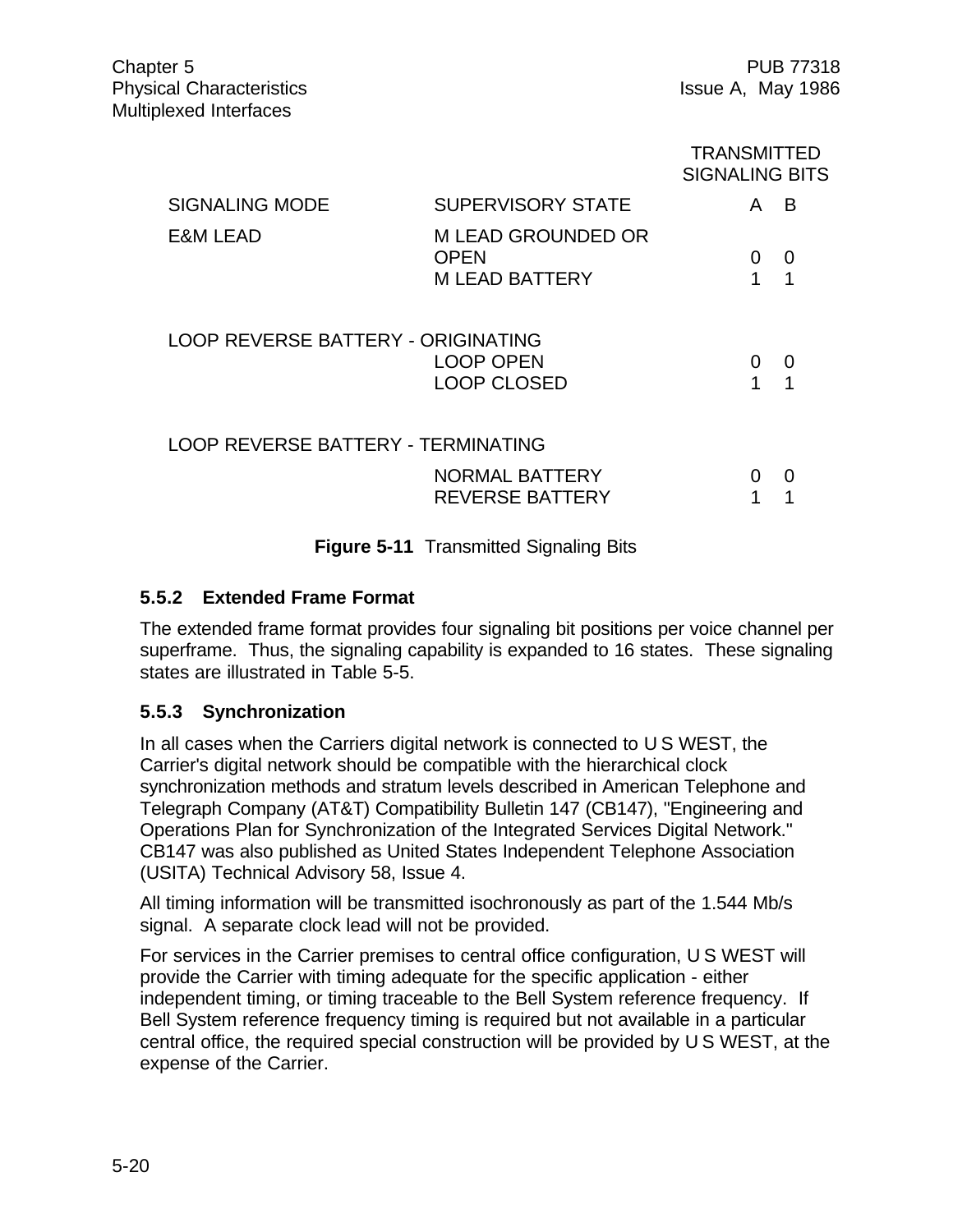In the event of loss of the incoming signal, the Carrier's equipment clock should be capable of free-running at a frequency which is within the electrical requirements of Table 5-1 and meets the appropriate specifications of CB147. Furthermore, the loop timing circuit should be capable of maintaining frequency lock in the presence peakto-peak jitter on the outgoing 1.544 Mb/s signal should be no more than 0.1 time slot greater than that on the incoming signal.

## **5.5.4 Automatic Protection Switching**

Automatic protection switching of local facilities used to provide 1.544 Mb/s circuits will improve circuit availability by automatically routing the Carrier's circuit via an alternate circuit path (generally along the same route). Manual or automatic protection is inherent in most interoffice digital facilities. However, unless the automatic protection switching option is selected, there will be no spare maintenance lines provided to the Carrier's premises.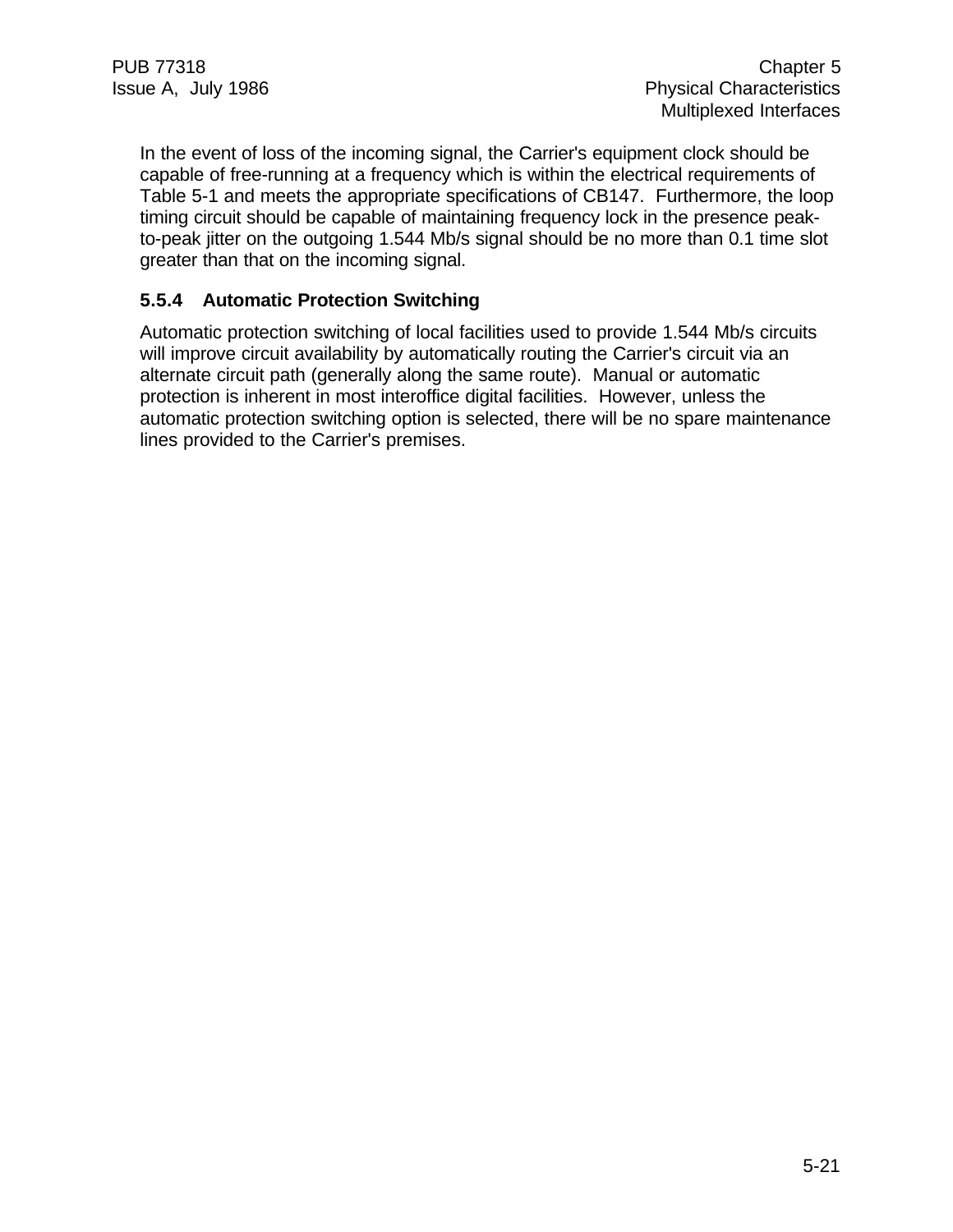### **6. Interface Configuration Tabulation**

#### **6.1 Group 1 Interfaces (2-Wire Voice Frequency)**

Access channels with Group 1 interfaces will be provided only with U S WEST segments which are directly connected to end offices. Connections to access tandem switches or originating screening offices (OSO) are not provided.

### **6.1.1 One-Way Originating Trunks**

Group 1 interfaces which have 2-wire transmission across the interface and are arranged for 1-way originating operation may be equipped with the following signaling methods at the option of the Carrier:

- Loop reverse-battery signaling
- E&M lead signaling Type I (Note 1)
- E&M lead signaling Type II (Note 1)
- E&M lead signaling Type III (Note 1)

### **6.1.2 One-Way Terminating Trunks**

The following signaling methods are available on 1-way terminating channels with Group 1 interfaces:

- Loop reverse-battery signaling
- E&M lead signaling Type I (Note 1)
- E&M lead signaling Type II (Note 1)
- E&M lead signaling Type III (Note 1)

#### **6.1.3 Two-Way Trunks**

The only signaling arrangement available on 2-way trunks is E&M lead signaling.

#### **6.2. Group 2 Interfaces (4-Wire Voice Frequency)**

Access channels with Group 2 interfaces may be directly connected to end offices, access tandem switches or OSO's.

## **6.2.1 One-Way Originating Trunks**

The following signaling methods may be implemented at Group 2 interfaces on 1-way originating trunks:

- Simplexed loop reverse-battery signaling (Note 2)
- E&M lead signaling Type I (Note 2)
- E&M lead signaling Type II (Note 2)
- E&M lead signaling Type III (Note 2)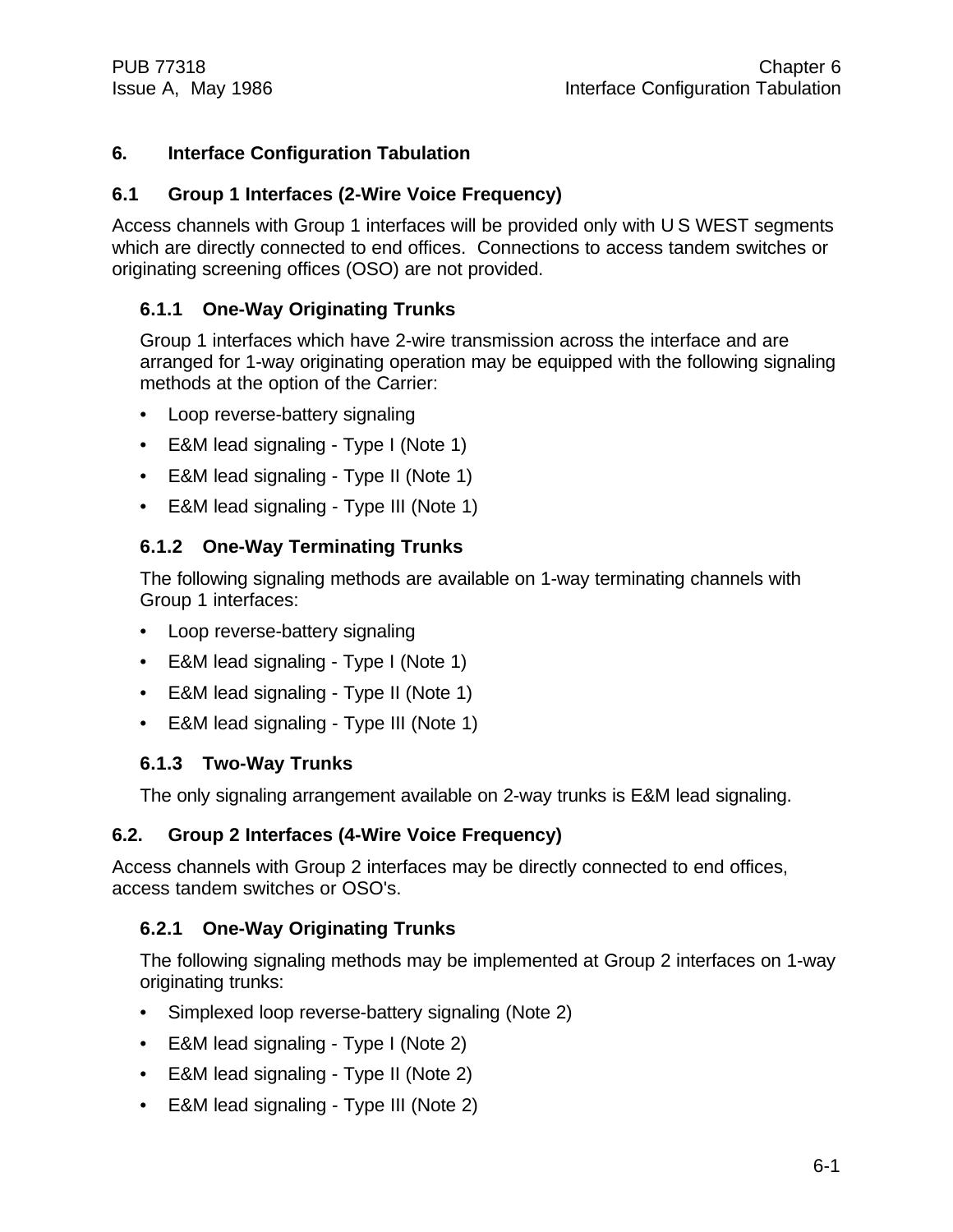## **6.2.2 One-Way Terminating Trunks**

The following signaling methods are available on 1-way terminating channels with Group 2 interfaces:

- Simplexed loop reverse-battery signaling (Note 1)
- E&M lead signaling Type I (Note 2)
- E&M lead signaling Type II (Note 2)
- E&M lead signaling Type III (Note 2)

## **6.2.3 Two-Way Trunks**

The only signaling arrangement available on 2-way trunks ins E&M lead signaling.

## **6.3. Group 6 Interfaces (1.544 Megabits Per Second)**

Voice frequency channels which are time division multiplexed into a 1.544 Mb/s digital signal may be used to implement trunks directly accessing end offices or trunks to an access tandem. The signaling bits in the digital signal provide individual channel signaling information comparable to E&M lead signaling. The derived voice frequency channels may be connected to switching trunk circuits using either loop or E&M lead signaling.

## **Notes:**

- Transmission levels of +7, -16 dB transmission level point is available only through the placement of U S West signaling equipment at the Carrier POP.
- E&M lead signaling requires the placement of U S WEST signaling equipment at the Carrier POP.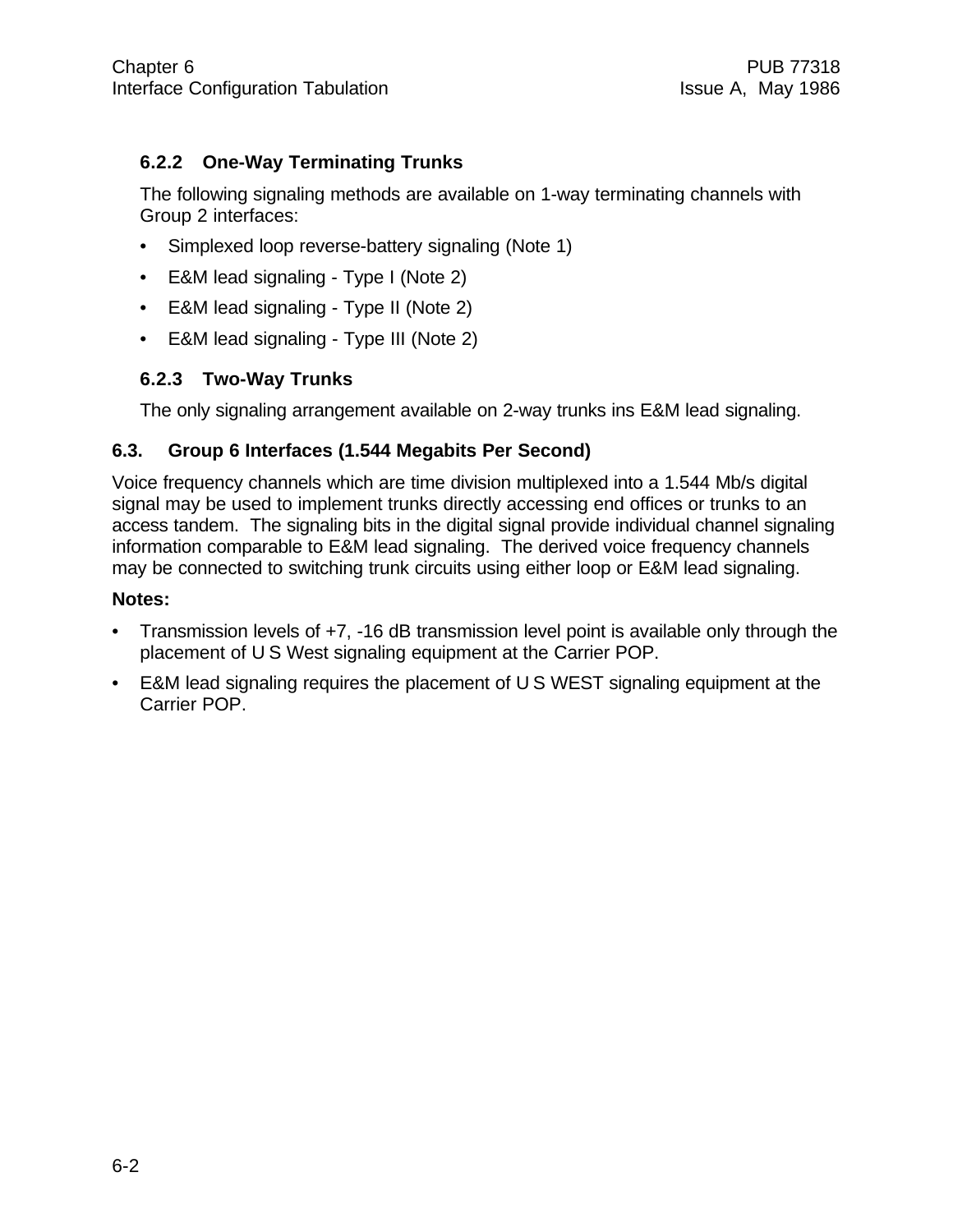PUB 77318 Chapter 7 Issue A, May 1986 **Definitions** 

### **7 Definitions**

#### **7.1 Acronyms**

| AMA          | <b>Automatic Message Accounting</b>             |
|--------------|-------------------------------------------------|
| <b>ANI</b>   | <b>Automatic Number Identification</b>          |
| <b>CCS</b>   | <b>Common Channel Signaling</b>                 |
| <b>CFA</b>   | <b>Carrier Failure Alarm</b>                    |
| <b>CODEC</b> | Coder-Decoder                                   |
| <b>DAL</b>   | <b>Dedicated Access Line</b>                    |
| <b>DNIS</b>  | <b>Directory Number Identification Service</b>  |
| <b>DTMF</b>  | Dual Tone Multi-frequency                       |
| IC           | <b>InterLATA Carrier</b>                        |
| LATA         | Local Access and Transport Area                 |
| МF           | Multi-frequency                                 |
| <b>MFJ</b>   | Modification of Final Judgement                 |
| <b>OSO</b>   | <b>Originating Screening Office</b>             |
| POI          | Point of Interface                              |
| <b>POP</b>   | Point of Presence                               |
| <b>SAC</b>   | Service Access Code                             |
| <b>SSP</b>   | <b>Service Switching Point</b>                  |
| <b>USITA</b> | United States Independent Telephone Association |
|              |                                                 |

#### **7.2 Glossary**

#### **Access Tandem**

An access tandem is a U S WEST switching system that provides a traffic concentration and distribution function for interLATA traffic originating/terminating within a local access and transport area (LATA). The access tandem provides the interLATA Carrier with access to more than one end office within the LATA.

#### **Automatic Number Identification (ANI)**

ANI is a provision of the billing number associated with the line from which the call originated.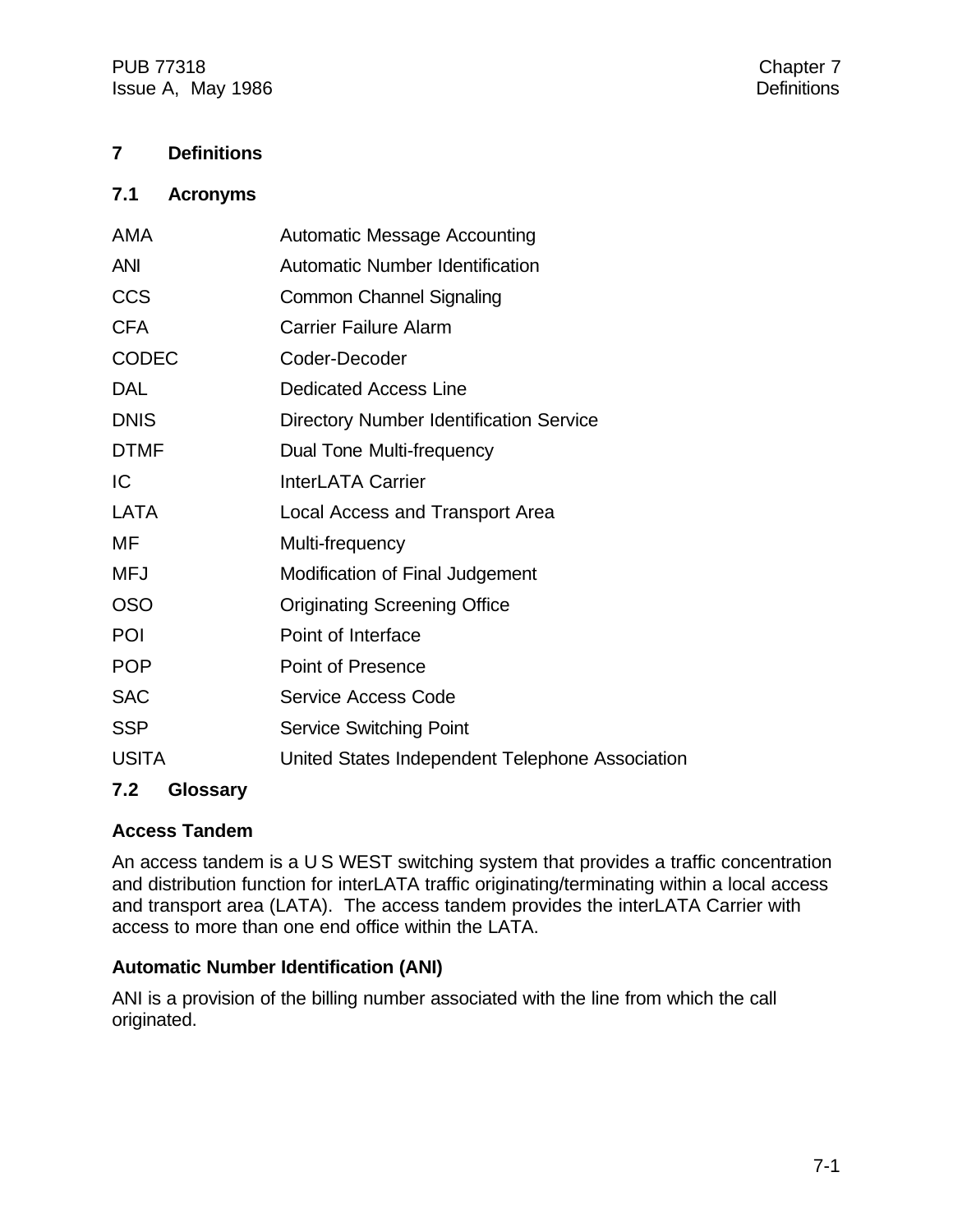### **Carrier**

The term Carrier is used to denote an 800 Service subscriber. The interfaces described within this document will be utilized for all Carriers, including the American Telephone and Telegraph (AT&T) Carriers, who subscribe to 800 Service access.

### **Coin Line**

A coin line is a line with a "coin" class of service. Lines of this class of service are connected to public and semi-public coin telephones.

### **Coinless**

See Non-Coin

## **Common Channel Signaling (CCS)**

Common Channel Signaling permits a large number of speech circuits to be controlled by only one signaling link, which is separate from the speech circuits. In addition to call control signaling, the signaling link can also carry information for network management and maintenance. U S WEST will deploy CCS using Signaling System No. 7.

## **End Office**

An end office is a U S WEST switching system within a local access and transport area (LATA) wherein customer station loops are terminated for purposes of interconnection to each other and to trunks.

## **End Users**

Customers who use (rather than provide) telecommunications services, i.e., those who either originate or terminate telecommunications are end users.

## **End-User Access Line**

An end user access line is the facility between the end office and the network interface at the end-user's premises. The end-user access line includes certain non-traffic sensitive central office equipment, the outside plant facilities, the network channel terminating equipment (when necessary), and the network interface located on the end-user's premises. For the purposes of this document, an end user access line is considered to be switched access.

## **Equal Access (North American) Signaling**

Equal access signaling as used in this publication refers to one of the two signaling methods described in Section 3.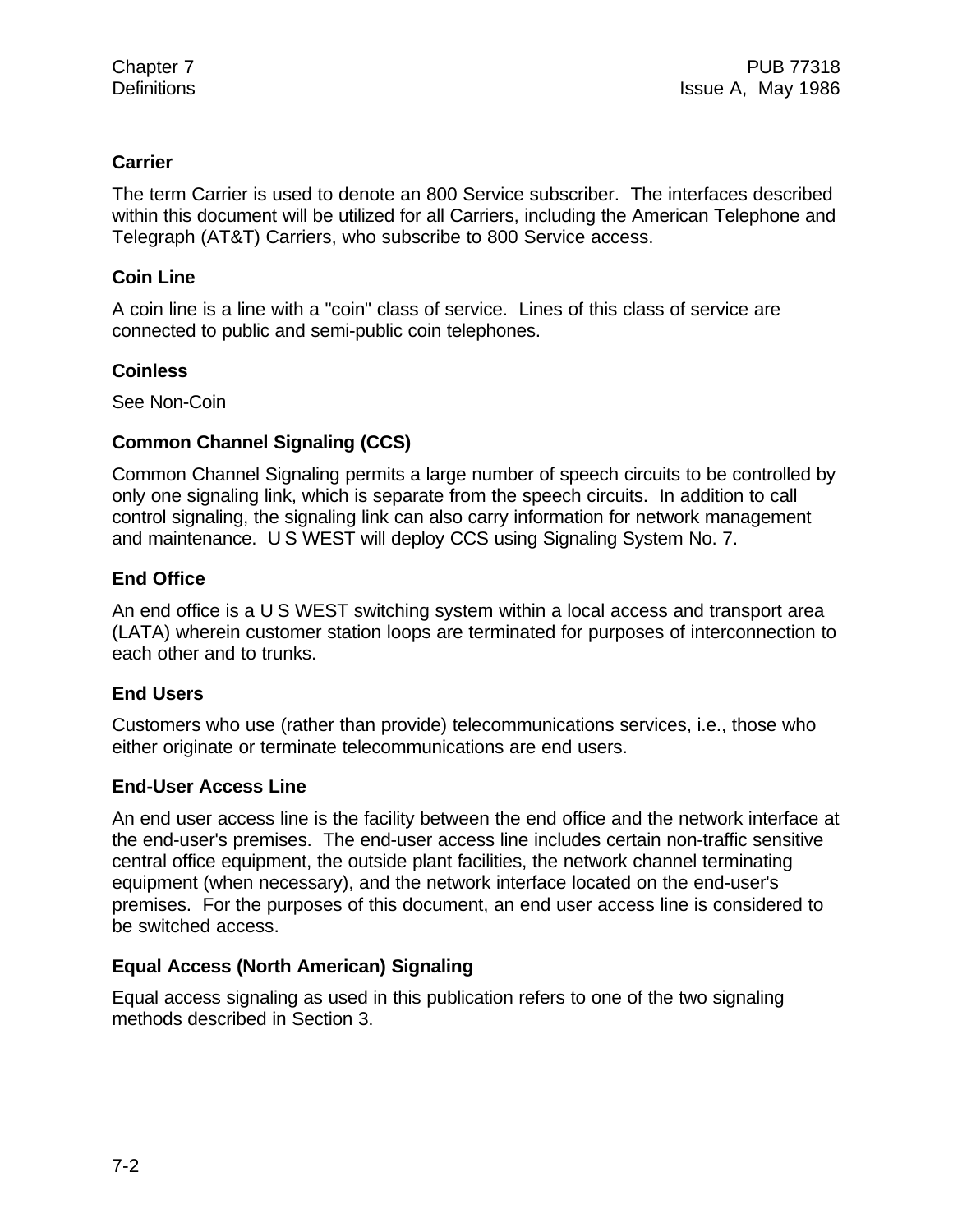## **InterLATA**

InterLATA is a term used to describe services, revenues, functions, etc., that relate to telecommunications originating in one local access and transport area (LATA) and terminating in another LATA or outside of a LATA.

## **InterLATA Carrier (IC)**

See Carrier

## **InterLATA Carrier Demarcation Point**

See Point OF Interface (POI)

## **IntraLATA**

IntraLATA is a term used to describe services, revenues, functions, etc. that relate to telecommunications originating and terminating within a single LATA.

## **Local Access and Transport Area (LATA)**

A LATA is a geographic area (called "exchange" or "exchange area" in the Modification of Final Judgment) which has been established by a U S WEST Operating Company.

## **Local Access and Transport Area (LATA) Access**

LATA access is any activity or function performed by U S WEST in connection with the origination or termination of interLATA telecommunications for a Carrier. This includes, but is not limited to, the provision of network control signaling, answer supervision, automatic calling number identification, testing and maintenance of facilities, and the provision of information necessary to bill customers.

## **Local Serving Office**

See End Office

## **Modification of Final Judgment**

Modification of Final Judgment (MFJ) is the official name for the agreement reached between the Department of Justice and the American Telephone and Telegraph Company (AT&T) on January 8, 1982 and approved by the court on August 24, 1982. The MFJ replaces the 1956 Consent Decree and settles the 1974 antitrust case (United States versus AT&T).

## **Non-Coin Line**

A non-coin line is a line which does not have a "coin" class of service. Classes of service for non-coin lines include hotel/motel, coinless, multiparty and others.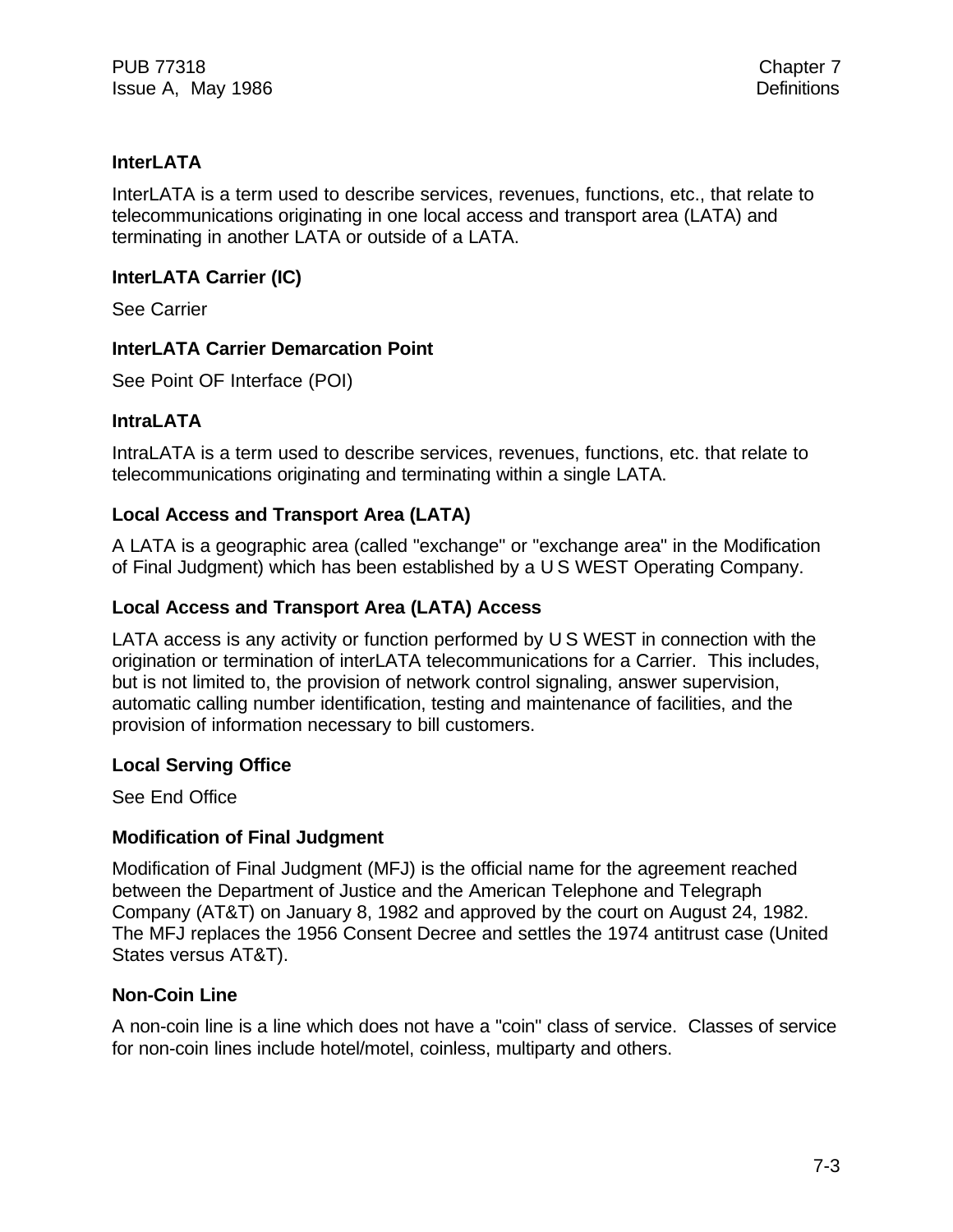## **Non-Sent Paid Calls**

Non-sent paid calls are not billed to the telephone number associated with the originating line.

# **Originating Screening Office (OSO)**

Within the U S WEST service area, the OSO is an AT&T owned toll switch used for 800 Service call routing. In selected areas, U S WEST may be forced to lease switching capacity on the OSO to perform the 800-NXX switching and routing function until U S WEST acquires its' own switches or switching capacity.

## **Physical Characteristics**

The term physical characteristics denotes quantitative and qualitative characteristics of physical systems (e.g., electrical and mechanical parameters).

## **Point Of Interface (POI)**

A POI is a demarcation point between U S WEST and a Carrier. This point establishes the technical interface, the test point(s), and the point(s) of division of operational responsibility.

## **Point of Presence (POP)**

The POP is a physical location within a local access and transport area (LATA) established by an interLATA Carrier for the purpose of obtaining LATA access from U S WEST. POP applies to both switched and dedicated access, although different POPs may be used for different services.

# **Service Access Code (SAC)**

A service access code is a code of the form "NOO" which takes the place of an NPA in the dialing sequence in order to access a particular service provided by an interLATA Carrier, Bell Operating Company (BOC), or Non-Bell Exchange Company. Service access codes are associated with supplementary features which may be ordered by an interLATA Carrier under the appropriate access tariff.

# **Signaling System No. 7 (SS-7)**

Signaling System No. 7 is the signaling protocol standard that will be used for the U S WEST CCS network.

## **Timed Reorder/Busy**

This is the release of calls from reorder/busy tone and recorded announcements in the event that the calling customer does not abandon, as expected, within a reasonable length of time.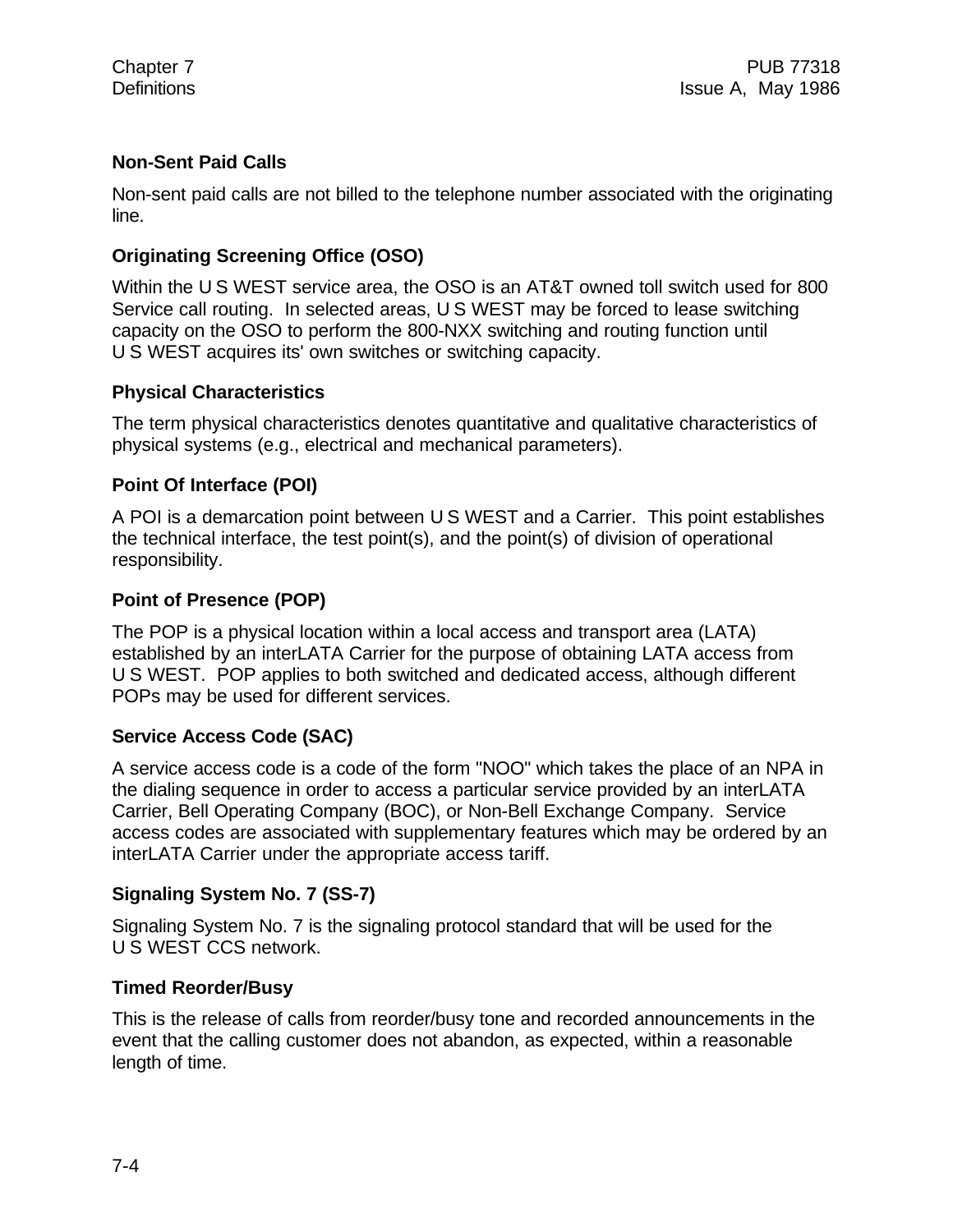PUB 77318 Chapter 7<br>
Issue A, May 1986 Issue A, May 1986

### **Traditional North American Signaling**

Traditional North American Signaling as used in this document refers to one of the two signaling methods described in Section 3.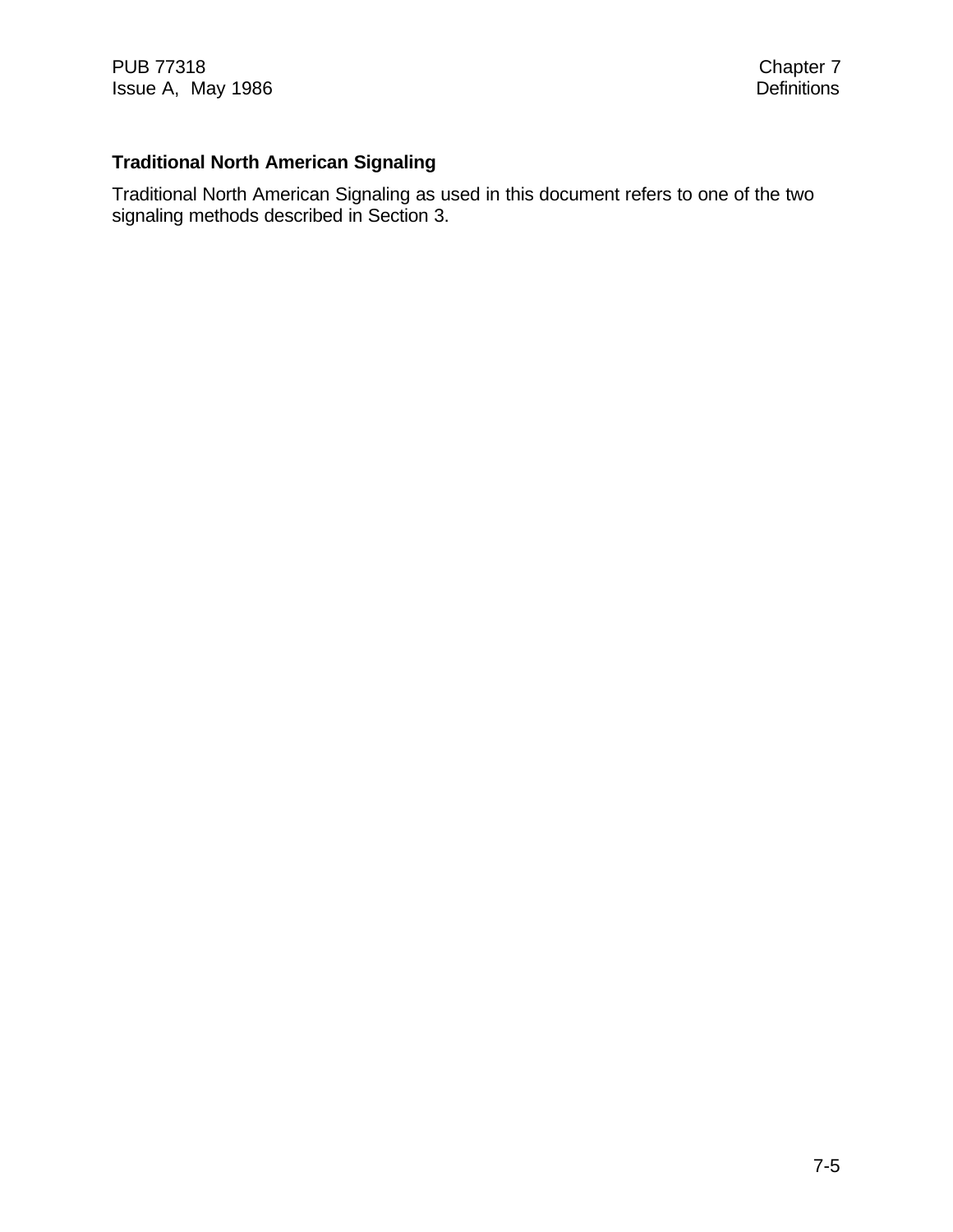PUB 77318 Chapter 8<br>
Issue A, May 1986 Chapter 8 Issue A, May 1986

# **8. References**

| <b>Publication Number</b> | Title                                                                                                                |
|---------------------------|----------------------------------------------------------------------------------------------------------------------|
| PUB 61100                 | Description of the Analog Voiceband Interface Between the Bell<br>System Local Exchange Lines and Terminal Equipment |
| PUB 61201                 | Compatibility Information for Feature Group D Switched Access<br>Service                                             |
| <b>PUB 62500</b>          | Voice Grade Switched Access Service Transmission Parameter<br><b>Limits and Interface Combinations</b>               |
| <b>PUB 48501</b>          | <b>Local Switching System General Requirements</b>                                                                   |
| <b>PUB 41008</b>          | Analog Parameters Affecting Voiceband Data Transmission -<br><b>Description of Parameters</b>                        |
| PUB 41009                 | Transmission Parameters Affecting Data Transmission - Measuring<br><b>Techniques</b>                                 |
| <b>PUB 41451</b>          | 1.544 Mbps Digital Service - Channel Interface Specifications                                                        |
| <b>PUB 43801</b>          | Digital Channel Bank - Requirements and Objectives                                                                   |
| PUB 43802                 | Digital Multiplexes - Requirements and Objectives                                                                    |
| PUB 43803                 | Facility Maintenance features Required for Interoffice Digital<br><b>Transmission Equipment</b>                      |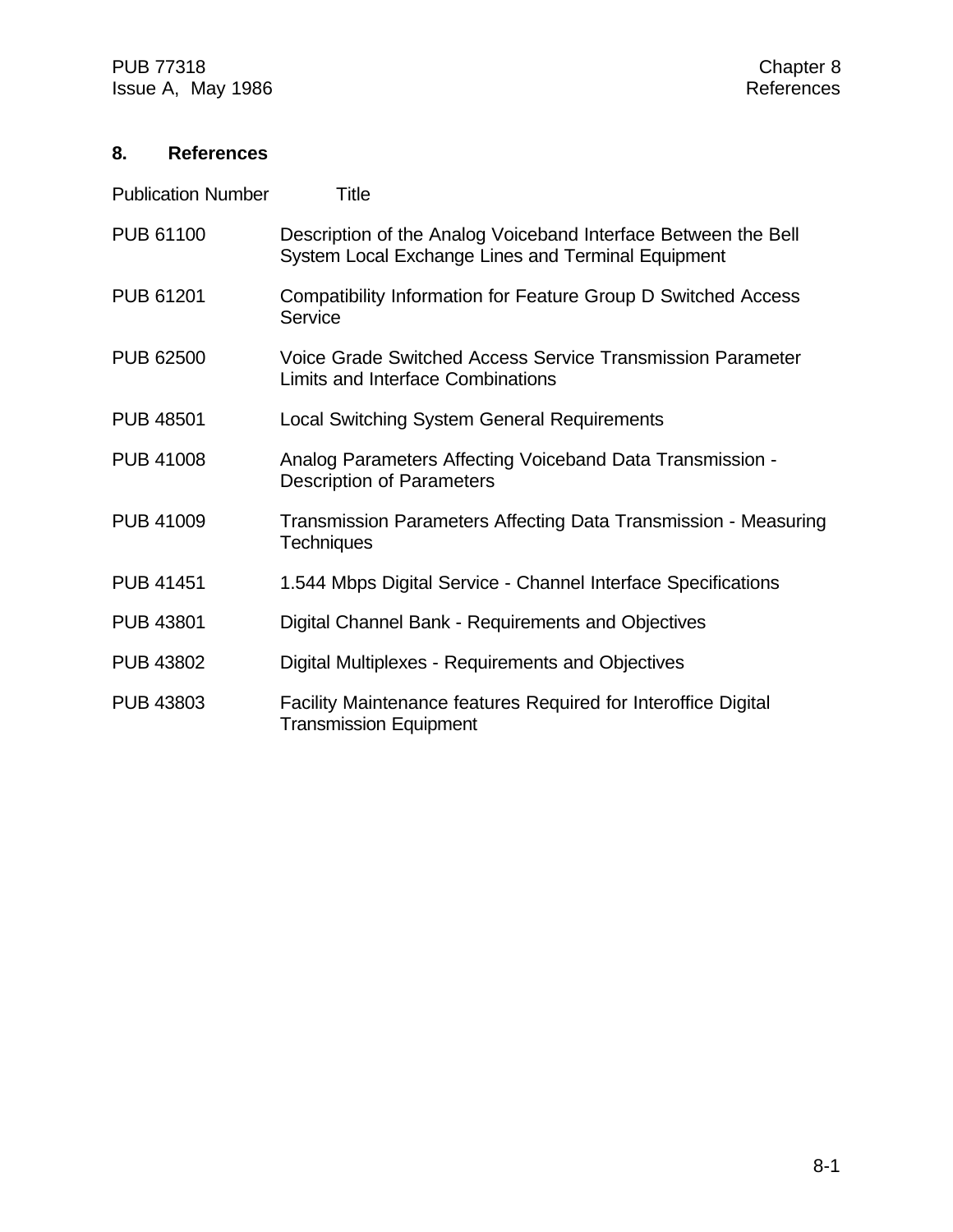## **A. Signaling, Tones, and Announcements**

### **A.1 Wink Signal**

### **A.1.1 General**

There are off-hook and on-hook wink signals. An off-hook wink is an off-hook pulse during the on-hook state.

## **A.1.2 Off-Hook Wink**

The duration of standard off-hook winks from U S WEST will be from 100 ms to 350 ms and from the Carrier it must be from 140 ms to 290 ms.

• The start wink is an off-hook wink sent by the terminating end to indicate its readiness to receive multifrequency (MF) pulses. The end of the start wink must not occur until 210 ms after the receipt of the incoming seizure signal. The terminating end must ignore locally generated transients and be prepared to receive MF pulses 35 ms after the end of the start wink. If it is not, some digits could be missed.

Exhibit A-1 shows a time diagram for wink start signaling.

- The acknowledgment wink is an off-hook wink sent by the terminating end to indicate that it has received the expected MF pulses.
- An on-hook wink sent to U S WEST to request the connection of an MF receiver for a forthcoming MF signal.

## **A.2. Multifrequency Codes**

## **A.2.1 Multifrequency Codes**

MF signaling is used to transmit numerical information and control signals across the point of interface (POI).

MF signaling arrangements make use of pairs of frequencies out of a group of six frequencies. These frequencies are 700, 900, 1100, 1300, 1500, and 1700 Hz. MF signals are used for called number address signaling, calling number identification, and ringback. The 15 possible frequency combinations are used to represent the digits 0 through 9, to indicate special control signals at the beginning and end of each pulse sequence and to send information signals.

The MF codes used with 800 Service Access are presented in Table A-1.

# **A.2.2 Requirements for MF Transmitters**

The switching system, upon detecting the appropriate dc start signal, must transmit the required MF signals.

The transmitter and its signal must meet the following requirements:

• The two frequencies of each code must start and end within 1 ms of each other.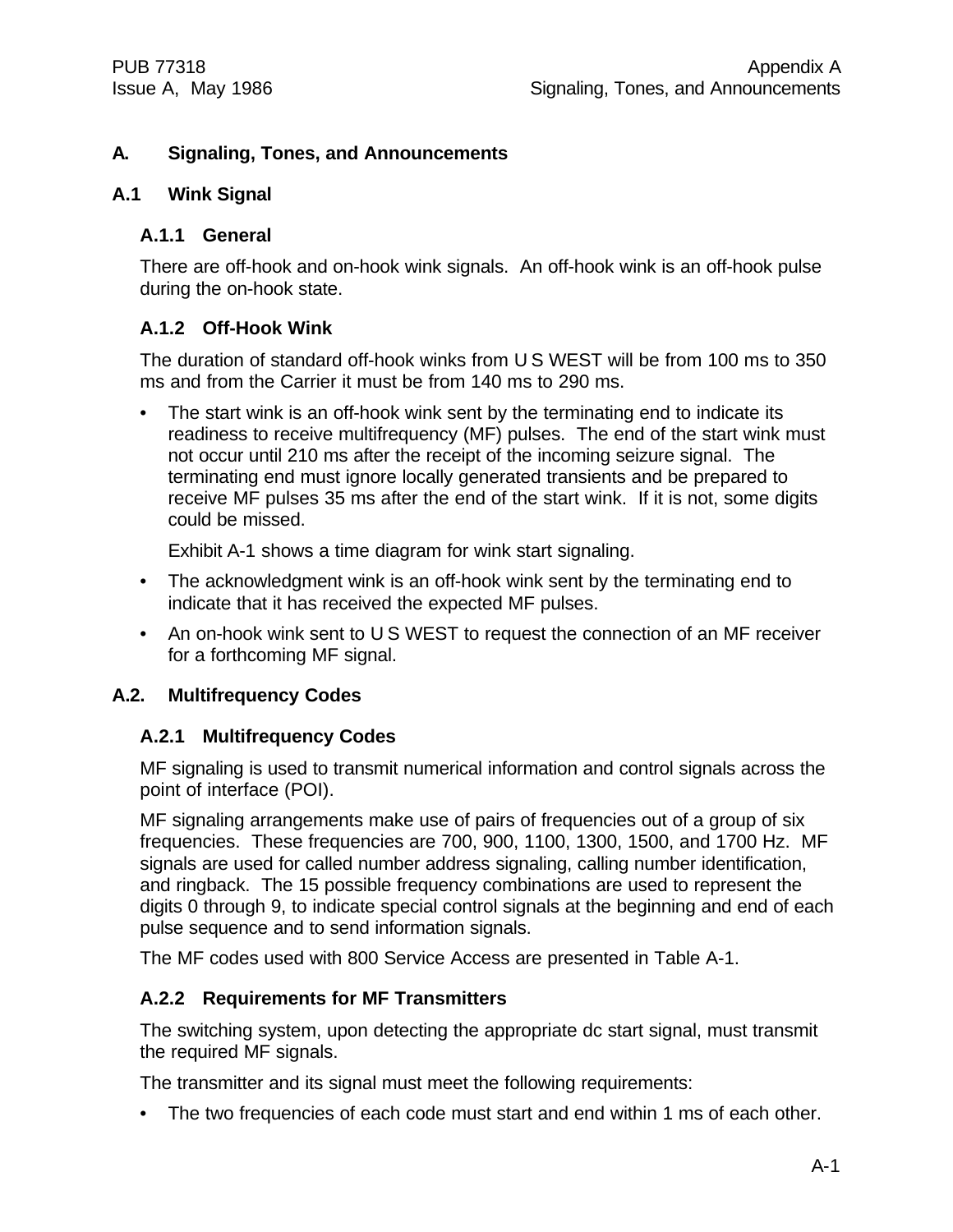- The power output per frequency must be -7 =1 dBmo.
- There must not be over 1 dB difference between the powers of the two frequencies of any code.
- The total power of extraneous signal components must be at least 30 dB below the power level of either frequency of the code.
- The KP signal length must be 90 to 120 ms.
- The ST and digit signal lengths must each be 58 to 75 ms.
- The interval between signals must be 58 to 75 ms.
- The frequencies must be within  $= 1.5$  percent of stated nominal values.
- The transmitter must have the same nominal impedance as the switching system in which it is used. When connected to a 4-wire Carrier channel or to the 4-wire port of a terminating set, the impedance must be 600 nonreactive.
- The transmitter must have a longitudinal balance to ground and a return loss at least equal to those required for voice transmission.
- During tone off periods transmitted power at any MF tone must not exceed -58 dBmo.

|             | Digit or            |
|-------------|---------------------|
| Frequencies | control             |
| in Hz       | signal              |
| 700,900     | 1                   |
| 700,1100    | 2                   |
| 700,1300    | 4                   |
| 700,1500    | 7                   |
| 700,1700    | or ringback<br>ST"" |
| 900,1100    | 3                   |
| 900,1300    | 5                   |
| 900,1500    | 8                   |
| 900,1700    | ST"                 |
| 1100,1300   | 6                   |
| 1100,1500   | 9                   |
| 1100,1700   | ΚP                  |
| 1300,1500   | O                   |
| 1300,1700   | ST"                 |
| 1300,1700   | SТ                  |

#### **Table A-1** Multifrequency Codes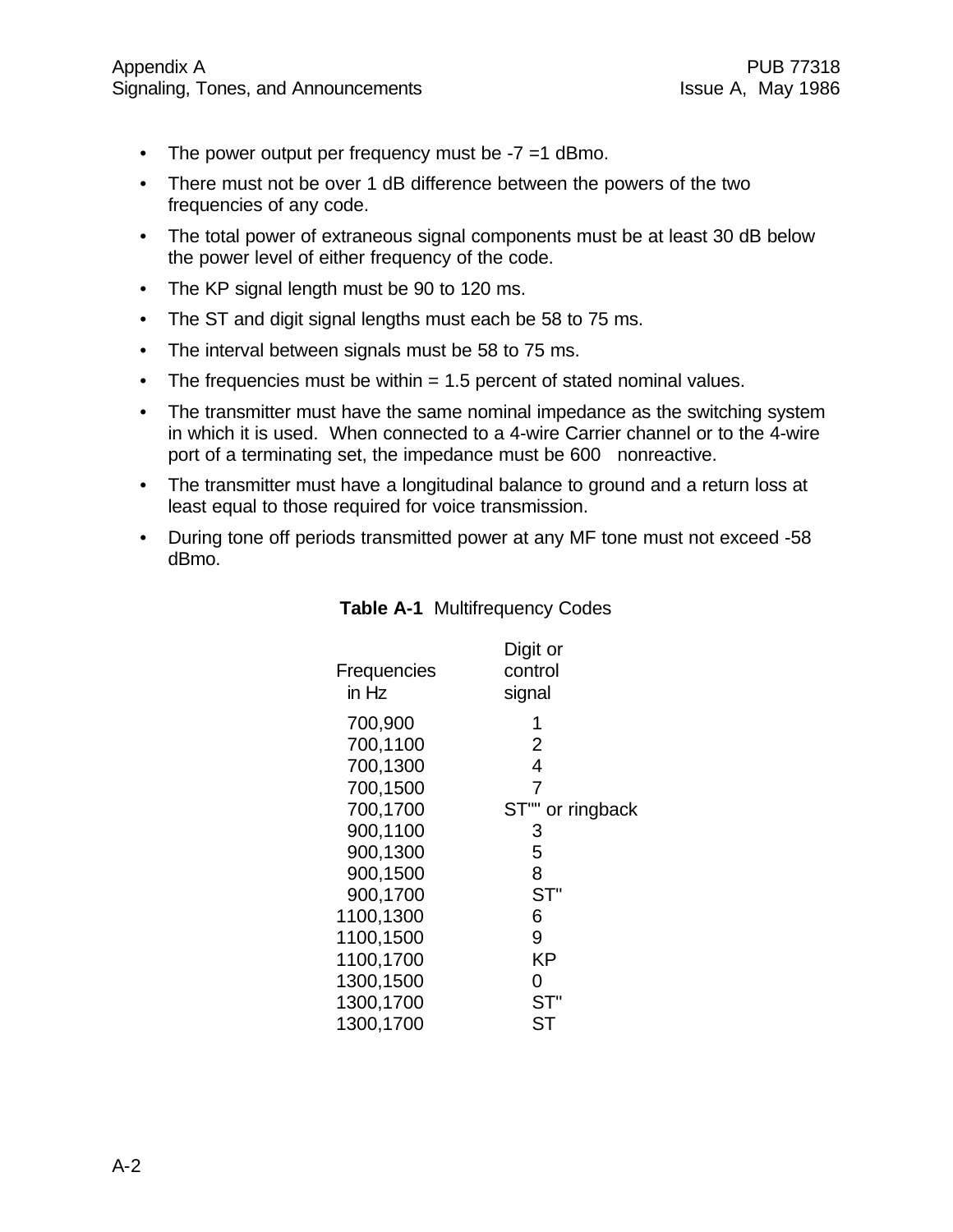## **A.2.3 Requirements for MF Receivers**

At the receiving switching system, the MF receiver must be connected and activated as directed by appropriate dc control signals. The receiver must meet the following requirements:

The receiver must have the same nominal impedance as the switching system in which it is used. When connected to a 4-wire Carrier channel or the 4-wire port of a terminating set, the impedance must be 600 nonreactive. Its single frequency return loss must be at least equal to that required for voice transmission.

The receiver must respond to signal levels between 0 and -25 dBm per frequency. Existing receivers may have a sensitivity of only -22 dBm, but new circuits must meet the -25 dBm requirement. The receiver must not respond if the signal level drops below -25 dBm per frequency.

The receiver must not respond to address signals prior to being "unlocked" by receipt of a KP signal. Once unlocked, the receiver must remain unlocked until it receives the ST (ST', ST", or ST'") signal.

The receiver must respond to signals in which each frequency component duration is at least 30 ms. The receiver must respond to a KP signal that is at least 55 ms long and may respond if the KP signal is from 30 to 54 ms long. The two frequency components may be shifted in time relative to each other by as much as 4 ms.

It is desirable that the receiver not respond to signals shorter than the requirements in the preceding paragraph, and it is required that it not respond to signals in which the two components are not coincident for more than 10 ms. The receiver must recognize interpulse intervals as short as 25 ms. This interval is defined as the time during which no signal frequency component is above -35 dBm. It is desirable that the receiver bridge interruptions as long as possible, consistent with meeting the interpulse requirement. It is required that it bridge interruptions up to 10 ms long after the minimum length signal has been received.

The receiver must accept up to 10 pulses per second.

The receiver must check for the presence of two, and only two, valid frequency components in each pulse. If a pulse fails to meet this requirement, the call must receive reorder treatment.

The receiver must tolerate pulses in which there may be as much as a 6 dB difference in power levels of the two frequency components . It is desirable that even greater level differences be tolerated.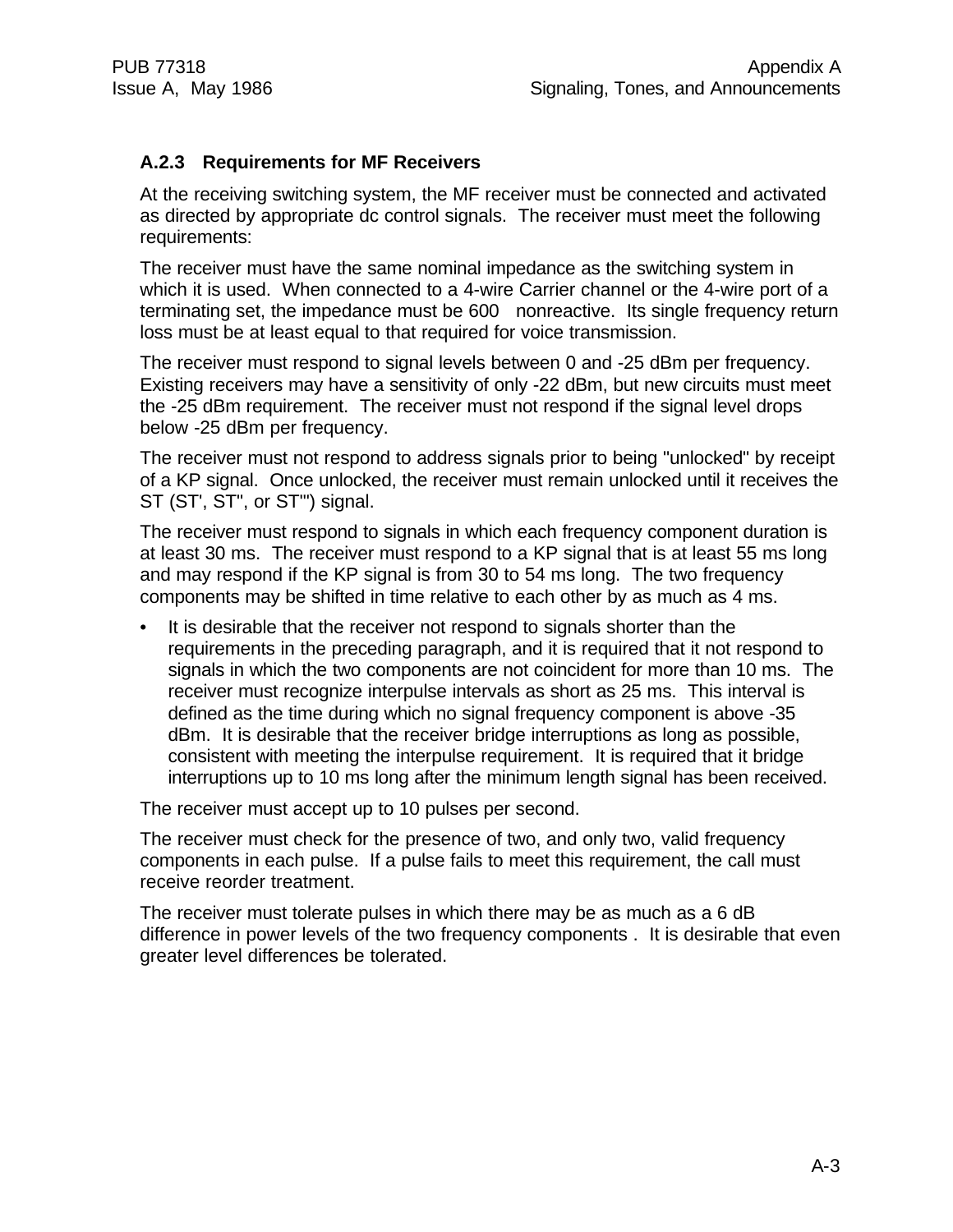The following types and levels of noise must be tolerated with an error rate of not more than 1 in 2500 10-digit calls.

• Message Circuit Noise:

S/N 20 dB

• Impulse Noise:

S/N -12dB (Test with Noise Tape 201 per PUB 56201)

• Power Line Induction.

60 Hz 81 dBrnco

180 Hz 68 dBrnco

The receiver must tolerate 2A-B and 2B-A modulation products caused by nonlinearities in transmission facilities. The power sum of these modulation products is expected to be at least 28 dB below each frequency component level of the signals.

The longitudinal balance to ground must be equal to that required for voice transmission.

The receiver must accept 700, 900, 1100, 1300, 1500, and 1700 Hz signals within the limits of  $=(1.5 \text{ percent } +5 \text{ Hz}).$ 

## **A.3 Glare**

## **A.3.1 Description**

Two way trunks are subject to occasional simultaneous seizures at both ends because of the unguarded interval between the seizure of the trunk at one end and the consequent making busy of the trunk at the other end. This is called "glare." These simultaneous seizures cause each end of the trunk to receive a sustained offhook signal.

In wink-start operation each office expects to see the other respond to a seizure by returning an off-hook wink signal. If the returned off-hook signal lasts beyond 350 ms, a glare condition will be interpreted. The glare timing will be kept near 350 ms in order to save system time.

## **A.3.2 Glare Resolution**

Each stored program control switching system will have a glare bit, or equivalent, in memory for each 2-way trunk, or trunk group, which can be set by U S WEST to either 0 or 1. The glare bit will thus identify that office as the one to back out when glare is detected. U S WEST and the Carrier will decide which office will control and which will back out for each trunk or trunk group and then set the glare bits accordingly.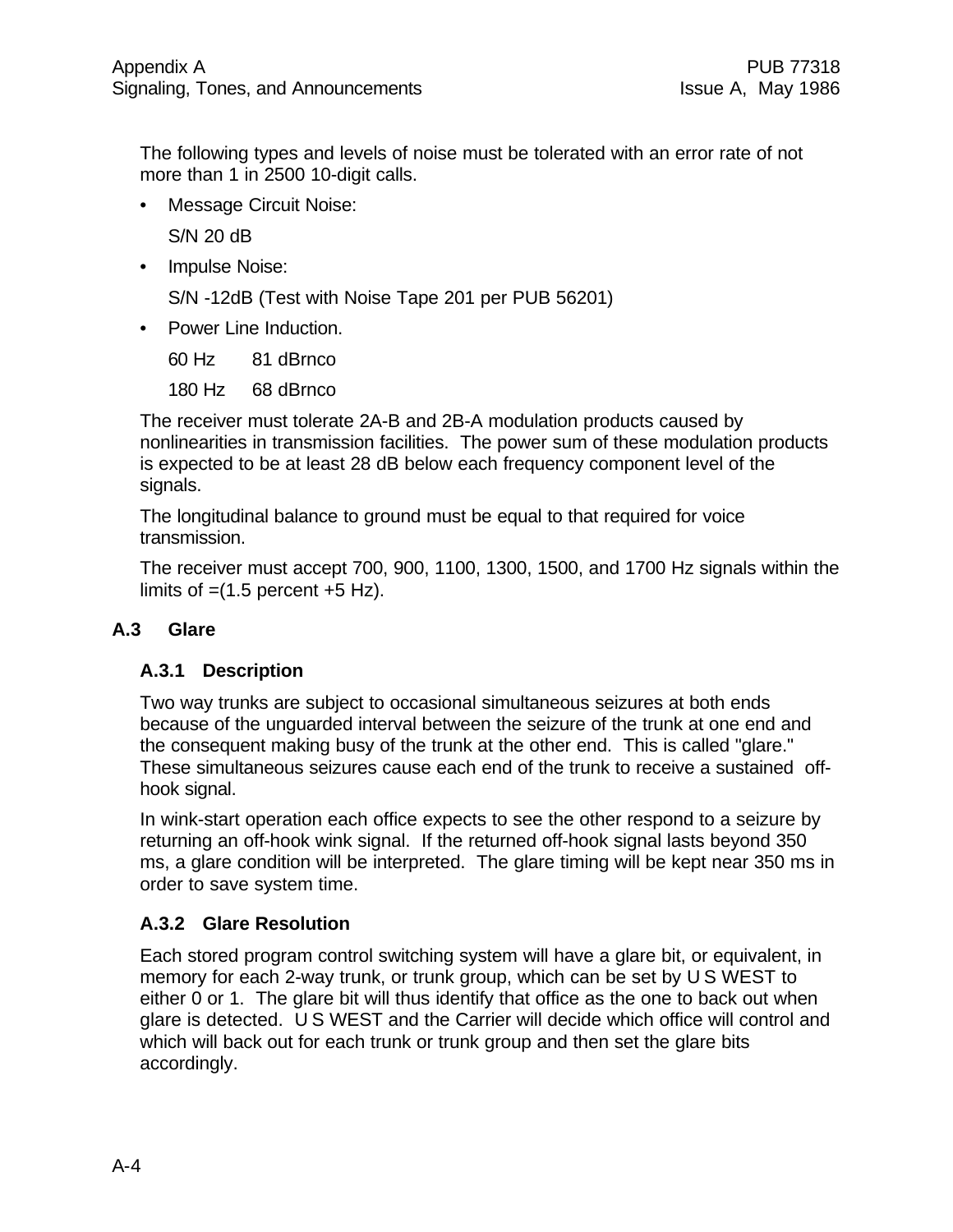When glare is detected, the office will examine its glare bit to determine the action to resolve the condition. If the office finds it is the control office, it will wait for the informing off-hook state to change to an on-hook state. Then it will start outpulsing in the normal manner. If the office finds it is not the control office, the outgoing off-hook signal will be changed to an on-hook signal. The original outgoing call will be retried on another trunk.

All stored program control switching system will be able to detect and resolve glare on 2-way E&M lead trunks with wink start operation.

# **A.4 Call Progress Tones**

## **A.4.1 Application**

Call progress tones provide call setup status information to the originating customer about an attempt to establish a connection. They cover the interval from the end of dialing to the answer by the called customer or abandonment of the attempt. The progress tones may be passed to the Carrier by the terminating exchanged Carrier (U S WEST or other BOC) when the Carrier attempts to complete calls into aterminating local access and transport area (LATA).

# **A.4.2 Audible Ringing Tone**

This tone is sent by the terminating exchange Carrier (U S WEST or other BOC) to indicate to the calling customer that an alerting signal is being sent on the called line. (Both signals are not necessarily sent simultaneously.)

|        | Frequencies 440+480 Hz, nominal, maximum deviation =1.6 percent per<br>frequency                |
|--------|-------------------------------------------------------------------------------------------------|
| Level  | -19 dBm per frequency where applied to voice transmission path                                  |
| Timing | Cycles of 2 s on, 4 s off (nominal), with $=$ 10 percent tolerances on<br>the timing parameters |

## **A.4.3 Line Busy Tone**

This tone is sent by U S WEST when the called line is reached but is either off-hook or already being alerted.

|        | Frequencies $480 + 620$ Hz, nominal, maximum deviation $+1.5$ percent per<br>frequency |
|--------|----------------------------------------------------------------------------------------|
| Level  | -24 dBm per frequency where applied to voice transmission path                         |
| Timing | 60 ppm (0.5 s on, 0.5 s off) with $+10$ percent tolerances on the<br>timing parameters |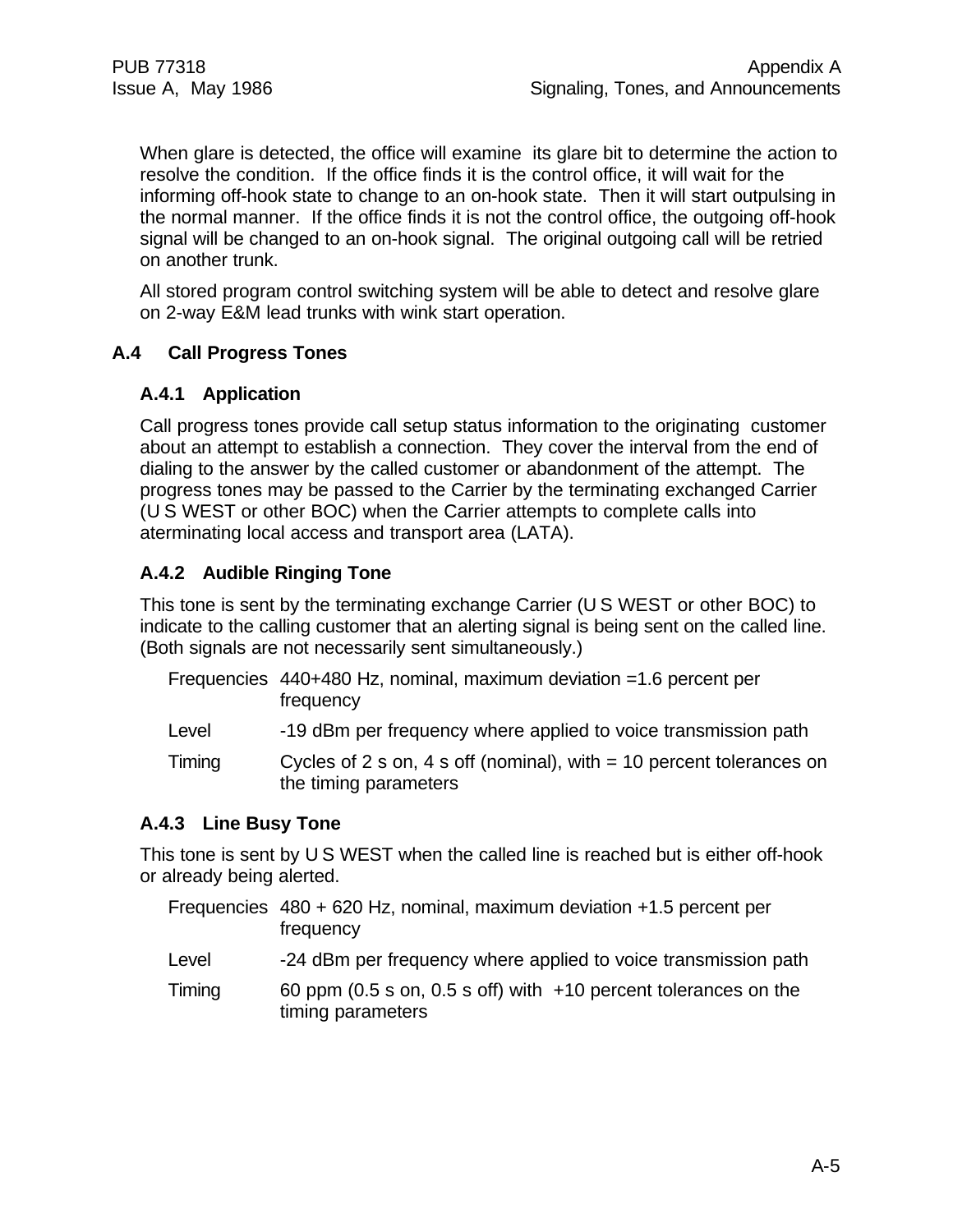# **A.4.4 Reorder Tone**

This tone may be sent by any switch point in the end-to-end circuit path to indicate that the dialed 800-NXX is invalid or that the end office code is unassigned. In stepby-step switching systems, this signal may be sent if a vacant level is reached.

| Frequencies $480 + 620$ Hz, nominal, maximum deviation $+1.5$ percent per |
|---------------------------------------------------------------------------|
| frequency                                                                 |

- Level -24 dBm per frequency where applied to voice transmission path
- Timing cycles of 0.5 s on, 0.5 s off, 0.5 s on, 1.5 s off, with +10 percent tolerances on the timing parameters

### **A.4.5 Vacant Code**

This tone is sent by U S WEST on originating or teminating calls to indicate that the dialed 800-NXX is invalid or that the end office code is unassigned. In step-by-step switching systems, this signal may be sent if a vacant level is reached.

|        | Frequencies $480 + 620$ Hz, nominal, maximum deviation $+1.5$ percent per<br>frequency                        |
|--------|---------------------------------------------------------------------------------------------------------------|
| Level  | -24 dBm per frequency where applied to voice transmission path                                                |
| Timing | cycles of 0.5 s on, 0.5 s off, 0.5 s on, 1.5 s off, with $+10$ percent<br>tolerances on the timing parameters |

## **A.5 Recorded Announcements and Tones for Announcement Encoding**

## **A.5.1 Application**

Recorded announcements are used by U S WEST and the Carrier to inform the calling customer of special conditions of call setup. One use is for customers dialing unassigned (vacant) or disconnected addresses.

## **A.5.2 Text of Sample Announcement**

Some of the most commonly used announcements are listed below with the conditions under which they are used. The full text of the announcement is played at least once unless the calling terminal sends and on-hook signal.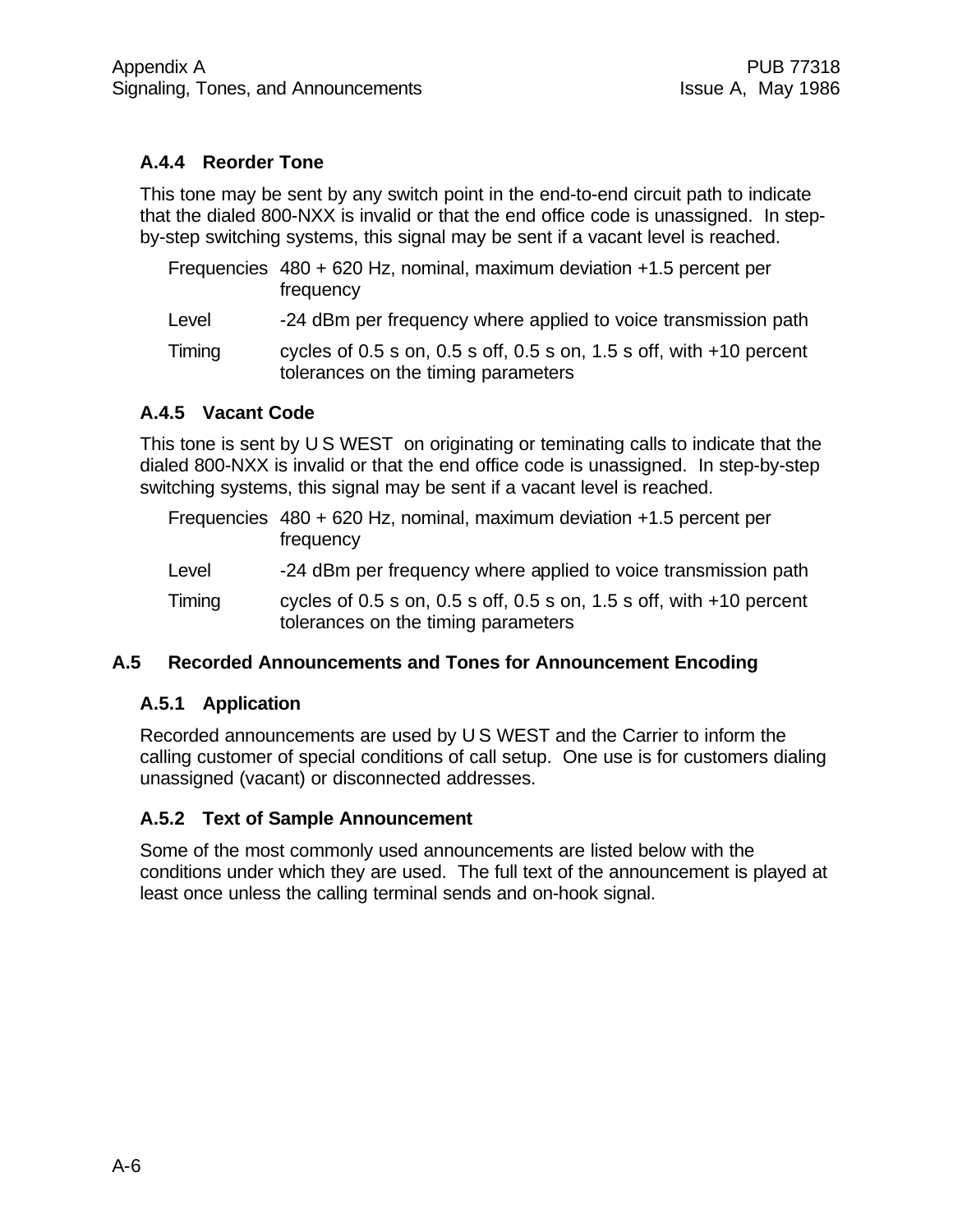|                               | N                                                                                        |                                                                                                                                                                                                        |  |  |  |
|-------------------------------|------------------------------------------------------------------------------------------|--------------------------------------------------------------------------------------------------------------------------------------------------------------------------------------------------------|--|--|--|
| (No circuit or heavy traffic) |                                                                                          | We're sorry, all circuits are busy now. Will you<br>please try your call again later.                                                                                                                  |  |  |  |
|                               | P                                                                                        |                                                                                                                                                                                                        |  |  |  |
| (Equipment blockage)          |                                                                                          | We're sorry, your call did not go through. Will<br>you please hang up and try your call again.                                                                                                         |  |  |  |
|                               |                                                                                          |                                                                                                                                                                                                        |  |  |  |
|                               | (Vacant code)                                                                            | We're sorry, your call cannot be completed as<br>dialed. Please check the number and dial again<br>or call your operator to help you.                                                                  |  |  |  |
| (a)                           | Vacant number<br>Announcement machine<br>equipped with operator<br>intercept cut-through | We're sorry, you have reached a<br>number that has been disconnected or<br>is no longer in service. Please check the<br>number and dial again, or stay on the line and<br>an operator will answer you. |  |  |  |
| (b)                           | Announcement machine<br>not equipped with operator<br>intercept cut-through              | We're sorry, you have reached a number<br>been disconnected or is no longer in<br>service. If you feel you have reached<br>this recording in error, please check<br>the number or try your call again. |  |  |  |
|                               |                                                                                          |                                                                                                                                                                                                        |  |  |  |

#### **A.5.3 Identification of Party Causing Call Irregularity**

In the post divestiture environment, any of the following parties may cause the irregularity that results in the failure of a call attempt:

• Customer (e.g., incorrectly dialed number)

ANNOUNCEMENT TEXT

- U S WEST (e.g., office failure)
- Carrier (e.g., trunk blockage within the Carrier network)

For both customer awareness and internal service evaluation purposes, it is desirable to be able to tell from the announcement which party was responsible for the irregularity. Therefore, tones and announcements will be assigned to incomplete call conditions in a manner that permits identification of the party responsible. Under the present arrangement, vacant code and intercept announcements identify customer caused problems; U S WEST no circuit announcement, recorder announcements and a reorder tone are used for U S WEST caused problems; and Carrier no circuit and Carrier reorder announcements are used for Carrier caused problems.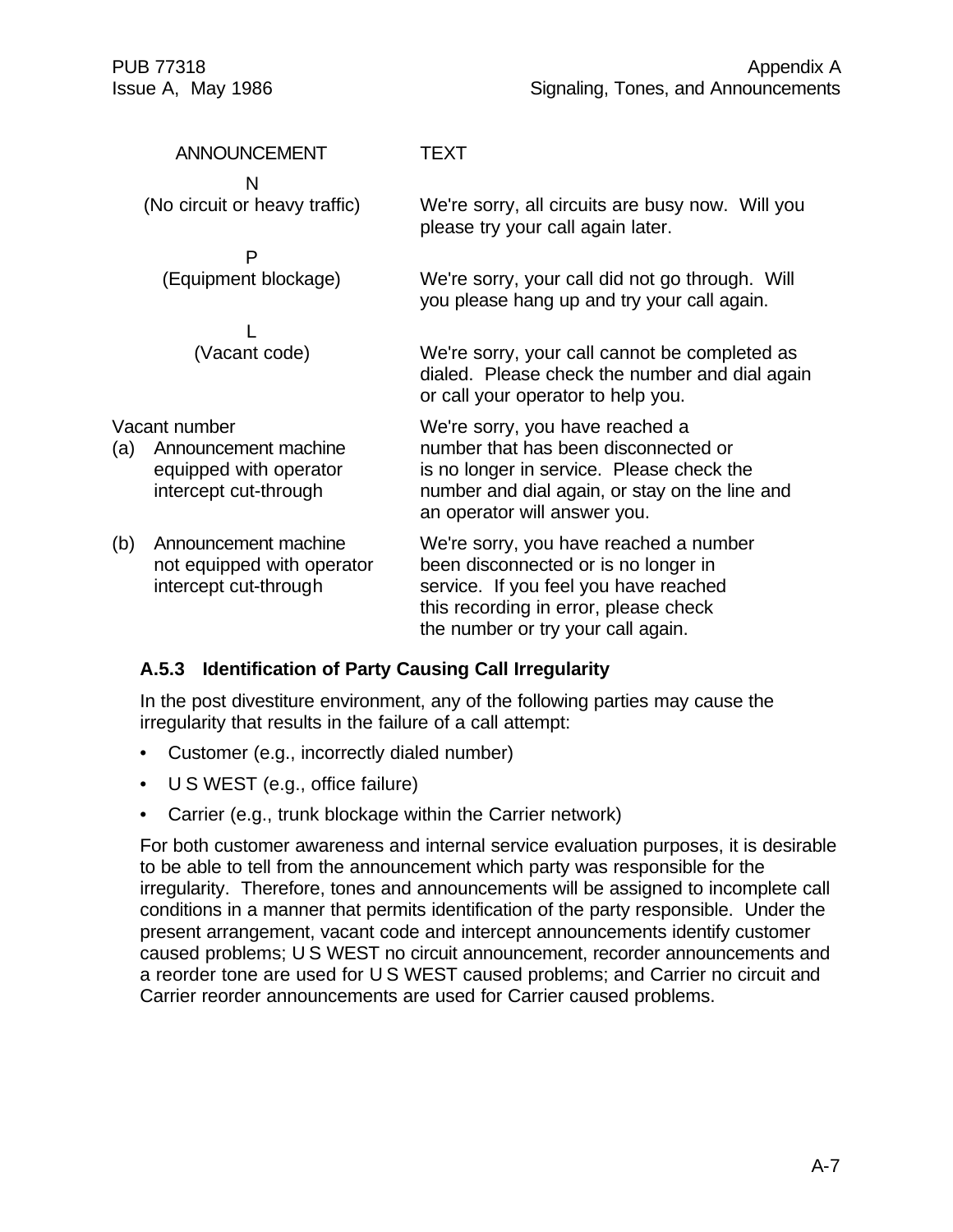#### **A.5.4 Special Information Tones for Recorded Announcement Encoding**

Some recorded announcements are preceded by a series of three tones. The use of these tones facilities machine detection and processing of information relating to the announcements that follow the tones. The current application of special information tones (SIT) encoding utilizes the following six SITs:

| Intercept                 | (ITC)      |
|---------------------------|------------|
| <b>Vacant Code</b>        | (VC)       |
| No circuit-U S WEST       | (NC-USW)   |
| Recorder-U S WEST         | (RO-USW)   |
| <b>No Circuit-Carrier</b> | $(NC-CXR)$ |
| <b>Recorder-Carrier</b>   | $(RO-CXR)$ |
|                           |            |

To achieve this level of encoding two frequencies are assigned to the first tone in the SIT sequence, two frequencies to the second, and only one frequency to the third. The initial assignment of codes is designed to enhance detection reliability. To provide greater detection reliability, duration encoding is also utilized. The third tone in the sequence is assigned a fixed duration and a fixed frequency for all six SITs. This fixed assignment provides a reference or calibration point for detection devices.

The nominal frequency for the first tone is913.8 Hz or 985.2 Hz; for the second tone, 1370.6 Hz or 1428.5 Hz; for the third tone, 1776.7 Hz. The actual frequencies at the interface are within =2 percent of the nominal values in frequency shift and -0.2 percent in frequency flutter.

The nominal duration for each tone is either 274 ms or 380 ms at the point of application in the network. The duration may vary up to =5 percent of the nominal value at the point of application. However, the first tone may be significantly shorter than the nominal duration at the POI due to the clipping action of signal actuated devices in the network such as compandors and echo suppressors. The interval between two consecutive tones in less than 4 ms.

The nominal level for each frequency of an SIT should be -13 dBmo. The encoding scheme for the six SITs is shown below:

|            | <b>First Tone</b> |                  | Second Tone       |                  | <b>Third Tone</b> |          |
|------------|-------------------|------------------|-------------------|------------------|-------------------|----------|
|            | Freq.<br>(Hz)     | Duration<br>(ms) | Freq.<br>(Hz)(ms) | Duration<br>(Hz) | Feq.<br>(ms)      | Duration |
| <b>ITC</b> | 913.8             | 274              | 1370.6            | 274              | 1776.7            | 380      |
| <b>VC</b>  | 985.2             | 380              | 1370.6            | 274              | 1776.7            | 380      |
| RO-BOC     | 913.8             | 274              | 1428.5            | 380              | 1776.7            | 380      |
| NC-BOC     | 985.2             | 380              | 1428.5            | 380              | 1776.7            | 380      |
| RO-CXR     | 985.2             | 274              | 1370.6            | 380              | 1776.7            | 380      |
| NC-CXR     | 913.8             | 380              | 1370.6            | 380              | 1776.7            | 380      |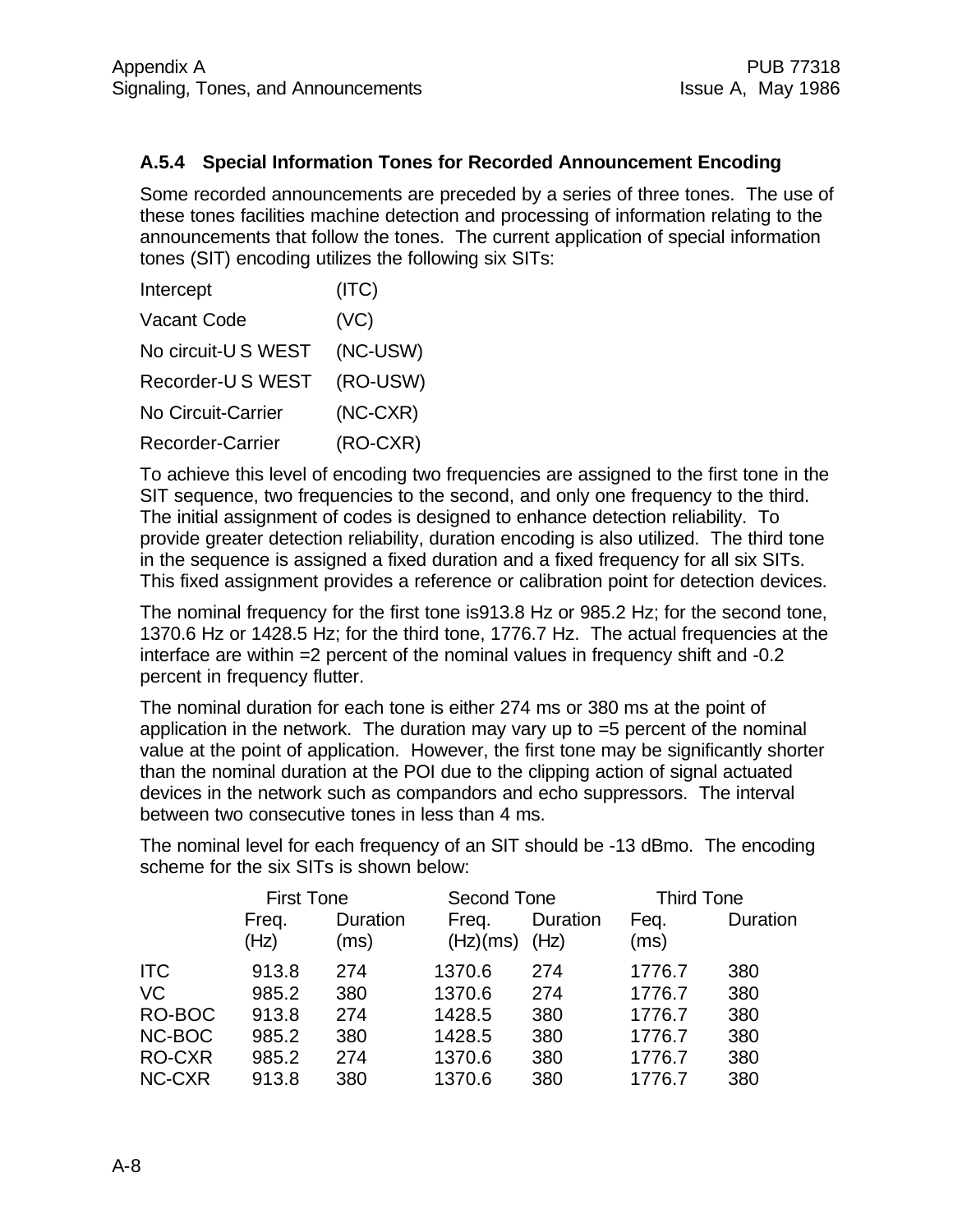## **A.6 Disconnect Sequences**

#### **A.6.1 Originating Calls (U S WEST to Carrier)**

- Calling Customer Disconnects First
- As soon as the U S WEST end office determines that the calling customer has gone on-hook for sufficient time to indicate disconnect, the end office disconnects the line from the outgoing trunk, applies on-hook signal to the trunk, and makes the calling line available for another call. Trunk guard timing of 750 to 1000 ms is employed before making the outgoing trunk available for a new call.
- Called Customer Disconnects First
- When on-hook is observed on the trunk from the Carrier, the end office initiates 10- to 40-second timing. The connection between the line and the outgoing trunk is maintained. If the calling line goes on-hook, or if time-out occurs, the connection is released, and the on-hook signal applied to the trunk. After 750 to 1000 ms of trunk guard timing, the trunk is made available for a new connection. If the calling line is still off-hook after time-out, the off-hook is treated as a new call request.

### **A.6.2 Terminating Calls (Carrier to U S WEST)**

- Calling Customer Disconnects First
- When an on-hook from the Carrier is detected, the end office disconnects the line from the incoming trunk and applies an on-hook signal to the trunk. The Carrier must guard the trunk for 750 to 1000 ms before using the trunk for a new call.
- Called Customer Disconnects First
- When a called customer on-hook is detected, the end office maintains the connection between the line and the incoming trunk, applies an on-hook signal to the trunk and initiates 10- to 40-second timing. As soon as on-hook is received on the trunk or time-out has occurred, the line is disconnected from the trunk, the onhook signal applied to the trunk, and the called line made available for a new call. After 750 to 1000 ms of trunk guard timing, the trunk must be made available for use in a new call.